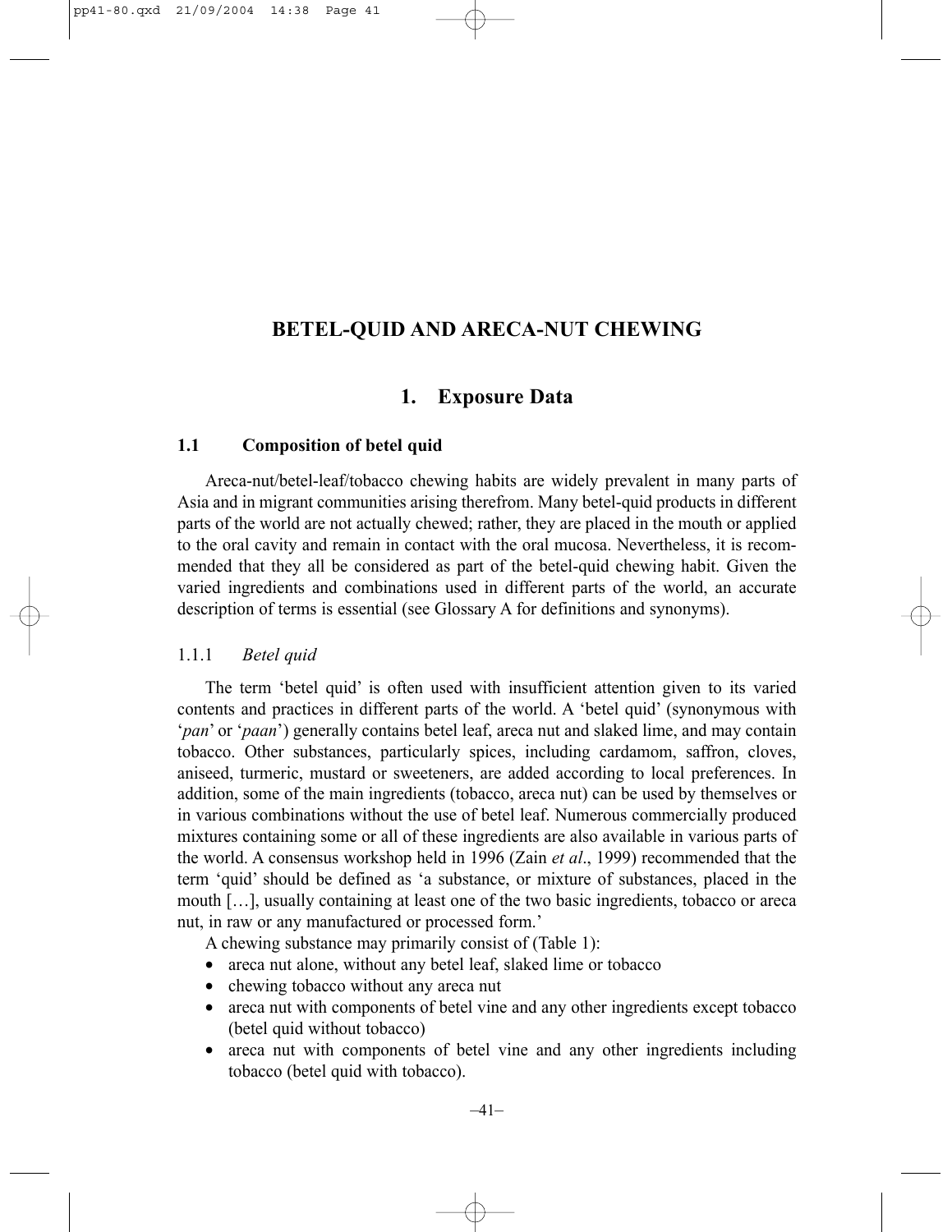|                            | Areca<br>nut <sup>a</sup> | Betel <sup>b</sup> |                    |                   | Catechu <sup>d</sup> | Tobacco <sup>e</sup> | Slaked<br>lime |
|----------------------------|---------------------------|--------------------|--------------------|-------------------|----------------------|----------------------|----------------|
|                            |                           | Leaf               | Inflo-<br>rescence | Stem <sup>c</sup> |                      |                      |                |
| Areca                      | X                         |                    |                    |                   |                      |                      |                |
| Betel quid without tobacco | X                         | X                  |                    |                   | $(X)^f$              |                      | X              |
| Betel quid with tobacco    | X                         | X                  |                    |                   | $(X)^f$              | X                    | X              |
| Gutka                      | X                         |                    |                    |                   | X                    | X                    | X              |
| Pan masala <sup>g</sup>    | X                         |                    |                    |                   | X                    |                      | X              |
| Khaini                     |                           |                    |                    |                   |                      | X                    | X              |
| Mawa                       | X                         |                    |                    |                   |                      | X                    | X              |
| Mainpuri tobacco           | X                         |                    |                    |                   |                      | X                    | X              |
| Lao-hwa (Taiwan)           | $X^g$                     |                    | X                  |                   |                      |                      | X              |
| Betel quid (Taiwan)        | $X^g$                     | X                  |                    |                   |                      |                      | X              |
| Stem quid (Taiwan)         | $X^g$                     |                    |                    | X                 |                      |                      | X              |
| <b>Naswar</b>              |                           |                    |                    |                   |                      | X                    | X              |
| Zarda                      |                           |                    |                    |                   |                      | X                    | X              |

#### **Table 1. Composition of the different types of chewing substances**

<sup>a</sup> May be used unripe, raw or processed by baking, roasting or baking with sweetening, flavouring and decorative agents (see Table 2).

 $b$  In place of the leaf, the inflorescence or its stem may also be used (see Table 2).

c Stem of inflorescence

<sup>d</sup> In powdered or paste form (see Table 2)

<sup>e</sup> In flaked, powdered or paste form, with or without processing, with or without sweetening (see Table 2)

 $f($ ) means optional

<sup>g</sup> Used in unripe form

It is recommended that, when the term 'betel quid' is used, other ingredients used to make up the quid be specified. A betel quid is often formulated to an individual's wishes with selected ingredients. In many countries, ready-made, mass-produced packets of the above products are now available as proprietary mixtures known as *pan masala* or *gutka* (see Section 1.2). The major constituents of a betel quid are listed in Table 2 and are outlined below.

# 1.1.2 *Areca nut*

Areca nut is the seed of the fruit of the oriental palm *Areca catechu*. It is the basic ingredient of a variety of widely used chewed products. Use of the term 'betel nut' is not botanically correct; it has caused considerable confusion in the scientific literature and should be avoided.

Areca nut is an important agricultural product in many regions of the world. The world's largest producers of areca nut, as estimated by the Food and Agriculture Organiza-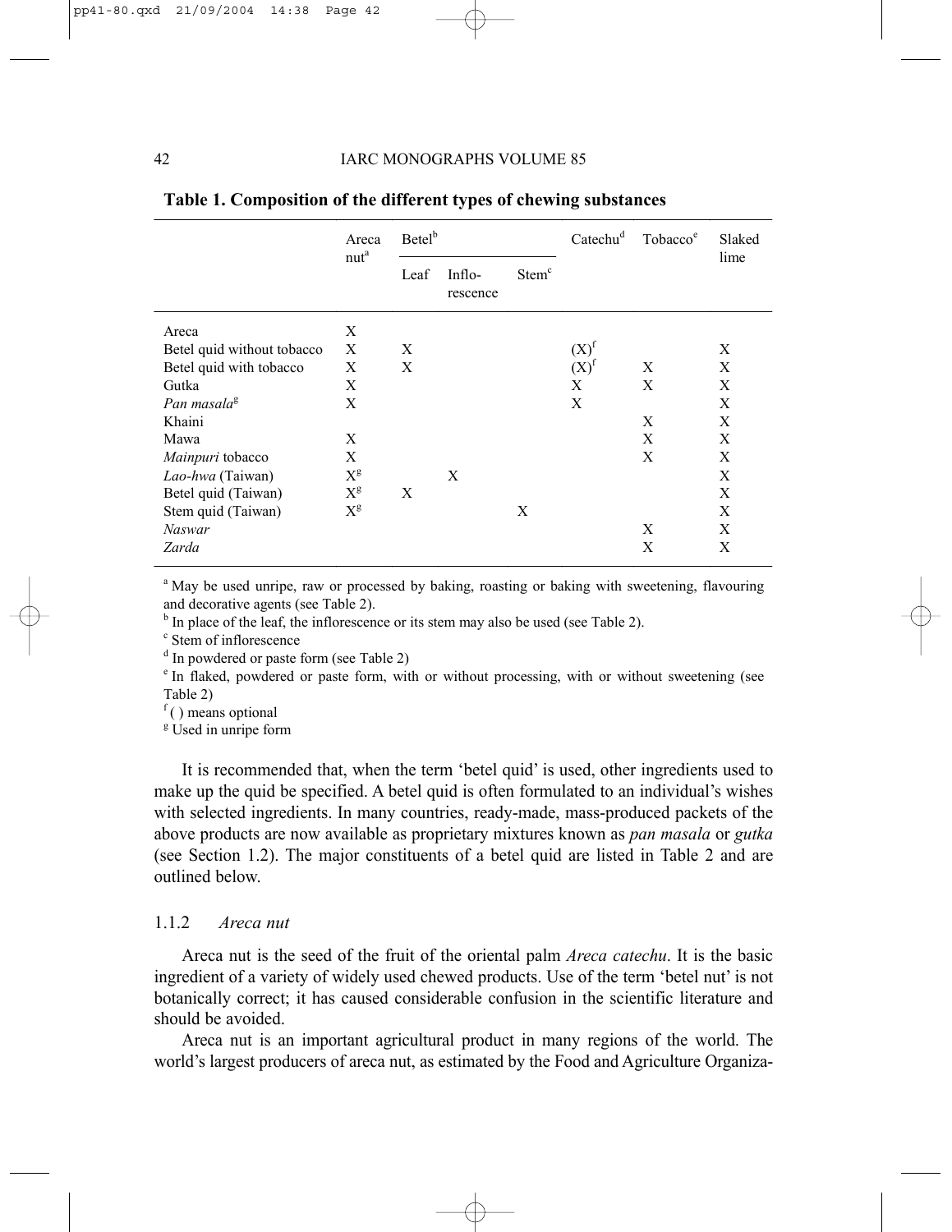| Constituent              | Origin/preparation                                                                                                                   |
|--------------------------|--------------------------------------------------------------------------------------------------------------------------------------|
| Areca nut                | Unripe/ripe<br>Whole/sliced<br>Raw/roasted/sun dried<br>Boiled/soaked in water<br>Fermented (under mud)                              |
| Piper betle L.           | Fresh leaf<br>Inflorescence<br>Stem                                                                                                  |
| Slaked lime              | From coral<br>From shell fish<br>From quarried lime stone                                                                            |
| Tobacco                  | Sun dried<br>Fermented<br>Boiled with molasses<br>Perfumed<br>Concentrated extract (kiwam)                                           |
| Catechu (extracted from) | • Heartwood of <i>Acacia catechu</i> or <i>A. suma</i><br>• Leaves of Uncaria gambier<br>• Bark of Lithocarpus polystachya (nang ko) |
| Spices                   | Cloves<br>Cardamom<br>Aniseed $(\pm$ sugar coat)                                                                                     |
| Sweeteners               | Coconut<br>Dried dates                                                                                                               |
| Essences                 | Rose essence<br>Menthol<br>Mint<br>Rose petals                                                                                       |

**Table 2. Constituents of betel quid** 

Updated from Gupta & Warnakulasuriya (2002)

tion (FAO), are listed in Table 3. The FAO has estimated that world production of areca nut is increasing (FAO, 2003). In most South Asian countries where information is available, the production of areca nut has increased several fold over the past four decades. In India, production of the nut has risen nearly threefold and may reflect the commercialization of areca products since the early 1980s. Notably, Bangladesh is a significant contributor to the agricultural base of areca-nut production, but its use by the Bangladeshi population is not well documented (see Section 1.3.3).

There are several palms under the genus *Areca* that are native to South and South-East Asia and the Pacific islands. An annotated list of the *Areca* species according to their geo-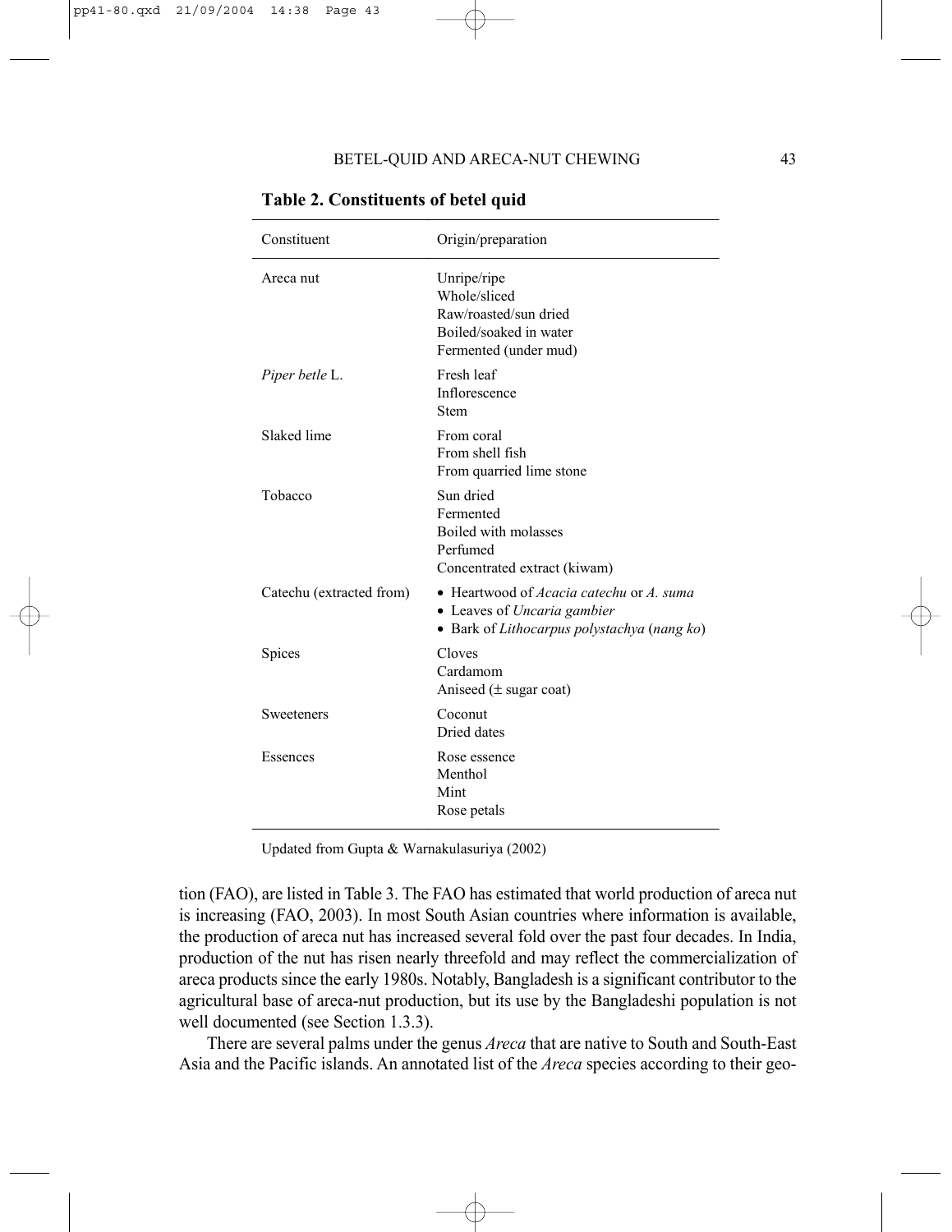| Country                                                                                                                         | 1961                                                                        | 1971                                                                                   | 1981                                                                                                 | 1991                                                                                      | 2001                                                                                        |
|---------------------------------------------------------------------------------------------------------------------------------|-----------------------------------------------------------------------------|----------------------------------------------------------------------------------------|------------------------------------------------------------------------------------------------------|-------------------------------------------------------------------------------------------|---------------------------------------------------------------------------------------------|
| Bangladesh<br>India<br>Indonesia<br>Kenya<br>Malaysia<br>Maldives<br>Myanmar<br>Taiwan, China <sup>a</sup><br>Thailand<br>World | 62 995<br>120 000<br>13 000<br>NA<br>6.500<br>8000<br>3718<br>NA<br>428 428 | 23 369<br>141 000<br>15 000<br><b>NA</b><br>3000<br>19 203<br>10 0 75<br>NA<br>423 296 | 25 051<br>195 900<br>18 000<br><b>NA</b><br>2 500<br>5<br>25 807<br>24 3 5 8<br><b>NA</b><br>583 242 | 24 1 20<br>238 500<br>22812<br>100<br>4000<br>16<br>32 270<br>111 090<br>13 250<br>892316 | 47 000<br>330 000<br>36 200<br>90<br>2500<br>37<br>51 463<br>165 076<br>20 500<br>1 305 732 |
|                                                                                                                                 |                                                                             |                                                                                        |                                                                                                      |                                                                                           |                                                                                             |

**Table 3. Production of areca nut by country since 1961 (in millions of tonnes)** 

From FAO (2003)

NA, not available

<sup>a</sup> From Council of Agriculture, ROC (2003)

graphical cultivation in South and South-East Asia and in the Pacific basin was given by Furatado (1933). Areca nut for chewing is obtained exclusively from *Areca catechu*, which is believed to be native to Sri Lanka, West Malaysia and Melanesia (IARC, 1985a). This tropical palm tree bears fruit all year, which are ovoid or oblong with a pointed apex, measuring 3–5 cm in length and 2–4 cm in diameter. The outer surface is green when unripe and orange-yellow when ripe. The seed (endosperm) is separated from a fibrous pericarp, is rounded with a truncated base and is opaque and buff-coloured with dark wavy lines. It has a characteristic astringent and slightly bitter taste and is consumed at different stages of maturity according to preference. An individual may consume the whole nut or thin slices of the nut, in its natural state or after processing in many forms.

The nut may be used fresh or it may be dried and cured before use, by sun-drying, baking or roasting (Table 2). Areca fruit may also be boiled and fermented (in eastern parts of India, Sri Lanka) by covering it with mud to soften the nut for consumption. These treatments change the flavour of the nut and its astringency. In Taiwan, China, areca nut is most often used in the unripe stage when it is green, like a small olive.

Areca nut is known colloquially in Hindi and other languages in India as *supari*; it is called *puwak* in Sri Lanka, *gua* in Sylheti (Bangladesh), *mak* in Thailand, *pinang* in Malaysia, *daka* in Papua New Guinea, *pugua* in Guam and *Kun-ywet* in Myanmar (IARC, 1985a).

#### **Chemical constituents**

Comprehensive analyses of the chemical composition of areca nut have been reported and reviewed (Raghavan & Baruah, 1958; Shivashankar *et al.*, 1969; Arjungi, 1976; Jayalakshmi & Mathew, 1982). The major constituents of the nut are carbohydrates, fats,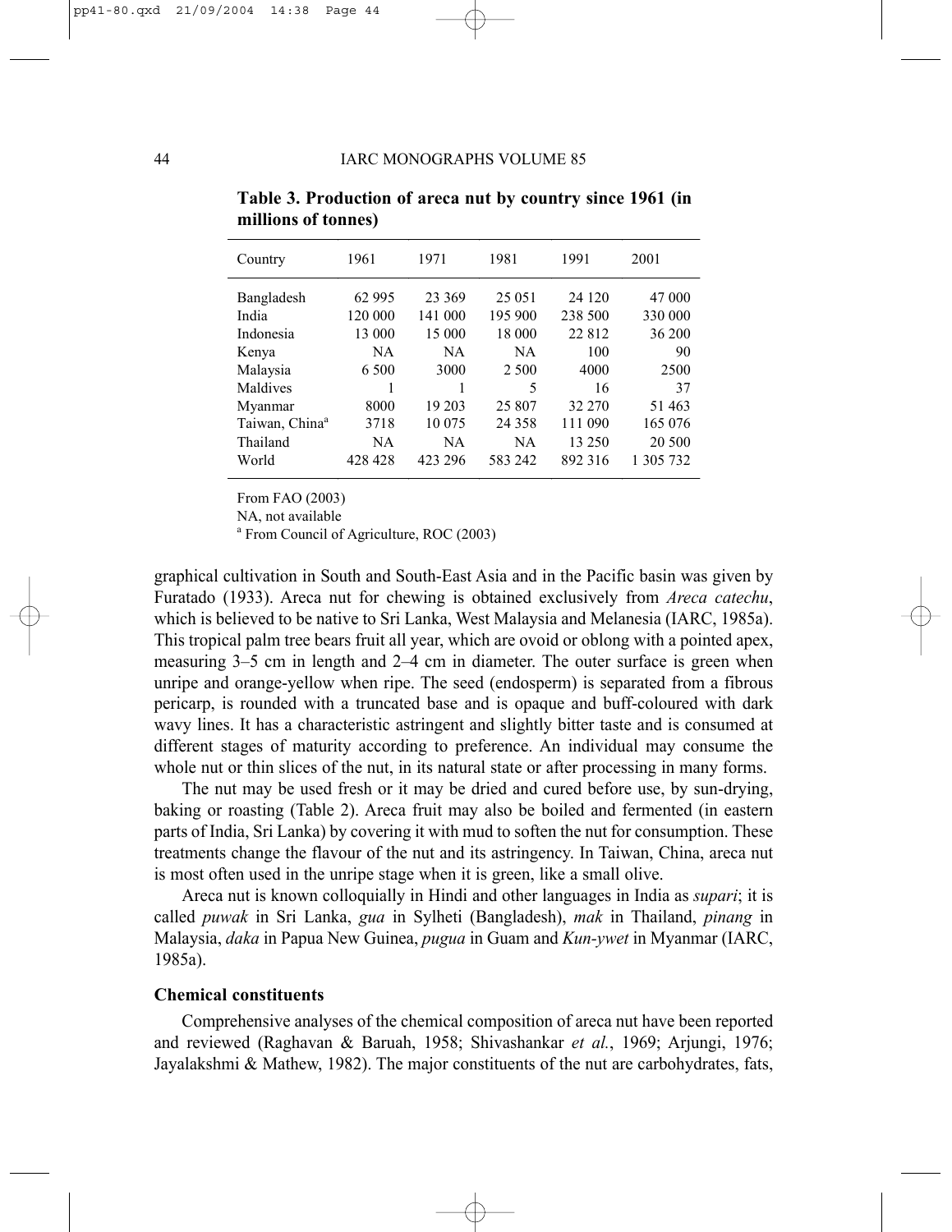proteins, crude fibre, polyphenols (flavonols and tannins), alkaloids and mineral matter. The ranges in concentration of the chemical constituents of areca nut are given in Tables 4 and 5. Variations in the concentrations of the various constituents may occur in nuts from different geographical locations and according to the degree of maturity of the nut. Of the chemical ingredients, tannins, alkaloids and some minerals that may have biological activity and adverse effects on tissues have been subjected to detailed study.

*Polyphenols (flavonols, tannins)* constitute a large proportion of the dry weight of the nut. The ranges in concentration of polyphenols in unprocessed and processed nuts are shown in Tables 4 and 5. The polyphenol content of a nut may vary depending on the region where *Areca catechu* is grown, its degree of maturity and its processing method. The tannin content is highest in unripe areca nuts and decreases substantially with increasing maturity (Raghavan & Baruah, 1958). The roasted nut possesses the highest average content of tannins, ranging from 5 to 41% (mean, 21.4%); the average tannin content of sun-dried nuts is 25%; and the lowest levels are seen in boiled nuts, which contain 17% (Awang, 1987).

Polyphenols are responsible for the astringent taste of the nut (Raghavan & Baruah, 1958).

*Alkaloids*: Among the chemical constituents, alkaloids are the most important biologically. The nut has been shown to contain at least six related alkaloids, of which four (arecoline, arecaidine, guvacine and guvacoline) (Figure 1) have been conclusively identified in biochemical studies (Raghavan & Baruah, 1958; Huang & McLeish, 1989; Lord *et al*., 2002). Arecoline is generally the main alkaloid. The ranges in concentration of arecoline in unprocessed and processed nuts are given in Tables 4 and 5.

The contents in the four major alkaloids of fresh areca nuts obtained from Darwin, Australia, have been determined by high-performance liquid chromatography (Table 6).

| Constituents<br>Green (unripe) nut<br>Ripe nut                                                                                                                                                                                                                                                                                                                                      |  |
|-------------------------------------------------------------------------------------------------------------------------------------------------------------------------------------------------------------------------------------------------------------------------------------------------------------------------------------------------------------------------------------|--|
|                                                                                                                                                                                                                                                                                                                                                                                     |  |
| Moisture content<br>69.4–74.1<br>$38.9 - 56.7$<br>$17.8 - 25.7$<br>$17.3 - 23.0$<br>Total polysaccharides<br>Crude protein<br>$6.7 - 9.4$<br>$6.2 - 7.5$<br>$8.1 - 12.0$<br>$9.5 - 15.1$<br>Fat<br>$8.2 - 9.8$<br>$11.4 - 15.4$<br>Crude fibre<br>$17.2 - 29.8$<br>$11.1 - 17.8$<br>Polyphenols<br>Arecoline<br>$0.11 - 0.14$<br>$0.12 - 0.24$<br>$1.2 - 2.5$<br>$1.1 - 1.5$<br>Ash |  |

Table 4. Ranges in concentration<sup>a</sup> of the chemical **constituents of a variety of unprocessed green and ripe areca nuts**

From Jayalakshmi & Mathew (1982)

<sup>a</sup> Percentage based on dry weight (except moisture)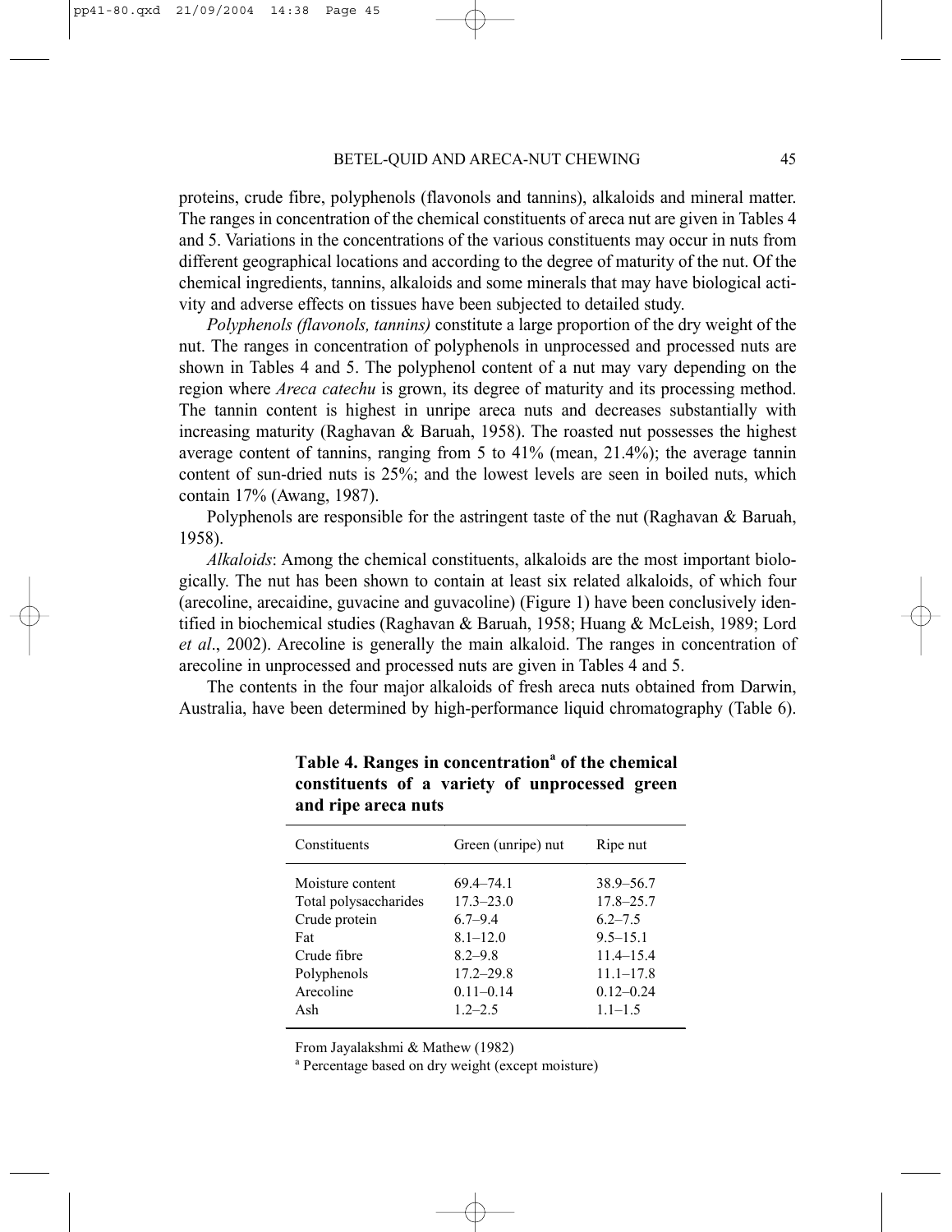| Type/trade<br>name                                                      | No. of<br>samples<br>analysed              | Poly-<br>phenols<br>$\frac{1}{2}$                                                                                                   | Arecoline<br>(%)                                                                                                     | Fat $(\% )$                                                                                                                   | Crude<br>fibre $(\% )$                                                                                                      | Total poly-<br>saccharides<br>(%)                                                                                                   |
|-------------------------------------------------------------------------|--------------------------------------------|-------------------------------------------------------------------------------------------------------------------------------------|----------------------------------------------------------------------------------------------------------------------|-------------------------------------------------------------------------------------------------------------------------------|-----------------------------------------------------------------------------------------------------------------------------|-------------------------------------------------------------------------------------------------------------------------------------|
| Chali<br>Parcha<br>Lyon<br>Api<br>Batlu<br>Choor<br>Erazel<br>Chalakudi | 65<br>18<br>25<br>54<br>31<br>33<br>9<br>3 | $7.3 - 34.9$<br>$11.7 - 25.0$<br>$19.6 - 45.9$<br>$15.2 - 41.3$<br>$22.4 - 55.2$<br>$24.9 - 43.7$<br>$16.9 - 38.0$<br>$32.0 - 39.3$ | $0.1 - 0.7$<br>$0.1 - 0.5$<br>$0.1 - 0.7$<br>$0.2 - 0.9$<br>$0.1 - 0.9$<br>$0.1 - 0.9$<br>$0.2 - 0.8$<br>$0.4 - 0.9$ | $4.9 - 24.4$<br>$12.3 - 18.1$<br>$6.8 - 18.1$<br>$5.3 - 18.5$<br>$4.3 - 17.9$<br>$5.9 - 17.8$<br>$5.5 - 12.3$<br>$7.1 - 10.5$ | $7.1 - 17.4$<br>$8.0 - 14.3$<br>$5.4 - 13.3$<br>$5.4 - 18.5$<br>$3.1 - 12.3$<br>$5.1 - 15.2$<br>$5.9 - 8.7$<br>$5.3 - 14.9$ | $14.3 - 26.3$<br>$13.0 - 27.3$<br>$13.5 - 28.2$<br>$9.2 - 28.2$<br>$14.2 - 27.0$<br>$11.1 - 28.1$<br>$13.1 - 26.6$<br>$22.1 - 26.9$ |
| Nuli                                                                    | 6                                          | $39.0 - 47.9$                                                                                                                       | $0.6 - 0.9$                                                                                                          | $3.7 - 13.8$                                                                                                                  | $3.8 - 6.0$                                                                                                                 | $16.4 - 22.7$                                                                                                                       |

|  | Table 5. Ranges in concentration <sup>a</sup> of some chemical constituents of a |  |  |  |
|--|----------------------------------------------------------------------------------|--|--|--|
|  | variety of processed areca nuts in India                                         |  |  |  |

From Shivashankar *et al.* (1969)

<sup>a</sup> Percentages based on dry weight

# **Figure 1. Chemical structure of areca alkaloids**



From Mujumdar *et al.* (1982)

# **Table 6. Alkaloid content of fresh areca nuts from Darwin, Australia**

| Alkaloid   | $\%$ Nut <sup>a</sup> |
|------------|-----------------------|
| Arecoline  | $0.30 - 0.63$         |
| Arecaidine | $0.31 - 0.66$         |
| Guvacoline | $0.03 - 0.06$         |
| Guvacine   | $0.19 - 0.72$         |

From Huang & McLeish (1989)

<sup>a</sup> [Percentage not specified, probably based on dry weight]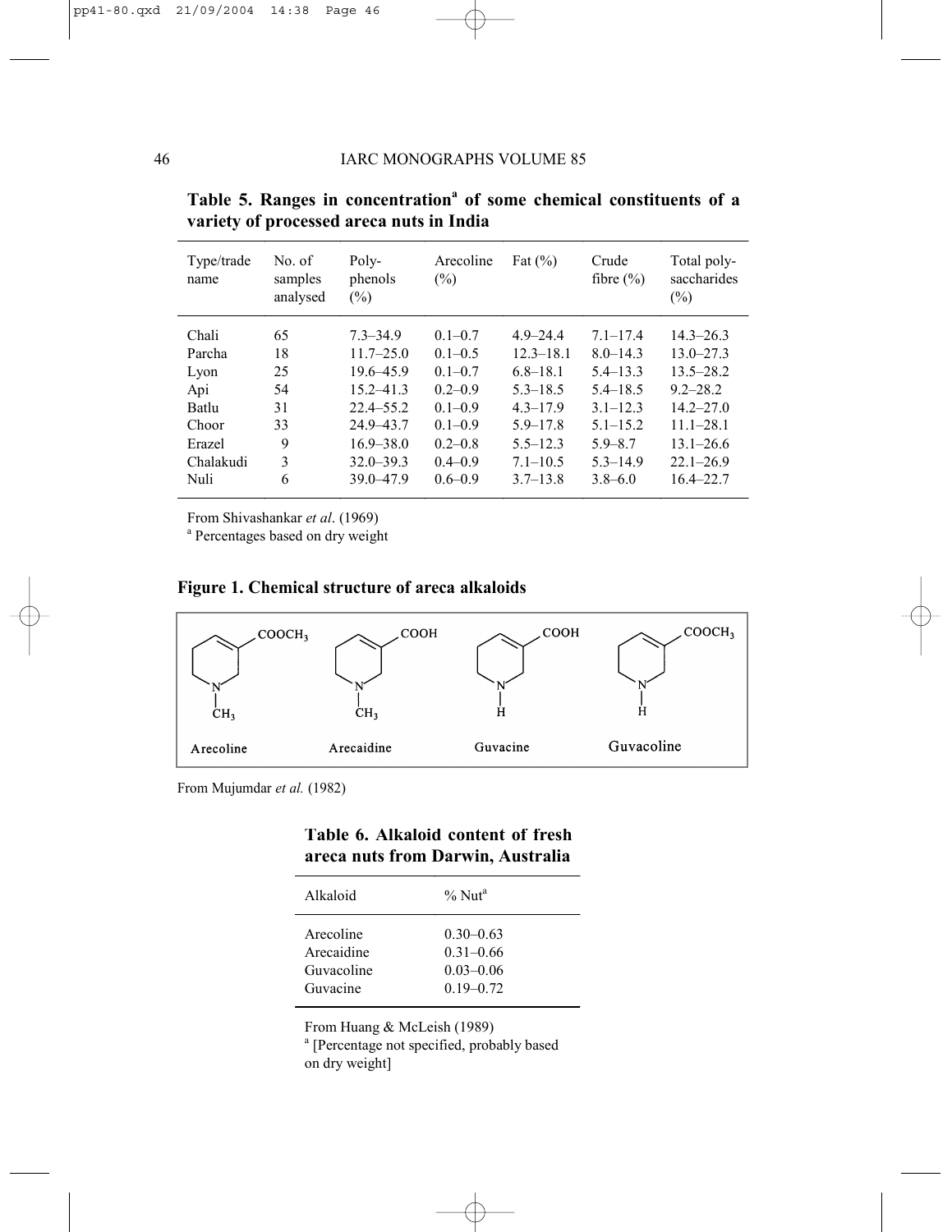The levels were slightly higher than those observed for Indian and Papua New Guinean nuts. The authors concluded that this difference may result from seasonal and geographical variations (Huang & McLeish, 1989).

In an aqueous extract of Taiwanese betel quid composed of fresh areca nut, betel inflorescence and red lime paste (80.5:12.5:7 by weight), arecaidine was the most abundant alkaloid (7.53 mg/g dry wt) and guvacoline the least abundant (0.26 mg/g dry wt). No change in the levels of alkaloids was observed during cold storage or during the process of freeze-drying (Wang *et al*., 1999).

Examining volatile alkaloids in areca nut [source unspecified] by gas chromatography–mass spectrometry, Holdsworth *et al*. (1998) and Self *et al*. (1999) described the presence of at least six other related alkaloids in addition to arecoline and guvacoline. These were identified as nicotine  $(-0.02\%)$ , methyl nicotinate, ethyl nicotinate, methyland ethyl-*N*-methyl piperidine-3-carboxylate and ethyl-*N*-methyl-1,2,5,6-tetrahydro-pyridine-3-carboxylate.

Wide variations in the arecoline content of areca nut have been demonstrated in commercially available nuts, ranging between 0 and 1.4% (Table 5; Awang, 1986; Canniff *et al*., 1986). Arecoline content is reduced following processing of the nut (Awang, 1988). The content is reduced from 1.4% to 1.35% by sun-drying, to 1.29% by roasting, to 0.7% by soaking in water and to 0.1% by boiling in water (Awang, 1988). The practice of boiling the nut in a liquor obtained from the previous year's boiling is designed to increase the alkaloid content of treated nuts (Canniff *et al*., 1986).

*Elemental composition*: Concentrations of sodium, magnesium, chlorine calcium, vanadium, manganese, copper and bromine were measured in areca nut, *pan masala* and other chewing materials available in the United Kingdom (Ridge *et al*., 2001). The values obtained for areca nut were lower than those reported in areca nut from Taiwan, China (Wei & Chung, 1997), but generally showed good consistency. Mean concentrations of 36 elements in areca nut, betel leaf, slaked lime and catechu are shown in Table 7 and Figure 2 (Zaidi *et al*., 2002).

In view of possible fibrogenic, mutagenic and toxic effects of areca nut, the copper content in samples of raw and processed areca nut was analysed and reported to be much higher than that found most frequently in other nuts consumed by humans (Trivedy *et al*., 1997). The mean concentration of copper in samples of processed, commercially available areca nut was 18 ± 8.7 µg/g (Trivedy *et al*., 1999). In an Indian Food Report, the copper content of processed areca nut was found to be 2.5 times that of the raw nut (Gopalan *et al.*, 1989).

*Areca-nut-derived nitrosamines*: No study has been undertaken to determine arecanut-derived nitrosamines in any variety of areca nut (J. Nair, personal communication).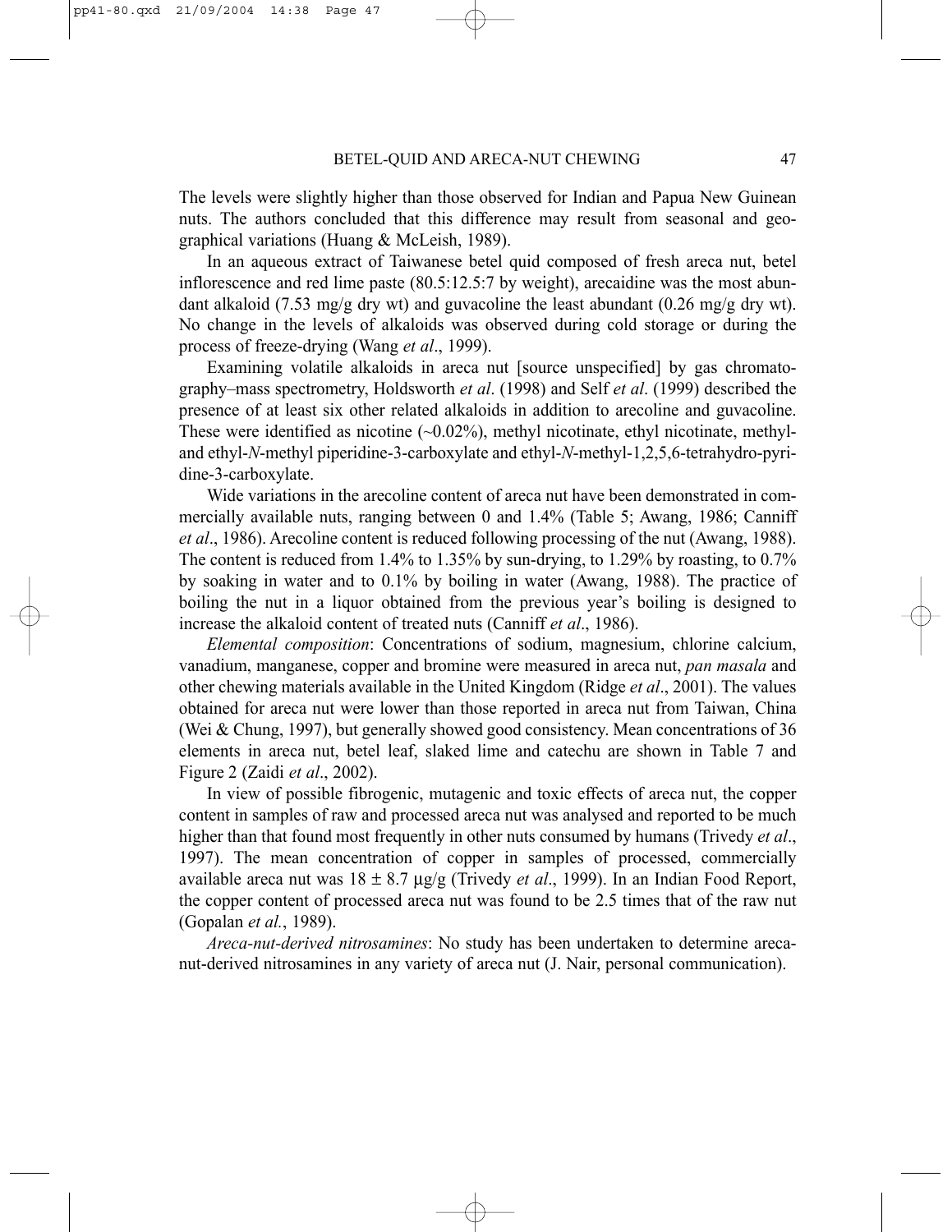| Element <sup>b</sup> | Areca nut       | Betel leaf      | Slaked lime       | Catechu          |
|----------------------|-----------------|-----------------|-------------------|------------------|
| $Cr \, (\mu g/g)$    | $0.50 \pm 0.06$ | $0.46 \pm 0.06$ | $19.2 \pm 2.9$    | $7.3 \pm 1.2$    |
| $Mn (\mu g/g)$       | $47 \pm 6$      | $380 \pm 38$    | $57.1 \pm 8.6$    | $170 \pm 20$     |
| Fe $(\mu g/g)$       | $75\pm8$        | $171 \pm 21$    | $190 \pm 29$      | $5156 \pm 774$   |
| Co                   | $27 \pm 4$      | $132 \pm 16$    | $66 \pm 9$        | $2250 \pm 360$   |
| $\text{Zn}$ (µg/g)   | $5 \pm 1$       | $16.6 \pm 2.2$  | $1.24 \pm 0.19$   | $1.77 \pm 0.27$  |
| $Mg(\mu g/g)$        | $2.8 \pm 0.4$   | $6.2 \pm 0.9$   | $1.30 \pm 0.06$   | $19.4 \pm 2.9$   |
| Na $(\mu g/g)$       | $127 \pm 14$    | $793 \pm 95$    | $67 \pm 7$        | $6424 \pm 964$   |
| $K$ (% wt)           | $0.43 \pm 0.04$ | $4.42 \pm 0.44$ | $0.013 \pm 0.002$ | $0.46 \pm 0.07$  |
| Ba $(\mu g/g)$       | $1.7 \pm 0.3$   | $15.4 \pm 1.8$  | $16.0 \pm 2.4$    | $7.7 \pm 1.2$    |
| Ca $(\mu g/g)$       | $1.2 \pm 0.2$   | $4.8 \pm 0.7$   | NA                | $12.6 \pm 1.2$   |
| Ga                   | $9 \pm 1$       | $16 \pm 3$      | $5 \pm 1$         | $58 \pm 9$       |
| Al $(\mu g/g)$       | $2.9 \pm 0.5$   | $5.7 \pm 0.8$   | $7.2 \pm 1.2$     | $18.4 \pm 0.2$   |
| V                    | $12 \pm 2$      | $26 \pm 4$      | $15 \pm 2$        | $67 \pm 10$      |
| Ti                   | $14 \pm 2$      | $36 \pm 6$      | $48 \pm 7$        | $73 \pm 12$      |
| In                   | $18 \pm 3$      | $26 \pm 4$      | $31 \pm 5$        | $89 \pm 13$      |
| $Sn(\mu g/g)$        | $1.4 \pm 0.2$   | $7.2 \pm 1.1$   | $9.4 \pm 1.4$     | $23.1 \pm 3.4$   |
| Sb                   | $13 \pm 2$      | $46 \pm 5$      | $404 \pm 60$      | $1100 \pm 200$   |
| As $(\mu g/g)$       | $0.34 \pm 0.04$ | $18.3 \pm 2.2$  | $0.28 \pm 0.04$   | $5.96 \pm 0.89$  |
| Se                   | $120 \pm 20$    | $38 \pm 5$      | $70\pm8$          | $1045 \pm 158$   |
| Hg                   | $6 \pm 1$       | $9 \pm 1$       | $8 \pm 1$         | $12 \pm 2$       |
| $Cl$ (% wt)          | $0.15 \pm 0.02$ | $0.55 \pm 0.1$  | ND                | $0.064 \pm 0.01$ |
| $Br(\mu g/g)$        | $7.2 \pm 0.9$   | $7.1 \pm 0.9$   | $0.46 \pm 0.07$   | $0.61 \pm 0.01$  |
| Cs                   | $250 \pm 40$    | $7 \pm 1$       | $6 \pm 1$         | $14100 \pm 2100$ |
| Sc                   | $18 \pm 2$      | $33 \pm 4$      | $274 \pm 41$      | $2490 \pm 398$   |
| $Rb (\mu g/g)$       | $57 + 7$        | $225 \pm 27$    | $20.2 \pm 2.8$    | $232 \pm 37$     |
| Ta                   | $7 \pm 1$       | $9 \pm 2$       | $38 \pm 6$        | $1100 \pm 180$   |
| La                   | $44 \pm 4$      | $37 \pm 4$      | $2958 \pm 473$    | $7300 \pm 1022$  |
| $Ce (\mu g/g)$       | $0.24 \pm 0.04$ | $1.14 \pm 0.20$ | $8.5 \pm 1.3$     | $20.6 \pm 3.1$   |
| Nd                   | $10\pm2$        | $18 \pm 2$      | $16 \pm 2$        | $21 \pm 3$       |
| Sm                   | $23 \pm 4$      | $35 \pm 5$      | $19 \pm 3$        | $51 \pm 8$       |
| Eu                   | $5 \pm 1$       | $7 \pm 1$       | $120 \pm 20$      | $296 \pm 44$     |
| Gd                   | $21 \pm 5$      | $12 \pm 2$      | $38 \pm 6$        | $49 \pm 7$       |
| Tb                   | $10 \pm 2$      | $9 \pm 1$       | $90 \pm 10$       | $121 \pm 18$     |
| Dy                   | $12 \pm 2$      | $10 \pm 2$      | $26 \pm 3$        | $38 \pm 4$       |
| Yb                   | $8 \pm 1$       | $78 \pm 13$     | $347 \pm 56$      | $2142 \pm 343$   |
| Hf                   | $18 \pm 2$      | $98 \pm 12$     | $78 \pm 12$       | $1200 \pm 200$   |

Table 7. Concentration<sup>a</sup> of trace elements in betel-quid **ingredients** 

From Zaidi *et al*. (2002)

NA, not applicable; ND, not detected

<sup>a</sup> Mean  $\pm$  standard deviation of five determinations

<sup>b</sup> Values expressed in ng/g dry weight, unless otherwise specified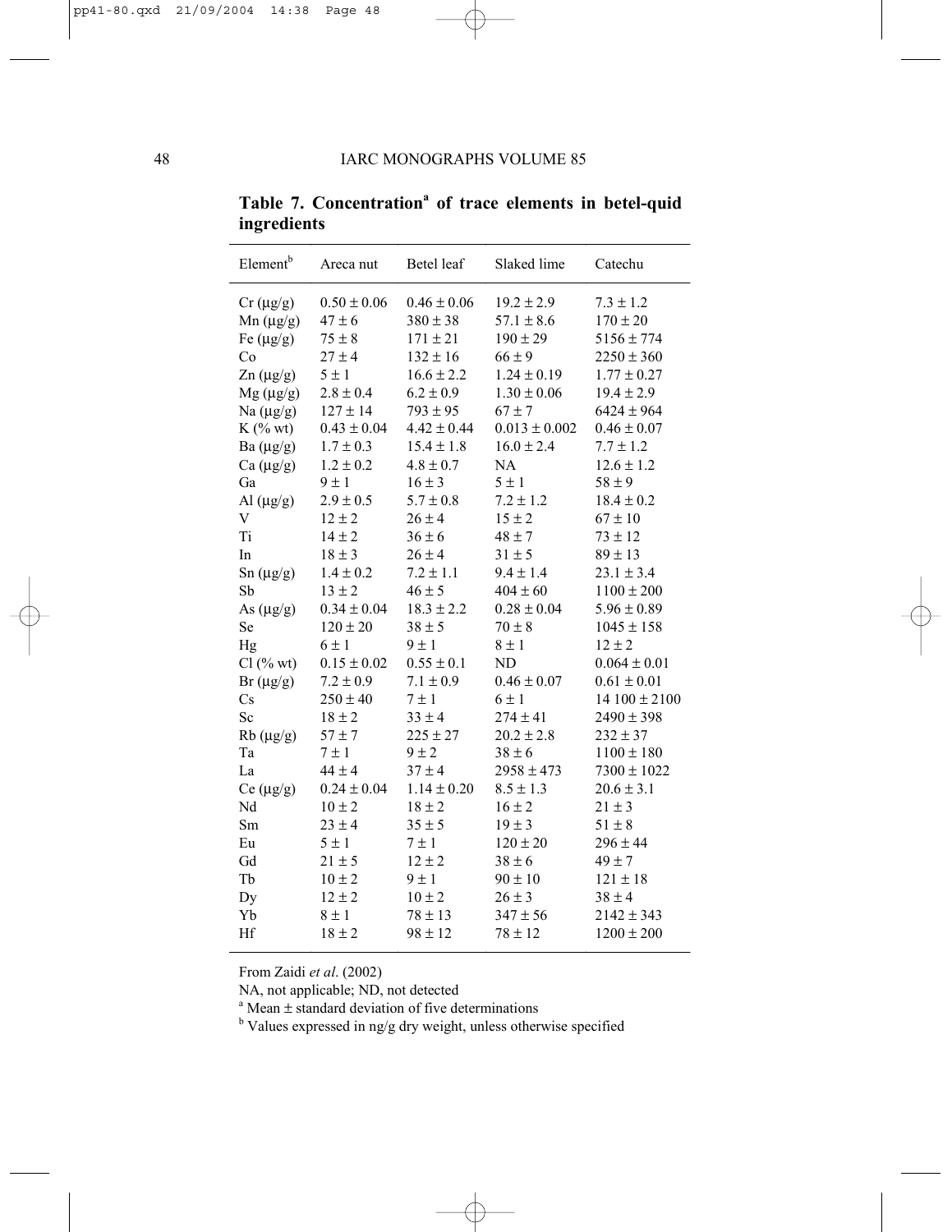| Groups                  |                              |                      |                 |                |                 |                 |            |                |                 |              |                              |            |                              |                     |                  |                              |                  |                 |                 |
|-------------------------|------------------------------|----------------------|-----------------|----------------|-----------------|-----------------|------------|----------------|-----------------|--------------|------------------------------|------------|------------------------------|---------------------|------------------|------------------------------|------------------|-----------------|-----------------|
|                         | 1                            | $\overline{2}$       | 3               |                | 4               | 5               | 6          | $\overline{7}$ | 8               | 9            | 10                           | 11         | 12                           | 13                  | 14               | 15                           | 16               | 17              | 18              |
|                         | IA                           | <b>IIA</b>           | <b>IIIA</b>     |                | <b>IVA</b>      | VA              | <b>VIA</b> | <b>VIIA</b>    |                 | <b>VIIIA</b> |                              | IB         | <b>IIB</b>                   | <b>IIIB</b>         | <b>IVB</b>       | <b>VB</b>                    | <b>VIB</b>       | <b>VIIB</b>     | <b>VIII</b>     |
|                         | IA                           | <b>IIA</b>           | IIIB            |                | <b>IVB</b>      | $_{\rm VB}$     | <b>VIB</b> | <b>VIIB</b>    |                 | <b>VIII</b>  |                              | IB         | <b>IIB</b>                   | <b>IIIA</b>         | <b>IVA</b>       | VA                           | <b>VIA</b>       | <b>VIIA</b>     | <b>VIIIA</b>    |
| 1                       | $\bf H$                      |                      |                 |                |                 |                 |            |                |                 |              |                              | 2<br>He    |                              |                     |                  |                              |                  |                 |                 |
| $\sqrt{2}$              | 3<br>Li                      | $\overline{4}$<br>Be |                 |                |                 |                 |            |                |                 |              |                              |            |                              | 5<br>B              | 6<br>$\mathbf C$ | $7\phantom{.0}$<br>${\bf N}$ | 8<br>$\mathbf 0$ | 9<br>F          | 10<br><b>Ne</b> |
| $\overline{\mathbf{3}}$ | 11<br>Na                     | 12<br><b>Mg</b>      |                 |                |                 |                 |            |                |                 |              |                              |            |                              | 13<br>$\mathbf{Al}$ | 14<br>Si         | 15<br>P                      | 16<br>${\bf S}$  | 17<br>Cl        | 18<br>Ar        |
| $\overline{4}$          | 19<br>$\mathbf{K}$           | 20<br>Ca             | 21<br><b>Sc</b> |                | $22\,$<br>Ti    | 23<br>V         | 24<br>Cr   | $25\,$<br>Mn   | 26<br>Fe        | $27\,$<br>Co | 28<br>Ni                     | 29<br>Cu   | 30<br>Zn                     | 31<br>Ga            | 32<br>Ge         | 33<br>As                     | 34<br><b>Se</b>  | 35<br><b>Br</b> | 36<br>Kr        |
| 5                       | 37<br>Rb                     | 38<br><b>Sr</b>      | 39<br>Y         |                | 40<br>Zr        | 41<br><b>Nb</b> | 42<br>Mo   | 43<br>Tc       | $44\,$<br>Ru    | 45<br>Rh     | 46<br>Pd                     | 47<br>Ag   | 48<br>C <sub>d</sub>         | 49<br>In            | 50<br>Sn         | 51<br>Sb                     | 52<br>Te         | 53<br>I         | 54<br>Xe        |
| 6                       | 55<br>$\mathbf{C}\mathbf{s}$ | 56<br>Ba             | 57<br>La        | $\mathbf{1}$   | 72<br><b>Hf</b> | 73<br>Ta        | 74<br>W    | 75<br>Re       | 76<br><b>Os</b> | 77<br>Ir     | 78<br>Pt                     | 79<br>Au   | 80<br>Hg                     | 81<br>Tl            | 82<br>Pb         | 83<br>Bi                     | 84<br>Po         | 85<br>At        | 86<br>Rn        |
| $\tau$                  | 87<br>$\mathbf{Fr}$          | 88<br>Ra             | 89<br>Ac        | $\overline{2}$ | 104<br>Rf       | 105<br>Db       | 106<br>Sg  | 107<br>Bh      | 108<br>Hs       | 109<br>Mt    | 110<br>Uun                   | 111<br>Uuu | 112<br>Uub                   |                     | 114<br>Uuq       |                              | 116<br>Uuh       |                 | 118<br>Uuo      |
|                         |                              |                      |                 |                |                 |                 |            |                |                 |              |                              |            |                              |                     |                  |                              |                  |                 |                 |
| 6                       |                              |                      |                 | 1              | 58<br><b>Ce</b> | 59<br>Pr        | 60<br>Nd   | 61<br>Pm       | 62<br><b>Sm</b> | 63<br>Eu     | 64<br>Gd                     | 65<br>Tb   | 66<br>$\mathbf{D}\mathbf{v}$ | 67<br>Ho            | 68<br>Er         | 69<br>Tm                     | 70<br>Yb         | 71<br>Lu        |                 |
| $\tau$                  |                              |                      |                 | $\overline{c}$ | 90<br>Th        | 91<br>Pa        | 92<br>U    | 93<br>Np       | 94<br>Pu        | 95<br>Am     | 96<br>$\mathbf{C}\mathbf{m}$ | 97<br>Bk   | 98<br>Cf                     | 99<br>Es            | 100<br>Fm        | 101<br>Md                    | 102<br>No        | 103<br>Lr       |                 |

# **Figure 2. Trace elements found in the main ingredients of betel quid**

BETEL-QUID AND ARECA-NUT CHEWING

BETEL-QUID AND ARECA-NUT CHEWING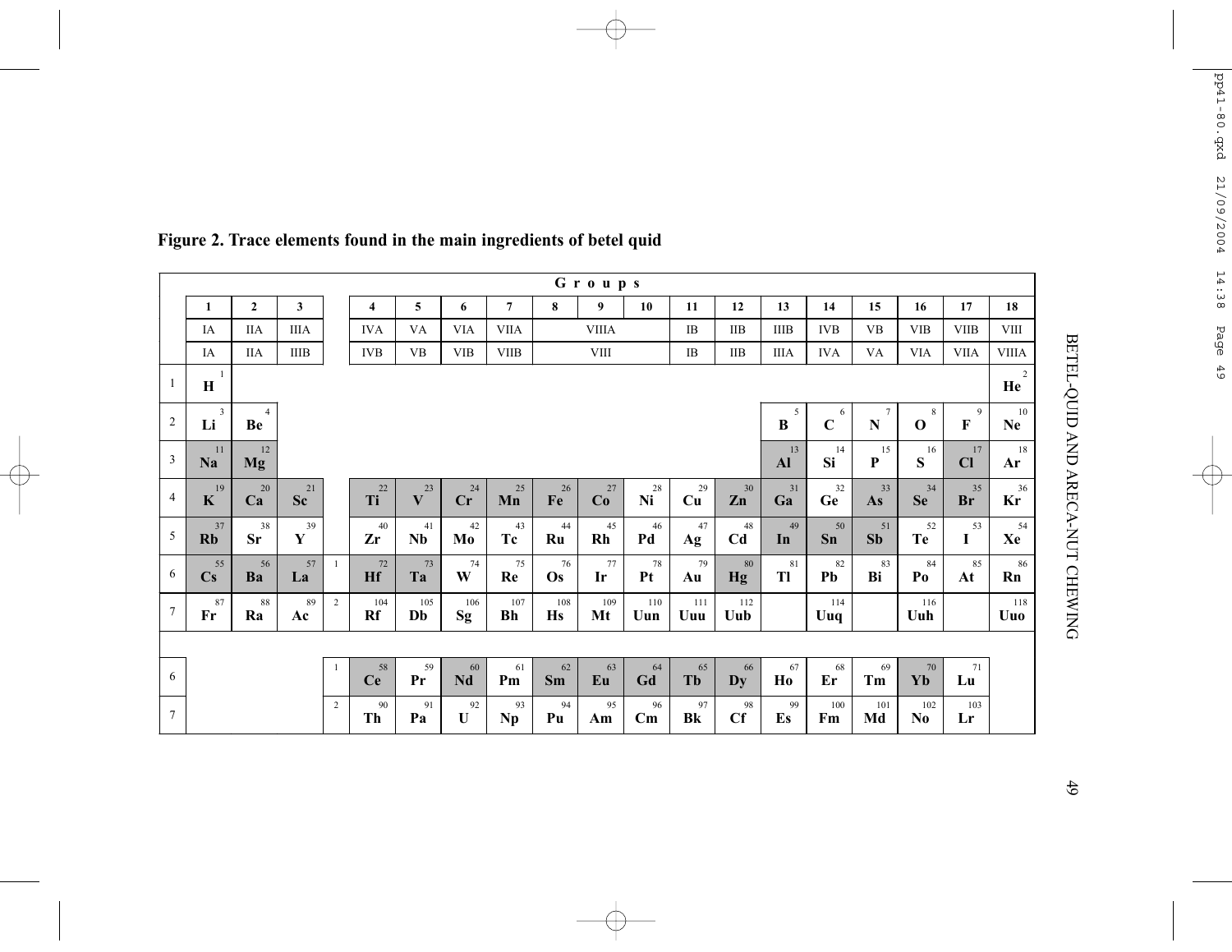#### 1.1.3 *Betel leaf*

The most common accompaniment for chewing areca nut globally is the leaf of *Piper betle*. This has led to areca nut being labelled 'betel nut' in the English literature, but the Working Group does recommend this nomenclature.

Betel leaves contain betel oil, a volatile liquid, which contains several phenols including hydroxychavicol, eugenol, betel phenol and chavicol. Vitamin C (1.9 mg/g) and a large amount of carotenes (80.5 mg/g) have also been reported (Wang & Wu, 1996).

Mean concentrations of 36 trace elements in betel leaf are listed in Table 7 and Figure 2 (Zaidi *et al*., 2002).

# 1.1.4 *Betel inflorescence*

Apart from the leaf, other parts of the vine such as the stem, inflorescence (also called flower or pods) or catkins are also consumed with areca nut (Tables 1 and 2). Consumption of the inflorescence is common in Melanesia and in parts of Taiwan, China, and it is mostly added to the quid for its aromatic flavour.

Betel inflorescence contains a high concentration of phenolic compounds including hydroxychavicol, eugenol, isoeugenol, eugenol methyl ester and safrole (Hwang *et al*., 1992; Wang & Hwang, 1993). Concentrations of phenolic compounds in fresh *Piper betle* flower, determined by high-performance liquid chromatographic analysis, are listed in Table 8. Safrole, the major phenolic compound, is a possible human carcinogen (IARC, 1976).

| Phenolic compound    | Molecular<br>weight $(g)$ | Concentration<br>$(mg/g$ fresh wt) |
|----------------------|---------------------------|------------------------------------|
| Safrole              | 162                       | 15.35                              |
| Hydroxychavicol      | 151                       | 9 74                               |
| Eugenol              | 164                       | 2.51                               |
| Eugenol methyl ester | 178                       | 1.81                               |
| Isoeugenol           | 164                       | 1.81                               |
| Ouercetin            | 338                       | 1.11                               |

# **Table 8. Concentrations of phenolic compounds in fresh** *Piper betle* **flower by high-performance liquid chromatographic analysis**

From Hwang *et al*. (1992)

#### 1.1.5 *Slaked lime*

Slaked lime (calcium hydroxide) is often combined with areca nut (Table 1). In coastal areas, it is obtained by heating the covering of shell fish (sea shells) or is harvested from corals. In central parts of a country, it is quarried from limestone (Table 2). In the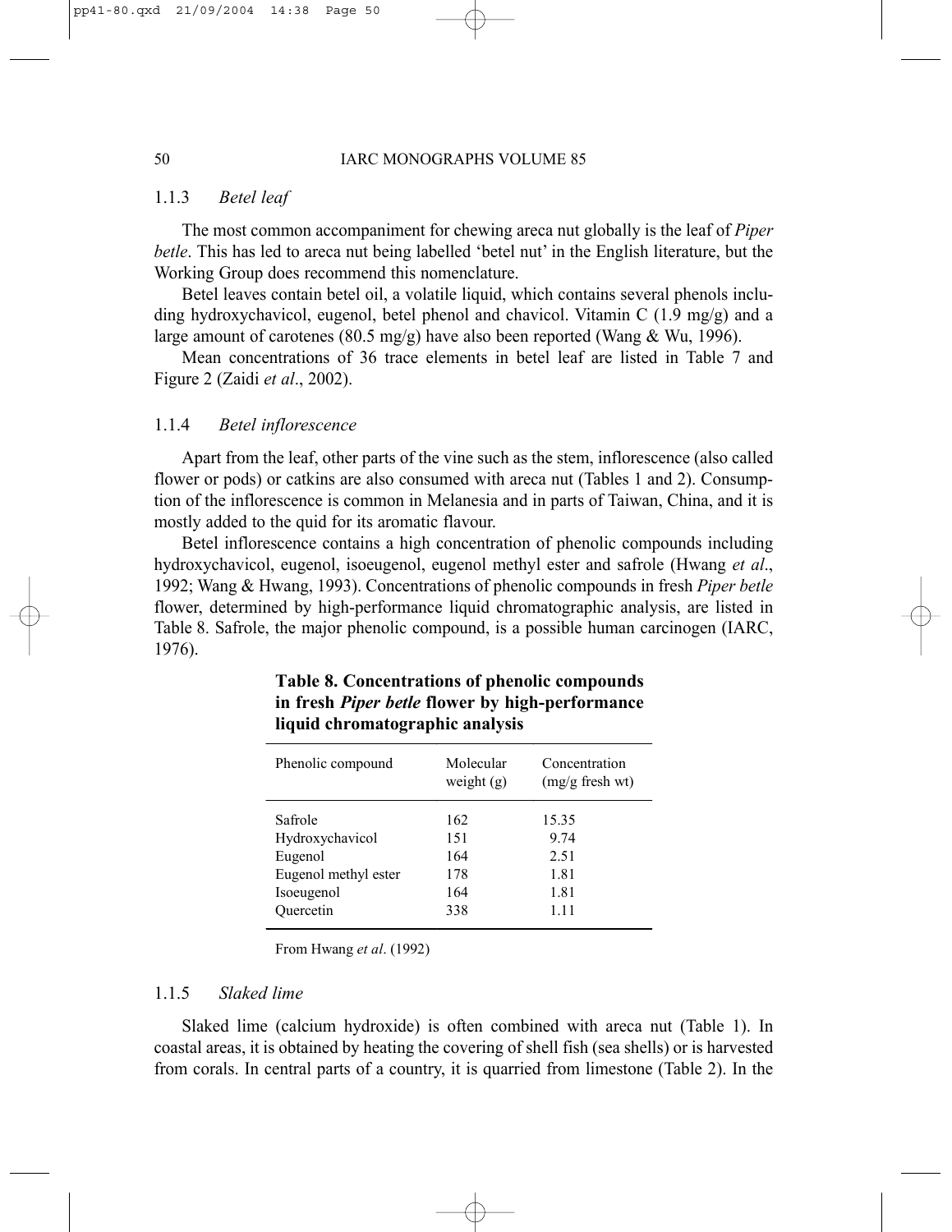Asian markets, slaked lime is sold as a paste mixed with water, which is white or pink. In Papua New Guinea, slaked lime is available in the powdered form and stored in air-tight containers.

Free calcium hydroxide, iron(II) and magnesium(II) were measured in 25 samples of slaked lime from Papua New Guinea, and large variations in their concentrations were found (Nair *et al*., 1990). Mean concentrations of 35 trace elements measured in slaked lime are listed in Table 7 and Figure 2 (Zaidi *et al*., 2002).

# 1.1.6 *Catechu*

Catechu is an astringent, reddish-brown substance which is often smeared on the betel leaf used to wrap the ingredients of betel quid. Two main types of catechu may be used depending on the tree or shrub from which the catechu has been extracted (Table 2). One type of catechu is prepared by decoction and extraction from the heartwood of *Acacia catechu*, Willd. (N.O. Leguminosae), a tree indigenous to India and Myanmar. It is sometimes referred to as black catechu or cutch. The main constituents are catechu-tannic acid (25–35%), acacatechin (2–10%), quercetin and catechu red. Another type of catechu is an aqueous extract prepared from the leaves and young shoots of *Uncaria Gambier*, Roxb. (N.O. Rubiaceae), a climbing shrub indigenous to the Malay Archipelago. It is sometimes referred to as pale catechu or *gambir*. The main constituents are catechin  $(7-33%)$ , catechu-tannic acid  $(22-50%)$ , quercetin and catechu red (Council of the Pharmaceutical Society of Great Britain, 1911). In addition, in Northern Thailand, catechu may be derived from the sun-dried pounded bark of *Lithocarpus polystachya*. It is referred to as *nang ko* (Mougne *et al*., 1982).

Mean concentrations of 35 trace elements measured in catechu are listed in Table 7 and Figure 2 (Zaidi *et al*., 2002).

#### 1.1.7 *Tobacco*

Tobacco is often added to the quid mixture. Chewing tobacco in the Indian subcontinent is prepared from sun-dried and partly fermented, coarsely cut leaves of *Nicotiana rustica* and *Nicotiana tabacum* without further processing. Sometimes tobacco is powdered and combined with molasses or boiled before use (Table 2).

#### 1.1.8 *Miscellaneous additives and contaminants*

Some of the most common additives are listed in Table 2.

Sago palm nut is sometimes used as an adulterant in packages of sun-dried or processed areca nut. Sweet potato and tapioca are other adulterants (Jayalakshmi & Mathew, 1982).

Areca nut can be contaminated with fungi such as *Aspergillus flavus*, *A. niger* and *Rhizopus sp.* (Borle & Gupta, 1987). Almost 40% (12/32) of samples of areca nut from India analysed using thin-layer chromatography contained aflatoxins (IARC, 2002). The mean concentration of aflatoxin  $B_1$  in the analysed samples was 94  $\mu$ g/kg (range,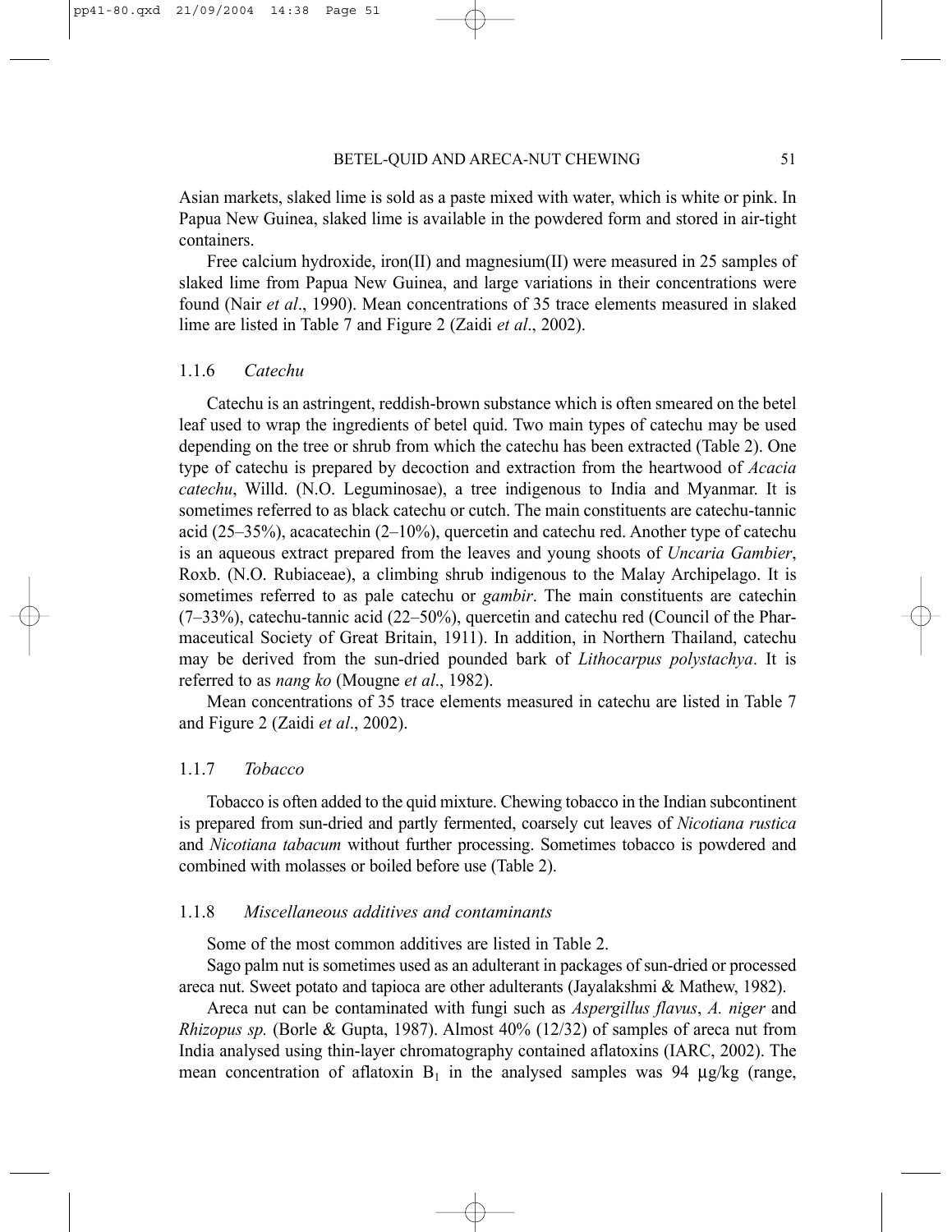#### 52 IARC MONOGRAPHS VOLUME 85

18–208  $\mu$ g/kg), largely exceeding the commonly accepted food limit of 5  $\mu$ g/kg. Nine samples contained concentrations of aflatoxin  $B_1$  higher than 50 µg/kg (Raisuddin & Misra, 1991). All 10 samples of raw areca nut analysed in a South African study contained aflatoxin  $B_1$ , with a mean concentration of 5  $\mu$ g/kg (range, 2.1–10.2  $\mu$ g/kg) (Van der Bijl *et al*., 1996).

# **1.2 Areca nut-based industrial packaged products**

A variety of packaged areca products are now available in several countries. Based on labelling, these packaged products may fall into any one of the four categories described in Section 1.1.1, depending on the substances included (see Table 1).

Two main products are *gutka* and *pan masala*. *Gutka* is a dry, relatively nonperishable commercial preparation containing areca nut, slaked lime, catechu, condiments and powdered tobacco. The same mixture without tobacco is called *pan masala*. The products arrived on the market in the late 1960s and early 1970s. Both *gutka* and *pan masala* come in attractive foil packets (sachets) and tins which can be stored and carried conveniently. Aggressive advertising, targeted at the middle class and adolescents since the early 1980s, has enhanced the sales of these products. In advertisements, *pan masala* is depicted as implying hospitality and equality, as is betel quid. *Pan masala* and *gutka* are very popular in urban areas of India and Pakistan, especially among adolescents, and their popularity is growing fast in rural areas (Gupta & Ray, 2002). Although the actual prevalence of this habit is unknown, its popularity can be gauged by current commercial estimates valuing the Indian market for *pan masala* and *gutka* at several hundred million US dollars. These products are exported to all countries where Asian migrants live (see Section 1.3.20).

#### **1.3 Consumption by geographical region**

Global estimates report up to 600 million chewers (Gupta & Warnakulasuriya, 2002). This section reviews patterns and prevalence of consumption in different countries. For the sake of clarity, the nomenclature has been made uniform throughout the section (see Glossary A for definitions).

#### 1.3.1 *India*

Countrywide surveys on the use of areca nut have not been conducted, nor have any other surveys been conducted to investigate specifically the use of areca nut. Surveys of habits have been conducted on the use of tobacco and other chewing habits, especially betel-quid chewing, in limited populations. Studies of adults are presented first, followed by those of children and adolescents. Within these categories, rural studies are presented first, followed by available urban studies.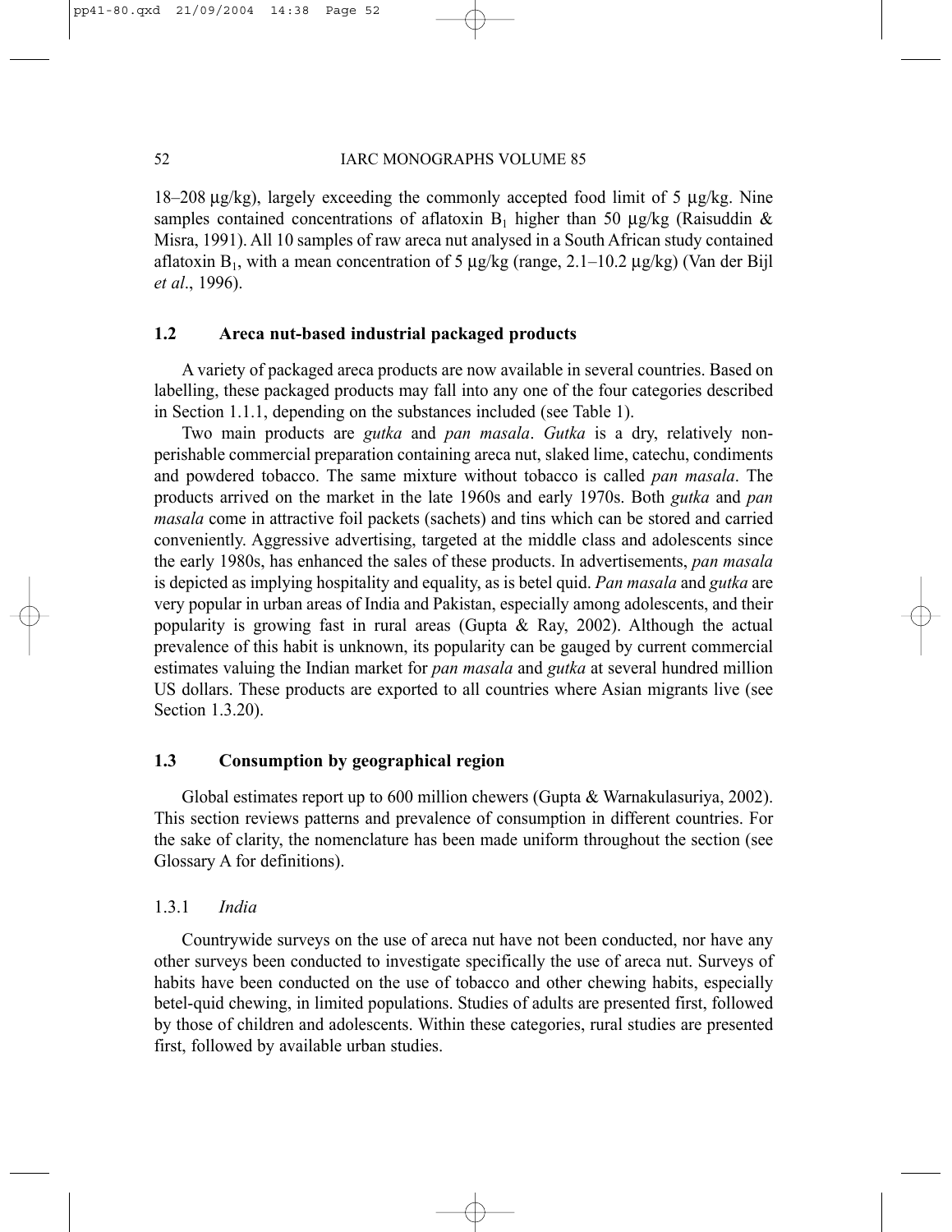The tobacco included in betel quid varies from region to region. In Uttar Pradesh, *mainpuri* tobacco, which is a mixture of tobacco with slaked lime, finely cut areca nut and powdered cloves or camphor, is commonly used (Wahi, 1968).

#### (*a*) *Adults*

### (i) *Rural studies*

Several studies have investigated the prevalence of betel-quid chewing in limited population samples.

The prevalence of all chewing habits, with and without areca nut and with and without tobacco, was recorded in house-to-house surveys among villagers in various parts of India (Mehta *et al.*, 1971, 1972). There were marked differences between localities and some differences between sexes (Table 9).

In Ernakulam District, Kerala, information on smoking and chewing habits was collected during a survey of oral lesions in a sample of 5099 persons aged 15 years and older (Daftary *et al*., 1980). Betel-quid chewing, mostly with tobacco, was practiced by 23.7%, smoking by 21.5% and both habits by 9.8% (Table 10). Overall, 34.7% of men and 32.4% of women indulged in the habit, and only about 0.7% chewed betel quid without consuming any form of tobacco.

In another house-to-house survey during 1977–78 in Ernakulam District, 12 212 tobacco users aged 15 years or older were identified in a rural population of about 48 000 (Gupta *et al.*, 1986, 1989). Of these, 11 412 were interviewed. Among tobacco users, 37.7% were chewers only, mostly of betel quid, and 14.3% both chewed and smoked (Table 11). Thus, approximately 50% of tobacco users chewed betel quid. Among tobacco users, 95.5% of women and 33.6% of men (of whom more than half also smoked) chewed. Betel-quid chewing was most common in the group aged 35 years and above.

| Location (state) | Sample size      | Prevalence of chewing habits (%) |                 |  |  |  |
|------------------|------------------|----------------------------------|-----------------|--|--|--|
|                  |                  | With tobacco                     | Without tobacco |  |  |  |
| Andhra Pradesh   | 10 169           | 2.3                              | 0.5             |  |  |  |
| Bihar, Darbhanga | 10 340           | 15                               | 13              |  |  |  |
| Bihar, Singhbhum | 10 048           | 13                               | 0.4             |  |  |  |
| Gujarat          | 10 071           | 3                                | 1.5             |  |  |  |
| Kerala           | 10 287           | 26                               | 0.4             |  |  |  |
| Maharashtra      | $101761^{\rm b}$ | 28                               | 0.6             |  |  |  |

**Table 9. Prevalence of chewing habits (with and without smoking) in house-to-house surveys among villagers in India<sup>a</sup>**

<sup>a</sup> From Mehta *et al.* (1971), unless otherwise specified

b From Mehta *et al*. (1972)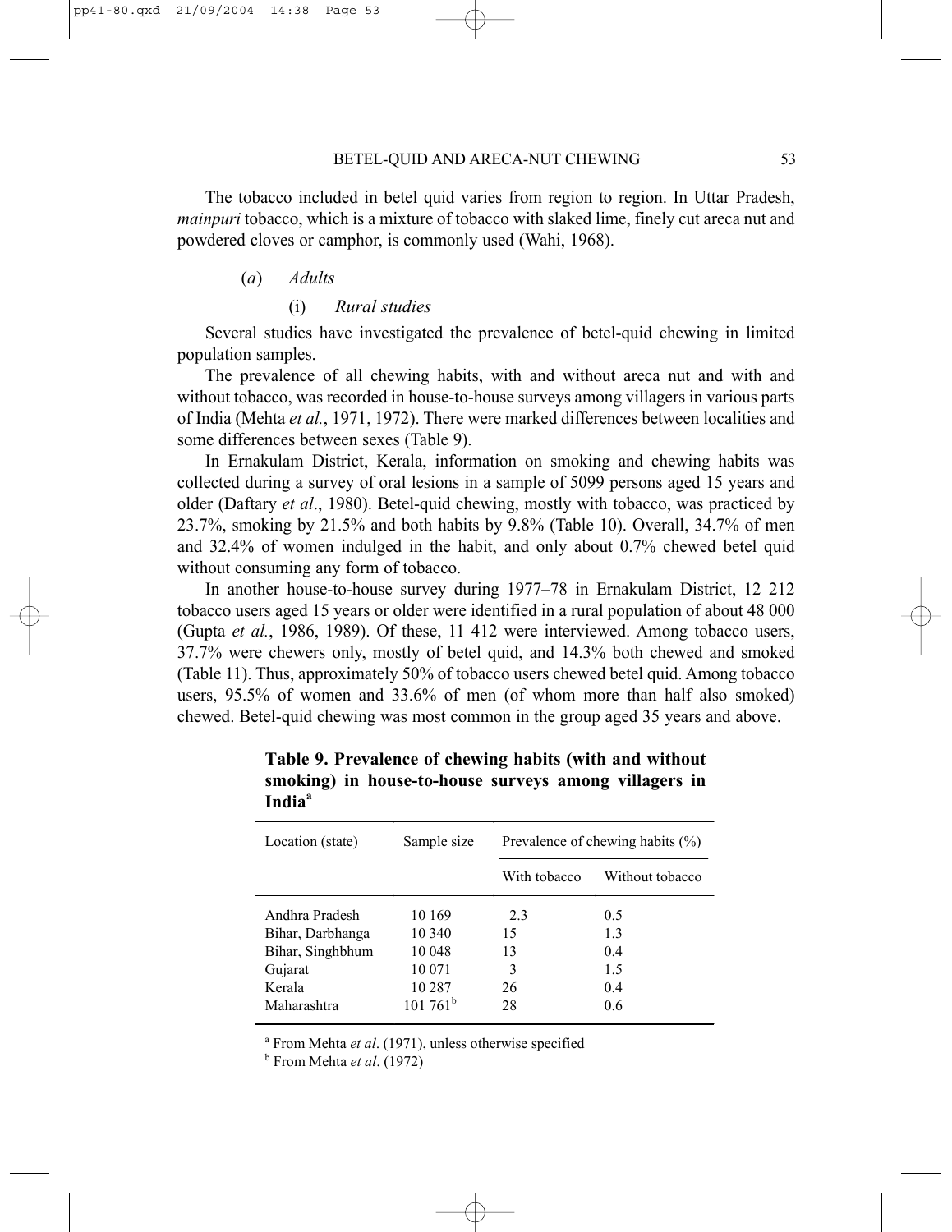| Habit              | Men  |                      | Women |               | A11  |               |  |
|--------------------|------|----------------------|-------|---------------|------|---------------|--|
|                    | No.  | $\frac{0}{0}$<br>No. |       | $\frac{0}{0}$ | No.  | $\frac{0}{0}$ |  |
| No habit           | 467  | 19.6                 | 1828  | 67.2          | 2295 | 45.0          |  |
| Smoking only       | 1087 | 45.6                 | 11    | 0.4           | 1098 | 21.5          |  |
| Chewing only       | 338  | 14.2                 | 868   | 31.9          | 1206 | 23.7          |  |
| With tobacco       |      |                      |       |               | 1170 | 23.0          |  |
| Without tobacco    |      |                      |       |               | 36   | 0.7           |  |
| <b>Both habits</b> | 487  | 20.5                 | 13    | 0.5           | 500  | 9.8           |  |
| Total              | 2379 | 100.0                | 2720  | 100.0         | 5099 | 100.0         |  |

|       |  | Table 10. Prevalence of tobacco and areca-nut habits in a     |  |
|-------|--|---------------------------------------------------------------|--|
|       |  | population $\geq 15$ years old in Ernakulam District, Kerala, |  |
| India |  |                                                               |  |

From Daftary *et al*. (1980)

**Table 11. Prevalence of tobacco and areca-nut habits among tobacco users** ≥ **15 years old in Ernakulam District, Kerala, India**

| Tobacco habit                                                            | Men                          |                               | Women                     |                            | All                             |                               |
|--------------------------------------------------------------------------|------------------------------|-------------------------------|---------------------------|----------------------------|---------------------------------|-------------------------------|
|                                                                          | No.                          | $\frac{0}{0}$                 | No.                       | $\frac{0}{0}$              | No.                             | $\frac{0}{0}$                 |
| Smoking only<br>Chewing only <sup>a</sup><br><b>Both habits</b><br>Total | 5330<br>1137<br>1554<br>8021 | 66.5<br>14.2<br>19.4<br>100 0 | 150<br>3162<br>79<br>3391 | 44<br>93.2<br>2.3<br>100 0 | 5480<br>42.99<br>1633<br>11 412 | 48.0<br>37.7<br>14.3<br>100 0 |

From Gupta *et al.* (1986)

<sup>a</sup> Tobacco was chewed mostly in the form of betel quid.

In 1986, a house-to-house survey of tobacco habits was conducted among 30 544 villagers of all ages in 373 villages in three areas of Kolar District, Karnataka, to gather baseline information for an intervention study (Anantha *et al*., 1995). About 8–16% of men and 29–39% of women had chewing habits (Table 12). While the content of the substances chewed was not defined in this study, a case–control study carried out in Karnataka by one of the authors identified the chewing habits of women as including tobacco, betel leaf, areca nut and slaked lime and as being the only tobacco habit of women (Carley *et al*., 1994).

*Mawa* is popular in Gujarat, India, especially among the young. The prevalence of this habit increased tremendously in the 1970s and 1980s (Sinor *et al*., 1990).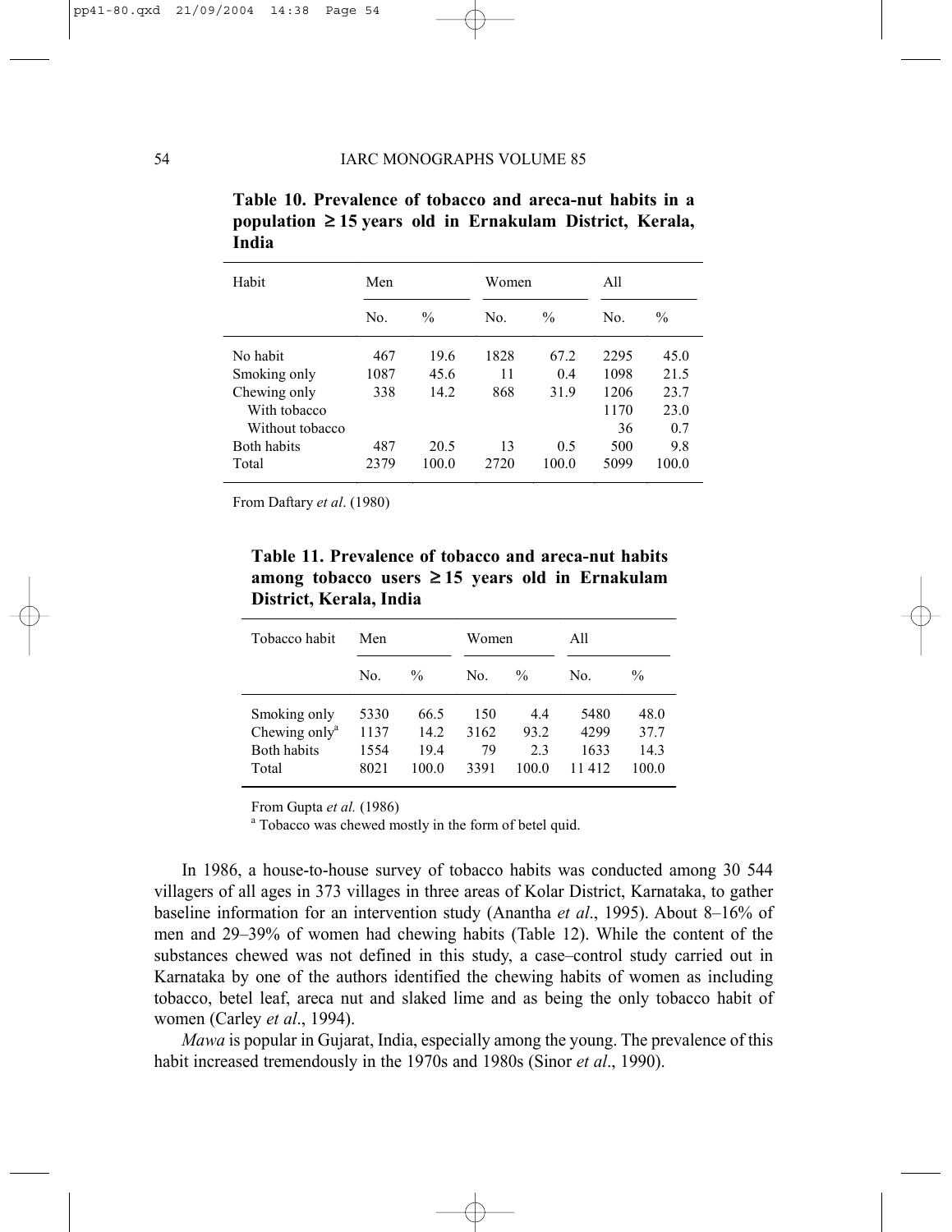| Habit                                                           | Dibbur                 | Malur                  | Gudiband               |
|-----------------------------------------------------------------|------------------------|------------------------|------------------------|
| Men<br>No.<br>Tobacco smoking<br>Tobacco chewing                | 5464<br>17.7%<br>16.4% | 5369<br>21.0%<br>7.7%  | 4893<br>21.7%<br>8.4%  |
| Women<br>No.<br>Tobacco smoking<br>Tobacco chewing <sup>a</sup> | 5236<br>$0\%$<br>38.5% | 4905<br>$0\%$<br>28.7% | 4677<br>$0\%$<br>30.4% |

**Table 12. Prevalence of tobacco and arecanut habits among villagers in Kolar District, Karnataka, India** 

From Anantha *et al.* (1995)

<sup>a</sup> Inferred as betel quid with tobacco from Carley *et al.* (1994)

The distribution of areca-nut use and tobacco smoking and chewing habits was assessed through a house-to-house survey in Bhavnagar District, Gujarat. Of 21 842 villagers aged 15 years and above (Gupta *et al*., 1998), 2298 men (20.4% of all men) were chewing only and used areca nut in the form of *mawa* or betel quid with tobacco (Table 13).

| Habit                     | Men     |               | Women          |               |  |  |
|---------------------------|---------|---------------|----------------|---------------|--|--|
|                           | No.     | $\frac{0}{0}$ | No.            | $\frac{0}{0}$ |  |  |
| No habit                  | 3648    | 32.4          | 9 3 2 5        | 88.1          |  |  |
| Smoking only (any)        | 3 9 4 2 | 35.0          | 16             | 0.2           |  |  |
| Chewing only (any)        | 3 1 2 4 | 27.7          | 1 2 4 2        | 11.7          |  |  |
| Mawa                      | 2 1 2 7 | 18.9          | 7              | 0.1           |  |  |
| Betel quid with tobacco   | 171     | 1.5           | $\overline{c}$ |               |  |  |
| Tobacco                   | 799     | 7.1           | $\overline{c}$ |               |  |  |
| <i>Bajar</i> <sup>a</sup> | 27      | 0.2           | 1 2 3 1        | 11.6          |  |  |
| Mixed habits              | 544     | 4.8           |                |               |  |  |
| Total                     | 11 258  | 100.00        | 10.584         | 100.0         |  |  |

**Table 13. Prevalence of tobacco and areca-nut habits among villagers in Bhavnagar District, Gujarat, India**

From Gupta *et al*. (1998)

<sup>a</sup> Dry snuff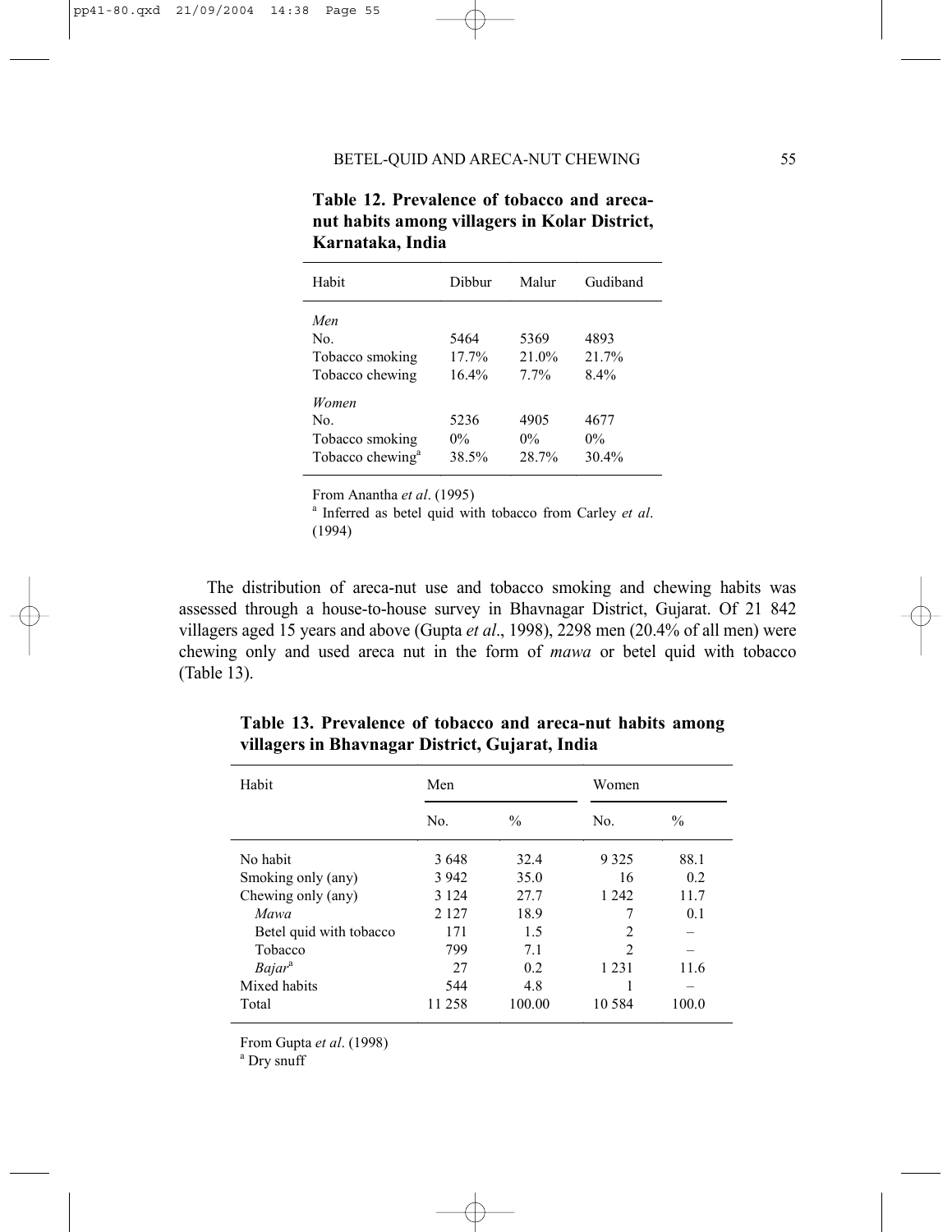#### 56 IARC MONOGRAPHS VOLUME 85

In West Bengal, 1990 women aged 16–60 years attending rural cancer detection clinics attached to a Calcutta-based cancer institute were interviewed about their tobacco and areca-nut habits (Chakrabarti *et al*., 1990). The habit usually consisted of chewing betel leaf, areca nut, slaked lime, catechu and a few flavouring agents. Sometimes women added *zarda*. A total of 23.3% reported chewing betel quid, half of whom used tobacco in the quid (Table 14).

| Habit                      | No.  | $\frac{0}{0}$ |  |
|----------------------------|------|---------------|--|
| No habit                   | 1502 | 75.5          |  |
| Betel quid without tobacco | 226  | 11.4          |  |
| Betel quid with tobacco    | 236  | 11.9          |  |
| Other habits <sup>a</sup>  | 26   | 13            |  |
| Total                      | 1990 | 100.0         |  |

# **Table 14. Prevalence of tobacco and arecanut habits in women attending rural cancer detection clinics in West Bengal, India**

From Chakrabarti et al. (1990)

<sup>a</sup> Other habits included drinking and chewing of anise seeds and cloves.

A study of chewing and smoking habits among 259 rural school teachers (230 men and 29 women) aged 28–63 years was conducted in Hoogly District, West Bengal (Pandey *et al*., 2001). In this population, 51% were current tobacco users and 16.2% were former users. Among the current users, 72% were predominantly smokers, while 28% preferred smokeless forms of tobacco. Some 12% of all teachers chewed betel leaves with tobacco (Table 15). A small fraction used manufactured areca-nut products such as *gutka* and *pan masala*.

# (ii) *Urban studies*

The most detailed account of chewing habits was reported among 10 000 persons admitted to the clinic of the dental school in Lucknow, Uttar Pradesh. No less than 22 different betel-chewing habits were reported (Pindborg *et al*., 1967).

Dayal *et al.* (1978) presented a detailed report on chewing habits without a simultaneous smoking habit among 57 518 textile-mill workers aged 35 years and above in Ahmedabad, Gujarat (Table 16). Of all workers, 8710 (15.2%) had no oral habit, 2212 (3.8%) had a current chewing habit and 475 (0.8%) had a past chewing habit, all of them without a simultaneous smoking habit. The data show that the practice of a single chewing habit is rare.

A survey on issues pertaining to the control of oral cancer was conducted among 120 health professionals in the field of oncology from all over India, 85% of whom were men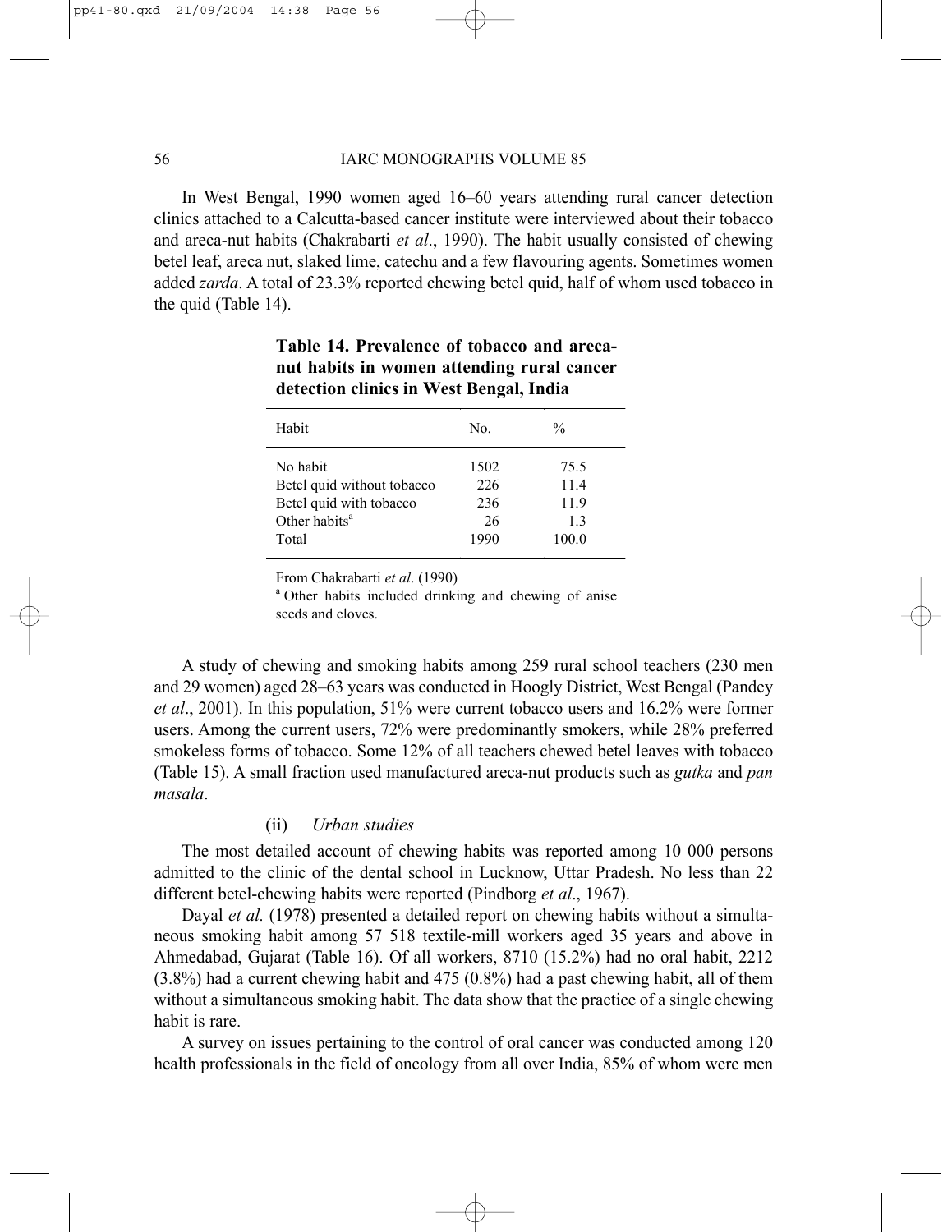| of Hoogly District, West Bengal, India |     |               |  |  |  |  |
|----------------------------------------|-----|---------------|--|--|--|--|
| Habit                                  | No. | $\frac{0}{a}$ |  |  |  |  |
| No habit                               | 127 | 49.0          |  |  |  |  |
| Smoking                                |     |               |  |  |  |  |
| Filter-tipped cigarettes               | 82  | [31.7]        |  |  |  |  |
| Untipped cigarettes                    | 75  | [29.0]        |  |  |  |  |
| Chewing                                |     |               |  |  |  |  |
| Betel leaves with tobacco              | 32  | [12.4]        |  |  |  |  |
| Others <sup>b</sup>                    | 17  | [6.6]         |  |  |  |  |

**Table 15. Prevalence of smoking and chewing habits in rural school teachers** 

From Pandey *et al.* (2001)

<sup>a</sup> Percentages do not add up because 66 respondents used more than one form of tobacco. <sup>b</sup> Including tobacco quid (*khaini*), snuff, tobacco

paste (*gudaku*), *pan masala* and *gutka*

**Table 16. Prevalence of current chewing habits among 57 518 textile-mill workers in Ahmedabad, Gujarat, India**

| Chewing habit                                                  | No.  | $\frac{0}{0}$       |
|----------------------------------------------------------------|------|---------------------|
| Betel quid with slaked lime, catechu, areca nut and<br>tobacco | 1335 | [2.3]               |
| Betel quid with slaked lime, cate chu and are ca nut           | 737  | $\lceil 1.3 \rceil$ |
| Betel quid with slaked lime                                    | 2    | [0.003]             |
| Betel quid with areca nut                                      | 3    | [0.005]             |
| Areca nut                                                      | 113  | [0.2]               |
| <b>Others</b>                                                  | 22   | [0.04]              |
|                                                                |      |                     |

From Dayal *et al*. (1978)

and 28% of whom were under 35 years of age (Stanley & Stjernsward, 1986). Among those surveyed, 8% currently chewed betel quid with tobacco, 4% were previous regular chewers and 22% reported occasional chewing (Table 17). The prevalence of chewing was similar among men and women.

In 1992–94, a baseline survey on tobacco and areca-nut habits was conducted among 99 598 permanent residents of Mumbai, aged 35 years and above, belonging to the lower socioeconomic strata (Gupta, 1996). The prevalence of smokeless habits was high among both women and men (Table 18). Overall, areca nut in all forms was used by 29.7% of women and 37.8% of men, and betel quid without tobacco by 0.4% of men and 0.5% of women. Ten per cent of men practised both smokeless (including areca-nut habits) and smoking habits.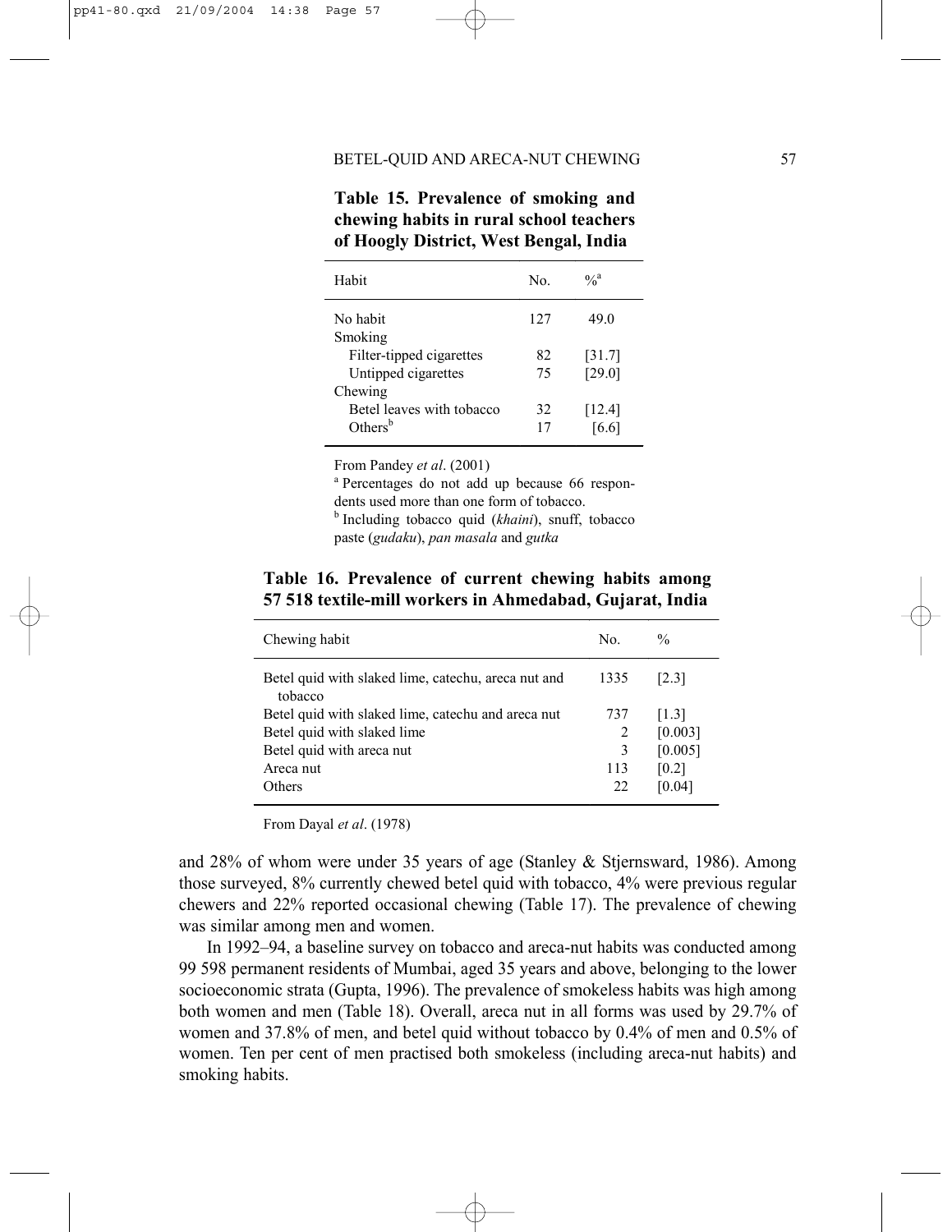| Habit                   | Prevalence $(\% )$ |            |                   |       |       |  |
|-------------------------|--------------------|------------|-------------------|-------|-------|--|
|                         | Current            | Occasional | Past <sup>a</sup> | Never | Total |  |
| Cigarette               | 10                 | 9          | 14                | 66    | 100   |  |
| Bidi                    | $\theta$           |            |                   | 97    | 100   |  |
| Betel quid with tobacco | 8                  | 22         | 4                 | 66    | 100   |  |

# **Table 17. Prevalence of tobacco and areca-nut habits of 120 health professionals in the field of oncology in India**

From Stanley & Stjernsward (1986)

<sup>a</sup> Past habit was defined as those having quit for at least 1 month.

|  |                                                           |  |  |  | Table 18. Prevalence of tobacco and areca-nut habits among permanent |
|--|-----------------------------------------------------------|--|--|--|----------------------------------------------------------------------|
|  | residents of Mumbai, India, of lower socioeconomic status |  |  |  |                                                                      |

| Habit                                                   | Men      |               |             | Women         |         | All           |  |
|---------------------------------------------------------|----------|---------------|-------------|---------------|---------|---------------|--|
|                                                         | No.      | $\frac{0}{0}$ | No.         | $\frac{0}{0}$ | No.     | $\frac{0}{0}$ |  |
| No current habit <sup>a</sup>                           | [12 280] | [30.7]        | $[25\,268]$ | [42.5]        | [37548] | [37.7]        |  |
| Smokeless tobacco                                       | 18 322   | 45.7          | 34 019      | 57.1          | 52 341  | 52.5          |  |
| Smoking                                                 | 5494     | 13.7          | 146         | 0.2           | 5 6 4 0 | 5.7           |  |
| Smokeless tobacco and smoking                           | 3975     | 9.9           | 94          | 0.2           | 4 0 6 9 | 4.1           |  |
| Total                                                   | 40 071   | 100.0         | 59 527      | 100.0         | 99 598  | 100.0         |  |
| Use of smokeless tobacco                                |          |               |             |               |         |               |  |
| Mishri                                                  | [4 140]  | 10.3          | 15 740      | 26.5          | 19880   | 20.0          |  |
| $Mishri + betel$ quid with tobacco                      | 4976     | 12.4          | 10687       | 18.0          | 15 663  | 15.7          |  |
| Betel quid with tobacco                                 | 5 8 7 1  | 14.7          | 3 5 2 7     | 5.9           | 9398    | 9.4           |  |
| $To bacco + slaked$ lime                                | 2997     | 7.5           | 640         | 1.1           | 3637    | 3.7           |  |
| Others with tobacco                                     | 1 1 4 4  | 2.9           | 1 200       | 2.0           | 2 3 4 4 | 2.4           |  |
| Multiple practices                                      | 2993     | 7.4           | 2 0 1 3     | 3.3           | 5 0 0 6 | 5.0           |  |
| Areca nut <sup>b</sup>                                  | 176      | 0.4           | 306         | 0.5           | 482     | 0.5           |  |
| No smokeless tobacco use<br>$(no habit + smoking only)$ | 17 774   | 44.4          | 25414       | 42.7          | 43 188  | 43.4          |  |
| Total                                                   | 40 071   | 100.0         | 59 527      | 100.0         | 99 598  | 100.0         |  |

From Gupta (1996)

<sup>a</sup> Includes about [14%] of men and [5%] of women who were former users of tobacco, mostly in the form of smokeless tobacco.

<sup>b</sup> Areca-nut chewing, most often as betel quid without tobacco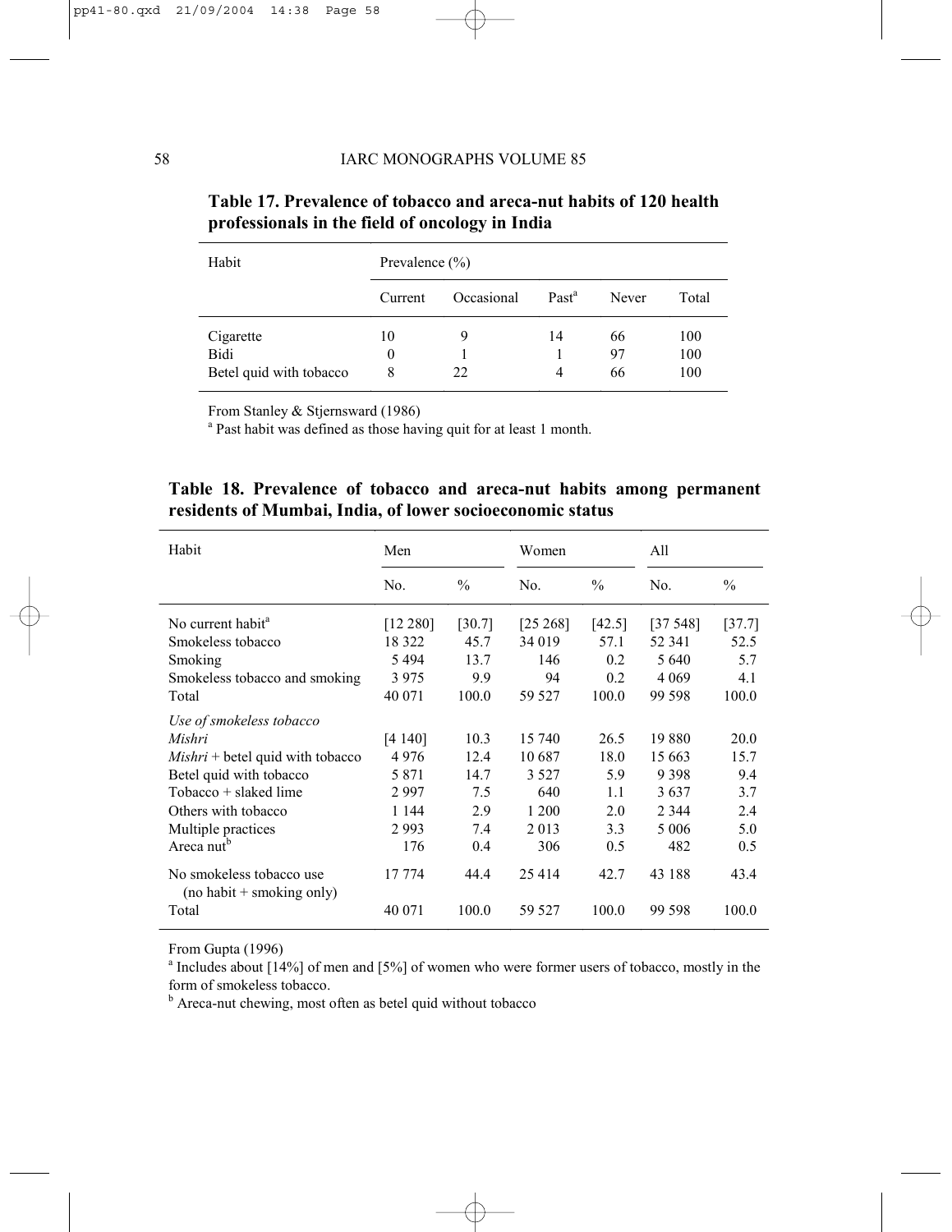In a northern suburb of Trivandrum City, Kerala, two groups of men and women, 35 years of age or older, mostly of lower socioeconomic status, were interviewed in 1995–98 (Sankaranarayanan *et al*., 2000). Chewing habits, consisting mainly of betel quid with tobacco, were practised by 26.8% of men and 26.4% of women in one group and 20.5% of men and 17.6% of women in the other group (Table 19). Chewing habits were more common in low-income, low-education participants and in individuals with a manual occupation or retirees (Hashibe *et al*., 2003). Among those for whom information was available, 89% chewed betel quid with tobacco, 11% chewed betel quid without tobacco and 0.4% chewed tobacco only (Thomas *et al*., 2003).

| Habit       | Men $(\% )$ |          |         | Women $(\% )$ |  |  |
|-------------|-------------|----------|---------|---------------|--|--|
|             | Group I     | Group II | Group I | Group II      |  |  |
| No.         | 25 4 5 3    | 23 3 5 6 | 34 441  | 31 351        |  |  |
| No habit    | 31.4        | 44.1     | 72.3    | 81.8          |  |  |
| Chewing $b$ | 26.8        | 20.5     | 26.4    | 17.6          |  |  |
| Smoking     | 55.8        | 43.9     | 2.4     | 1.0           |  |  |

**Table 19. Prevalence<sup>a</sup> of tobacco and areca-nut habits among urban residents in Trivandrum, Kerala, India** 

From Sankaranarayanan *et al.* (2000)

<sup>a</sup> Percentages do not add up to 100% possibly because some residents reported multiple habits.

<sup>b</sup> Mostly betel quid with tobacco

#### (*b*) *Children and adolescents*

In 1992, a survey of 146 children and teenagers (84 boys and 62 girls) between the ages of 5 and 20 years was conducted in the coastal fishing community of Mariyanad, Kerala (George *et al*., 1994). Chewing of betel quid with tobacco was by far the most prevalent habit in both boys and girls, and was inversely related to level of education (Table 20). Two boys both chewed betel quid with tobacco and drank alcohol. One boy, 17 years of age, chewed betel quid with tobacco and smoked.

A survey conducted in 1998 among 400 male medical students revealed that about 12.5% were regular users of *gutka* (Table 21) and 27.5% were occasional users of arecanut products without tobacco (Sinha & Gupta, 2001). Among those with a regular habit, about half had smokeless habits, consisting of chewing *gutka* and *khaini*. Occasional users mainly chewed areca-nut products not containing tobacco, e.g. *pan masala*.

A number of surveys conducted in households in India have shown that *pan masala* and *gutka* are commonly chewed by children and adolescents, especially in Gujarat, Maharashtra and Bihar. In a survey of 1200 students from junior and degree colleges of Maharastra, 9.9% chewed *pan masala* and 9.6% chewed *gutka*. In a survey of 95 boys and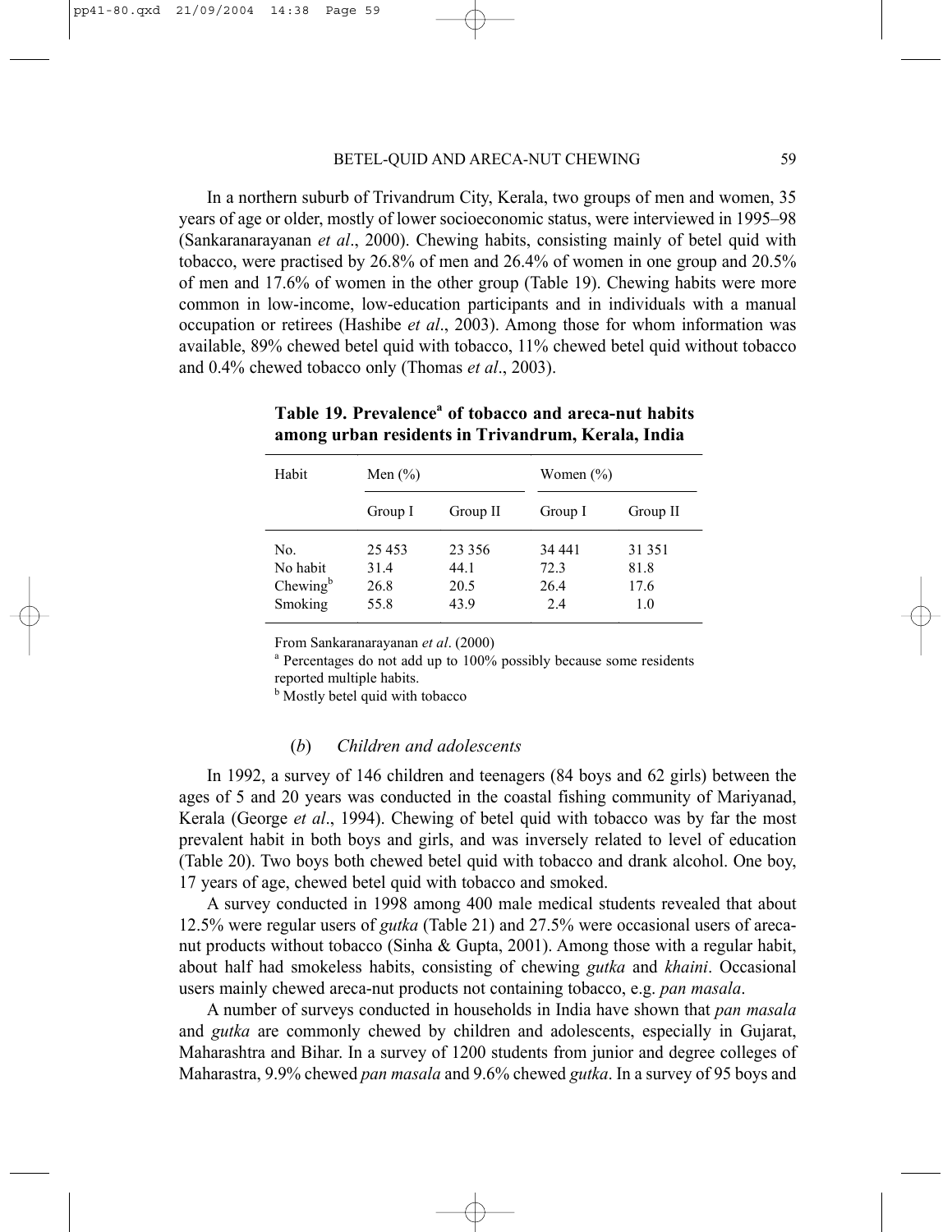#### 60 IARC MONOGRAPHS VOLUME 85

girls in the 8th and 9th grades (13–14 years old) of a small-town private school in Anand, Gujarat, 16% used *gutka*. In a village community of Kheda District, Gujarat, 72% of men and 50% of women under 26 years of age used tobacco products. Men favoured bidis and *gutka* while women preferred *gutka* and tobacco toothpaste. Among high school students in classes 10–12 (15–17 years old) in Patna, Bihar, approximately 12% used *pan masala* (Gupta & Ray, 2002).

| Habit                                       | <b>Boys</b>    |               | Girls              |               | All            |               |
|---------------------------------------------|----------------|---------------|--------------------|---------------|----------------|---------------|
|                                             | N <sub>0</sub> | $\frac{0}{0}$ | No.                | $\frac{0}{0}$ | No.            | $\frac{0}{0}$ |
| No habit<br>Betel quid with tobacco chewing | [44]           | [52.3]        | $\lceil 52 \rceil$ | [83.9]        | [96]           | [65.8]        |
| Occasionally                                | 12             | 14.3          | 7                  | 11.3          | 19             | 13.0          |
| Regularly                                   | 23             | 27.4          | 1                  | 1.6           | 24             | 16.4          |
| Bidi smoking                                |                |               |                    |               |                |               |
| Occasionally                                |                |               | 2                  | 3.2           | 2              | 1.4           |
| Regularly                                   | 1              | 1.2           |                    |               | 1              | 0.7           |
| Alcohol drinking                            |                |               |                    |               |                |               |
| Occasionally                                | 4              | 4.8           |                    |               | $\overline{4}$ | 2.7           |
| Regularly                                   |                |               |                    |               |                |               |
| Total                                       | 84             | 100.0         | 62                 | 100.0         | 146            | 100.0         |

# **Table 20. Prevalence of tobacco and areca-nut habits of children and teenagers aged 5–20 years in a coastal fishing village in Kerala, India**

From George *et al*. (1994)

| Habit                              | No.    | $\frac{0}{0}$ |
|------------------------------------|--------|---------------|
| No habit                           | $[78]$ | 18.8          |
| Tobacco (smoking and chewing)      |        |               |
| Regular                            | 172    | 43.0          |
| Smoking                            |        | 20.7          |
| Chewing                            |        | 20.2          |
| Gutka                              |        | 12.5          |
| Occasional                         | 37     | 93            |
| Areca-nut products without tobacco |        |               |
| Regular                            | 3      | 0.8           |
| Occasional                         | 110    | 27.5          |
| Total                              | 400    | 100.0         |

# **Table 21. Prevalence of tobacco and areca-nut habits of medical students in Patna, Bihar, India**

From Sinha & Gupta (2001)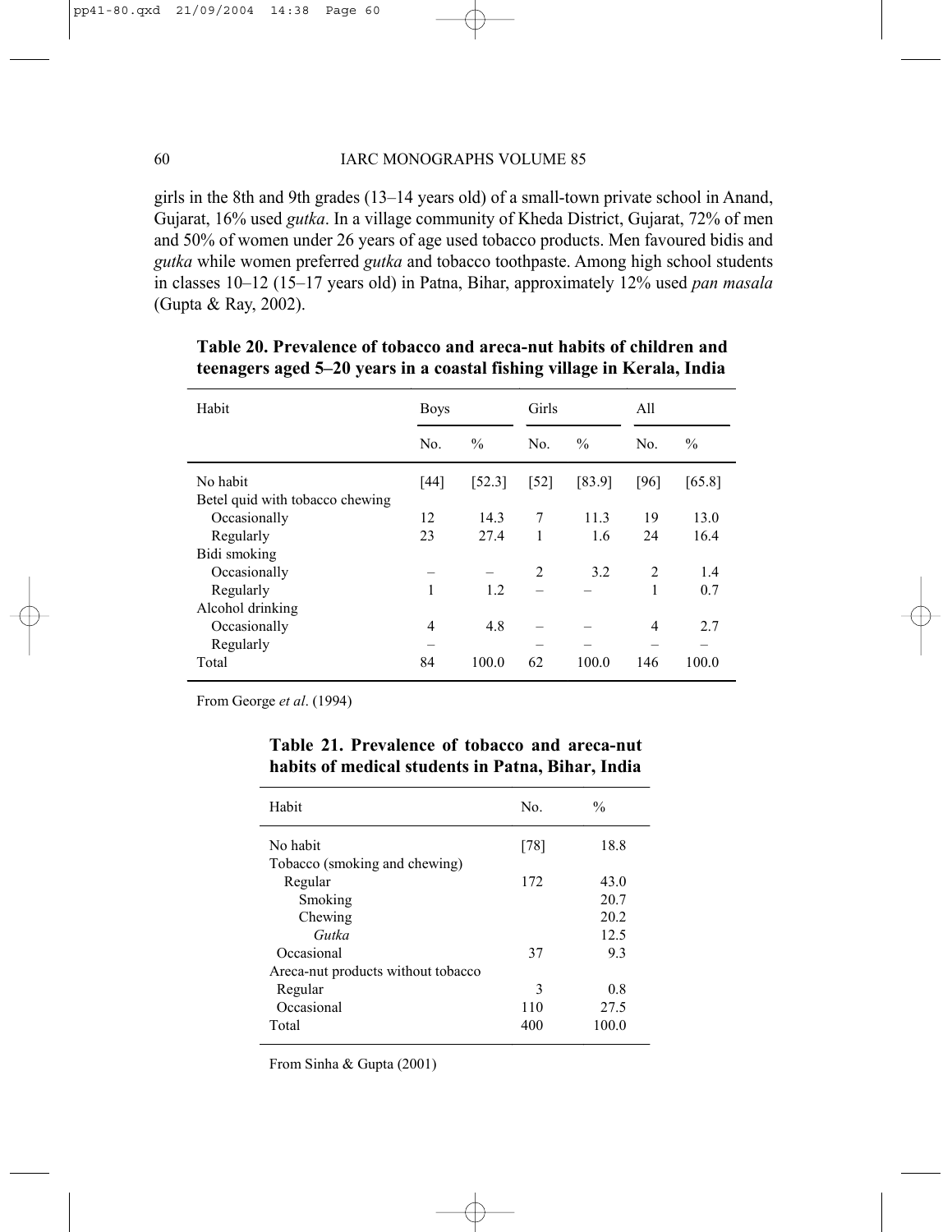### 1.3.2 *Pakistan*

In a study on dietary and chewing/smoking habits, data on 10 749 persons of low and middle socioeconomic status, aged 20 years and over, were collected from various districts of Karachi (Mahmood *et al.*, 1974). Overall, 27.9% of men and 37.8% of women chewed areca nut in the form of betel quid (Table 22). Of this group, 47.5% of men and 31.9% of women chewed betel quid without tobacco (Table 23).

| Habit                            | Men $(\% )$ | Women $(\% )$ | Total $(\% )$ |
|----------------------------------|-------------|---------------|---------------|
| No.                              | 5802        | 4947          | 10 749        |
| No habit                         | 36.9        | 56.8          | 46.0          |
| Pan                              | 4.2         | 11.5          | 7.6           |
| Tobacco chewing                  | 2.6         | 1.9           | 2.2           |
| Smoking                          | 30.3        | 2.2           | 17.4          |
| $Pan + \text{tobacco chemistry}$ | 6.1         | 25.0          | 14.8          |
| $Pan + \text{smoking}$           | 8.9         | 0.4           | 5.0           |
| Tobacco chewing $+$ smoking      | 0.7         | 0.1           | 0.5           |
| All three habits                 | 8.7         | 0.9           | 5.1           |
| Unknown                          | 1.6         | 1.2           | 1.4           |
| Total                            | 100         | 100           | 100           |

**Table 22. Prevalence of tobacco and areca-nut habits in a population sample in Karachi, Pakistan, 1967–72** 

From Mahmood *et al*. (1974)

**Table 23. Prevalence of** *pan-***chewing habits in a population sample in Karachi, Pakistan, 1967–72**

| Habit                                  | Men $(\% )$ | Women $(\% )$ | Total $(\% )$ |
|----------------------------------------|-------------|---------------|---------------|
| No <i>pan</i> habit                    | 70.9        | 61.2          | 66.5          |
| Without tobacco                        | 13.3        | 12.0          | 12.7          |
| With tobacco <i>qiwam</i> <sup>a</sup> | 2.1         | 2.6           | 2.3           |
| With tobacco leaf                      | 12.3        | 22.5          | 17.0          |
| With tobacco leaf + qiwam <sup>a</sup> | 0.3         | 0.6           | 0.5           |
| Other types                            | 0.2         | 0.3           | 0.3           |
| Unknown                                | 0.9         | 0.9           | 0.9           |
| Total                                  | 100.0       | 100.0         | 100.0         |

From Mahmood *et al*. (1974)

<sup>a</sup> *Qiwam* (also spelt *kiwam*): paste prepared from processed tobacco leaves, from which the stalks and stems have been removed, that are soaked and boiled in water with flavourings and spices, macerated and strained. The paste is chewed.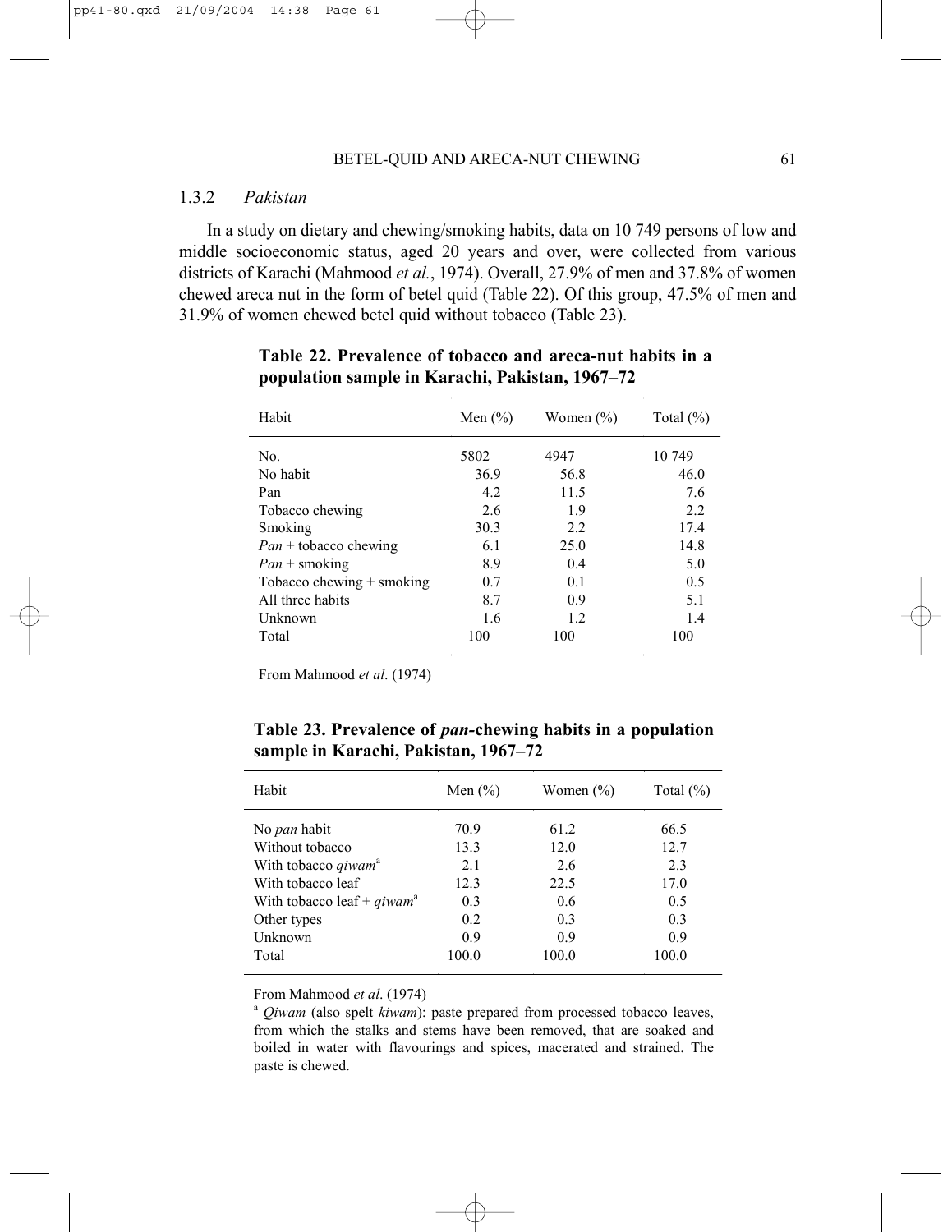#### 62 IARC MONOGRAPHS VOLUME 85

A survey was conducted in a sample of 160 primary school students aged 4–16 years (98% were < 12 years) in a fishing community on Baba Island of Karachi, Pakistan (Shah *et al.*, 2002). Of the 159 respondents, 118 (74.2%) used areca-nut products in the form of sweetened areca nut or betel quid (Table 24).

| Habit                                | No. | $\frac{0}{0}$ |
|--------------------------------------|-----|---------------|
| No habit                             | 41  | 25.8          |
| Sweetened areca nut only             | 63  | 39.6          |
| Betel quid only                      | 4   | 2.5           |
| Sweetened areca nut and betel quid   | 51  | 32.1          |
| Betel quid <sup>a</sup> with tobacco | 10  | [6.2]         |
| Betel quid without tobacco           | 46  | [28.9]        |
| Total                                | 159 | 100.0         |

# **Table 24. Prevalence of areca-nut habits among primary school children (4–16 years of age) on Baba Island, Karachi Harbor, Pakistan**

From Shah *et al.* (2002)

<sup>a</sup> Alone or in conjunction with sweetened areca nut [The Working Group noted small inconsistencies between the text and table in the percentage of users of sweetened areca nut and the number of betel-quid users.]

#### 1.3.3 *Bangladesh*

Prevalence patterns of use of tobacco and areca nut by Bangladeshi populations have not been published in the English language literature. Extrapolating from migrant populations originating from Bangladesh and living in the United Kingdom, it is clear that the habit of chewing areca nut with and without tobacco is very prevalent in this population (see Section 1.3.6) and may therefore be taken as evidence for the existence of the habit in the home country.

#### 1.3.4 *Sri Lanka*

In Sri Lanka, the quid consists of fresh areca nut, slaked lime from seashells, fresh betel leaf and slightly dried (or processed) tobacco (Chiba *et al*., 1998). Studies in the early 1970s (Senewiratne & Uragoda, 1973) indicated that, among a group of healthy people, 55.6% of the men and 42.7% of the women added tobacco to the quid.

In rural Sri Lanka, the habit of betel-quid chewing is widely practised. Stephen and Uragoda (1970) reported that 30.1% of 1088 persons (men, 27.9%; women, 32.3 %) chewed betel quid with tobacco. In a large-scale study in rural Sri Lanka, it was shown that [57%] of men and women were chewers, about half of whom included tobacco in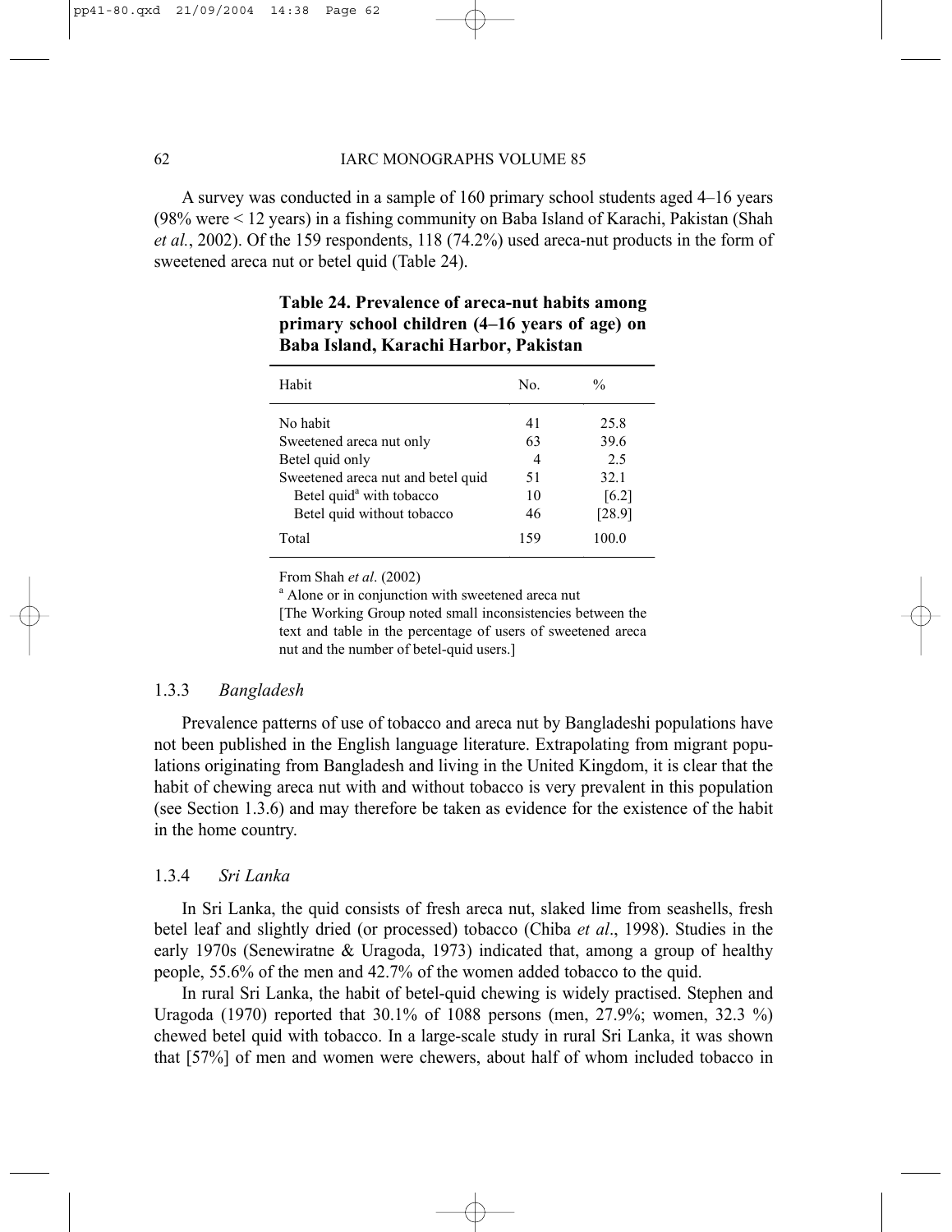their quid (Warnakulasuriya, 1992). In a nationwide survey conducted between 1994 and 1995 (Ministry of Health, 1998), approximately 4000 adults over the age of 35 years were interviewed on their betel-quid chewing habits. The prevalence of betel-quid chewing was [33.8%] among those aged 35–44 years and [47.7%] among those aged 65–74 years. In another study, the average number of quids used per day was 5.5 (Topcu *et al*., 2002).

#### 1.3.5 *Maldives*

In a study of 344 schoolchildren aged 5–15 years, 31% chewed 'betel' daily, 48% chewed occasionally and 21% did not chew. The prevalence of daily chewing for ages 5–6, 10 and 15 years was 15, 27 and 51%, respectively (Knudsen *et al*., 1985). [The habit was not described in detail.]

#### 1.3.6 *People's Republic of China*

Betel-quid chewing is popular in the south-eastern part of China, particularly in the Hunan Province and on Hainan Island (Tang *et al*., 1997). In Xiangtan City, Hunan Province, fresh areca fruit is imported from Hainan Island and is treated with maltose and lime. The nut is cut longitudinally into four or six pieces and is usually chewed with a few drops of cassia twig oil (Tang *et al.*, 1997). On Hainan Island, the fruit is chewed fresh with lime and wrapped in betel leaf (Pindborg *et al.*, 1984). In neither region is tobacco added to the quid.

An epidemiological survey was conducted in Xiangtan City in over 10 000 randomly selected subjects (Tang *et al*., 1997). Just over one third of the population sample chewed betel quid (Table 25). Among the chewers, 32% of the men and 97% of the women did not have a smoking habit.

Of 100 betel-quid chewers in the Linshui district of Hainan, 42 chewed betel quid alone, 31 chewed betel quid and smoked cigarettes, 21 chewed betel quid and smoked a

| Habit                 | Men $(\% )$ | Women $(\% )$ | Total $(\% )$ |
|-----------------------|-------------|---------------|---------------|
| No habit              | 50.6        | 69.2          | 59.0          |
| Areca nut             | 12.6        | 29.6          | 20.3          |
| Smoking               | 10.0        | 0.3           | 5.6           |
| Areca nut $+$ smoking | 26.8        | 0.9           | 15.1          |
| Total                 | 100         | 100           | 100           |

# **Table 25. Prevalence of tobacco and areca-nut habits among randomly selected subjects in Xiangtan City, Hunan Province, China**

From Tang *et al*. (1997)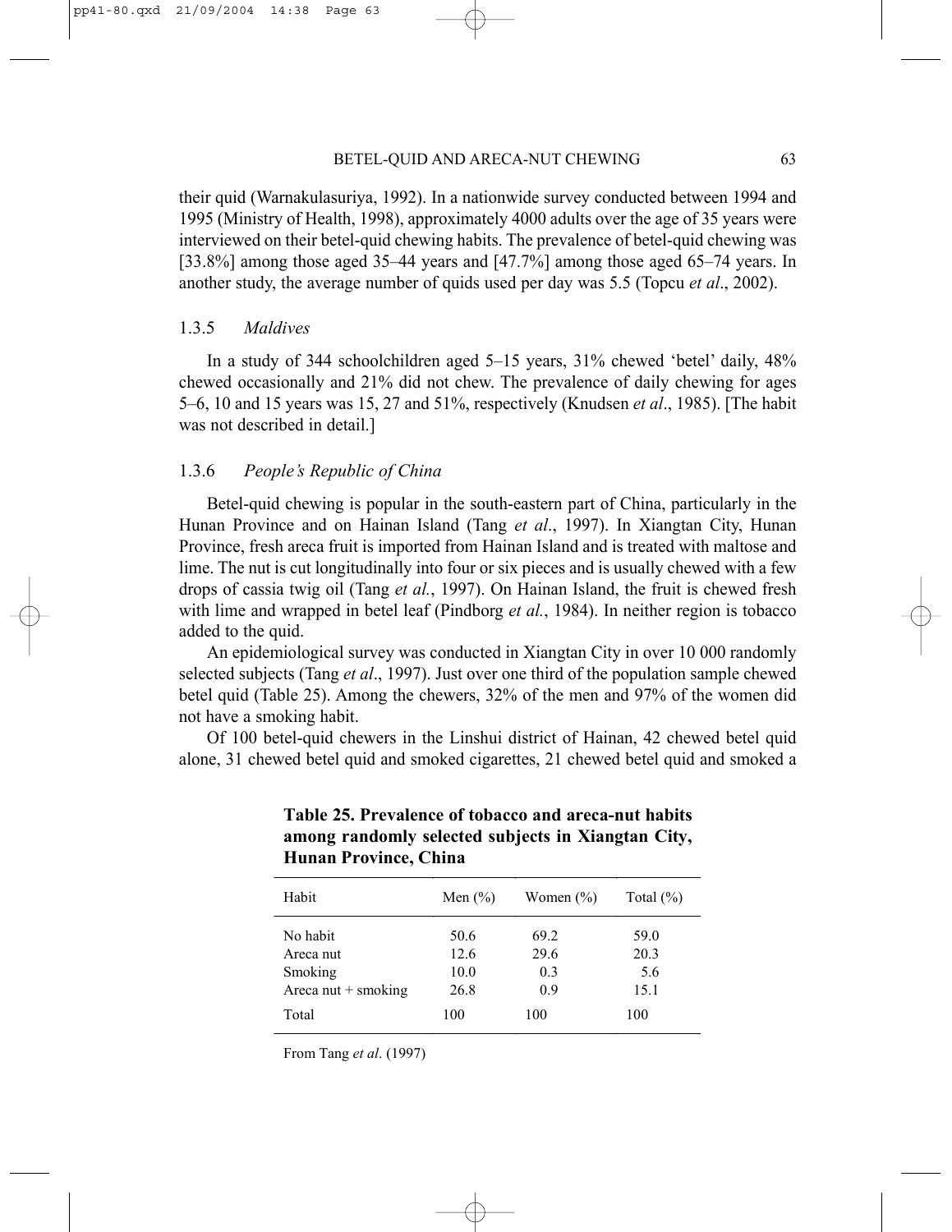waterpipe and one chewed betel quid, and smoked cigarettes and a waterpipe. Of the 46 women surveyed, 87% chewed areca nut with no additional habit (Pindborg *et al*., 1984).

#### 1.3.7 *Taiwan, China*

It was estimated that about 10% of the population of 2 million in Taiwan, China, chew betel quid (Ko *et al*., 1992). The ingredients of a quid vary with the area and ethnic group.

Quids in Taiwan can be classified into three types (see Table 1; Yang *et al*., 2001): *laohwa* quid, betel quid and stem quid. *Lao-hwa* quid prevails in urban districts, and is prepared by inserting a piece of inflorescence of *Piper betle* L*.* with red lime paste (slaked lime and some local flavouring) into an unripe areca nut. The second most popular quid is betel quid made by wrapping a split unripe areca nut and white slaked lime paste in a piece of betel leaf, and is popular in urban and aboriginal areas. Betel quid is always chewed without tobacco. The third type of quid, stem quid, is similar to lao-hwa quid except that the piece of inflorescence of *Piper betle* L. is replaced by a piece of stem of *Piper betle L.* The use of stem quid is rare and only seen in southern parts of aboriginal areas, primarily in the Paìwan and Yamì tribes.

Table 26 summarizes a series of surveys on the prevalence of chewing habits in Taiwan, China.

Inhabitants of Kaohsiung of all ages and individuals from three aboriginal tribes (Paìwan, Rukai and Bunun) over 15 years of age were interviewed in their home in a house-to-house survey (Ko *et al.*, 1992). Among the inhabitants of Kaohsiung, the prevalence of chewers was higher in men, older people, blue-collar workers, smokers, drinkers and less educated people; of the chewers, 86% were smokers and 75% were drinkers. Both men and women had chewed an average of 14 portions a day for an average of over 14 years. Among aboriginal people, prevalences were 42.1% for current betel-quid chewers (46.5% for men; 38.0% for women) and about 1% for former chewers for both men and women. No significant differences with respect to level of education or occupation were found. Of the chewers, 36% were smokers and 55% were drinkers; 55% used betel quid with men having chewed on average 23 portions a day for over 11 years and women 16 portions a day for over 7 years.

Another survey on betel-quid chewing among residents in Kaohsiung aged 15 years and above gave similar findings (Chen & Shaw, 1996).

A population-based survey of an aboriginal community of southern Taiwan, China, was conducted in 1997 and included 312 participants aged 20 years or older (Yang *et al*., 2001). The lifetime prevalence of chewing was 89.4%, with 69.5% for current chewers. The prevalence in women (78.7%) was higher than that in men (60.6%). The rates in young subjects were similar to those in the elderly. Betel quid was the predominant type (65%), followed by stem quid (57%); only 11% of people used *lao-hwa* quid. The average duration of chewing was 22 years for men and 26 years for women, and the average number of portions per day was 17.3. Almost half of the chewers also had smoking and/or drinking habits.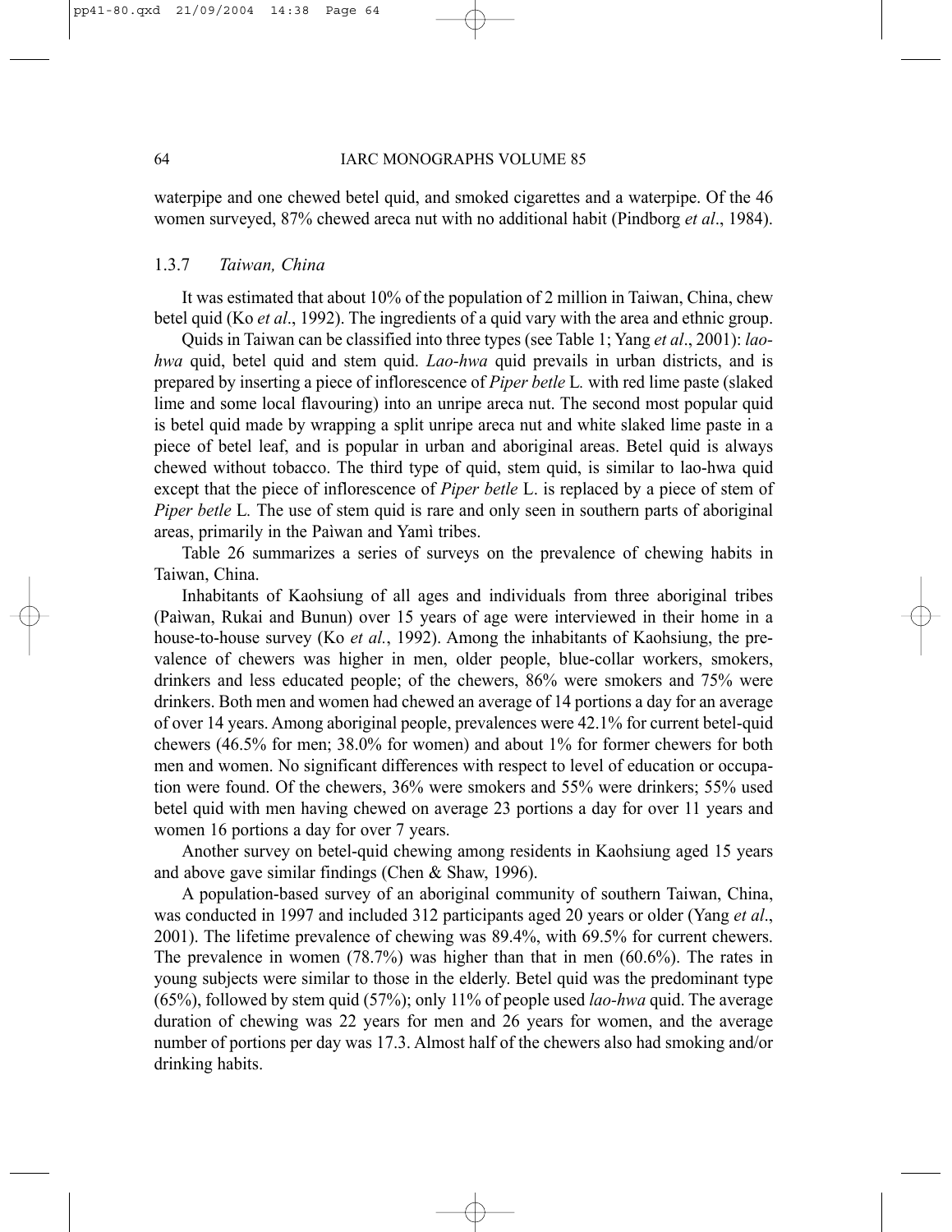|                            | Reference Study population                                                                                                                                                                                                                    | Chewing<br>habit <sup>a</sup>                                                   | Chewing category                                                                                                                                                                                                                     | Prevalence $(\% )$                                                                                                                                                                                                                                                                                      | Comments                                                                                                                                      |
|----------------------------|-----------------------------------------------------------------------------------------------------------------------------------------------------------------------------------------------------------------------------------------------|---------------------------------------------------------------------------------|--------------------------------------------------------------------------------------------------------------------------------------------------------------------------------------------------------------------------------------|---------------------------------------------------------------------------------------------------------------------------------------------------------------------------------------------------------------------------------------------------------------------------------------------------------|-----------------------------------------------------------------------------------------------------------------------------------------------|
| Ko et al.<br>(1992)        | 1299 residents of<br>Kaohsiung and 827<br>aborigines from<br>three tribes                                                                                                                                                                     | Lao-hwa;<br>$lao-hwa +$<br>smoking;<br>betel quid;<br>betel quid $+$<br>smoking | Former chewer<br>Current chewer<br>Lao-hwa<br>$Lao-hwa + \text{smoking}$<br>Betel quid<br>Betel quid $+$ smoking<br>Former chewer<br>Current chewer<br>Lao-hwa<br>$Lao-hwa + \text{smoking}$<br>Betel quid<br>Betel quid $+$ smoking | Kaohsiung inhabitants<br>4(6.7 M, 1.3 F)<br>6(9.8 M, 1.6 F)<br>Among chewers:<br>10.6 M, 40.0 F<br>86.4 M, 60.0 F<br>0 M, 0 F<br>3.0 M, 0 F<br>Aborigine tribes<br>$1.0$ (1.3 M, 0.7 F)<br>42.1 (46.5 M, 38.0 F)<br>Among chewers<br>18.9 M, 33.7 F<br>33.5 M, 3.1 F<br>22.7 M, 55.8 F<br>24.9 M, 7.4 F | Information on<br>intensity and<br>duration<br>available for<br>both groups and<br>both sexes                                                 |
| Lu et al.<br>(1993)        | 2367 students in<br>junior high school<br>in Changhua                                                                                                                                                                                         | Lao-hwa;<br>betel quid                                                          | Chewer<br>Grade (mean age)<br>Residential area<br>Achievement level<br>Family member<br>chewing<br>Among chewers<br>Lao-hwa<br>Betel quid                                                                                            | 4.7 (9.2 M, 0.7 F)<br>Seventh (12.5): 1.2<br>Eighth (13.6): 4.2<br>Ninth (14.5): 8.7<br>Village: $6.5$<br>Town: 3.7<br>City: $3.0$<br>Ordinary: 8.4<br>High: $1.6$<br>None: 2.4<br>$\geq 1:7.0$<br>87.5<br>12.5                                                                                         | 53.6% of<br>students that<br>chewed first<br>experimented<br>with a family<br>member.                                                         |
| Chen $&$<br>Shaw<br>(1996) | 1162 residents<br>$(511 M, 651 F)$ of<br>Kaohsiung aged<br>$\geq$ 15 years                                                                                                                                                                    | Betel quid                                                                      | Casual chewer<br>Daily chewer<br>Ever chewer                                                                                                                                                                                         | 10.5(21.9 M, 1.4 F)<br>2.8(6.5 M, 0 F)<br>13.3 $(28.4 M, 1.4 F)$                                                                                                                                                                                                                                        |                                                                                                                                               |
| (1996)                     | Yang et al. 3185 students<br>$(1581 M, 1604 F)$ in<br>a junior high school<br>$(13-15 \text{ years old})$<br>and 1325 students<br>$(1083 M, 241 F)$ in a<br>vocational school<br>$(16-18 \text{ years old})$<br>located in southern<br>Taiwan | Betel quid                                                                      | Current chewer<br>Former chewer<br>Ever chewer<br>Current chewer<br>Former chewer<br>Ever chewer                                                                                                                                     | Junior high school<br>$1.9$ (3.4 M, 0.4 F)<br>14.0 $(24.4 M, 5.0 F)$<br>15.9<br>Vocational high school<br>$10.2$ (12.5 M, 0 F)<br>31.0 (36.1 M, 8.3 F)<br>41.2                                                                                                                                          | Prevalence of<br>betel-quid<br>chewing<br>increased with<br>tobacco use,<br>alcohol use and<br>friendship with<br>other betel-quid<br>chewers |

**Table 26. Surveys on the prevalence of betel-quid chewing in Taiwan, China**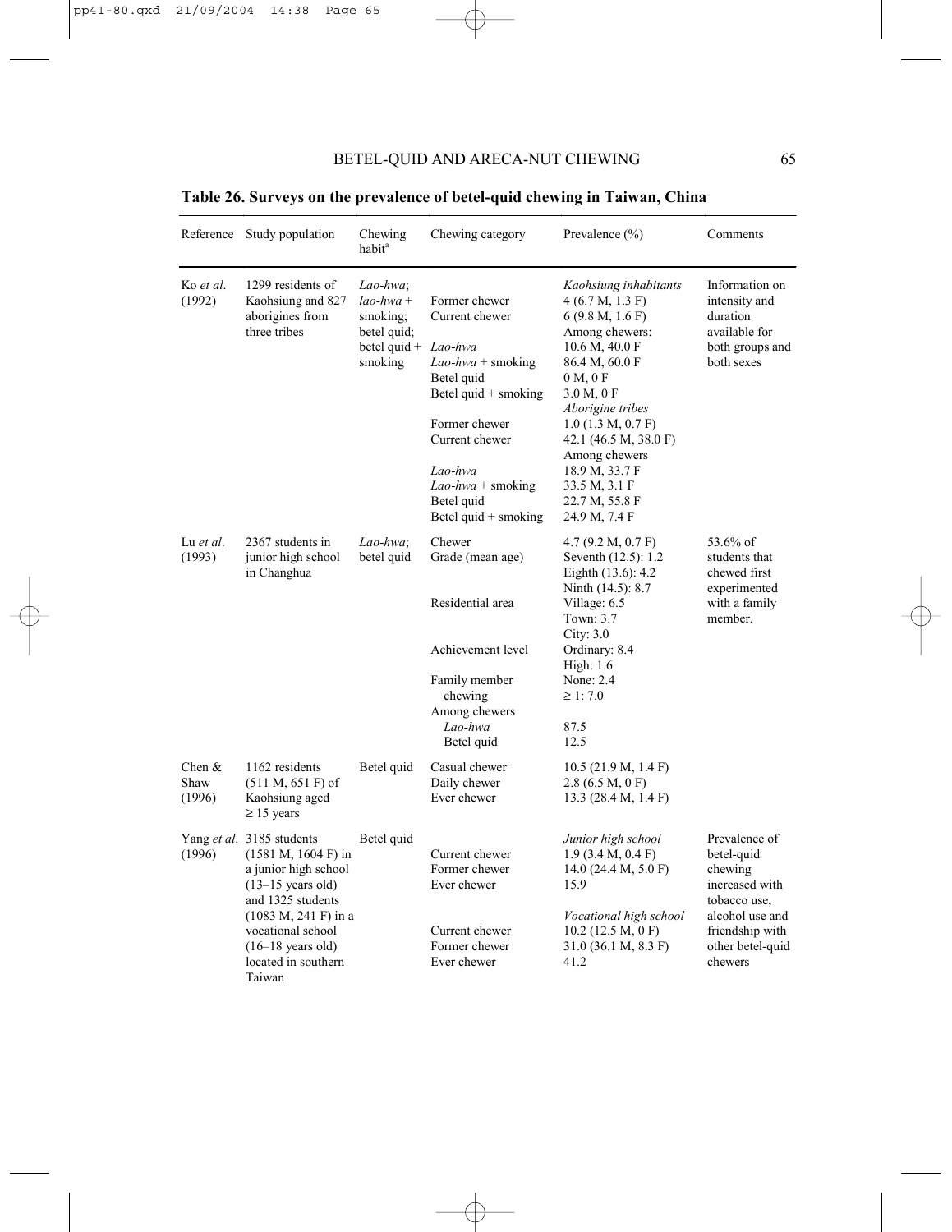# **Table 26 (contd)**

|                           | Reference Study population                                                                                                                                | Chewing<br>habit <sup>a</sup>        | Chewing category                                                                                                                                          | Prevalence (%)                                                                                                                                                         | Comments                                                                                                                               |
|---------------------------|-----------------------------------------------------------------------------------------------------------------------------------------------------------|--------------------------------------|-----------------------------------------------------------------------------------------------------------------------------------------------------------|------------------------------------------------------------------------------------------------------------------------------------------------------------------------|----------------------------------------------------------------------------------------------------------------------------------------|
| Chong<br>et al.<br>(1999) | 774 junior high<br>school students<br>$(14-16$ years old)                                                                                                 | Betel quid                           | Chewer<br>Residential area                                                                                                                                | 2.2 (4.4 M, 0.3 F)<br>Urban: $1.3$<br>Suburban: 1.1<br>Rural: $5.0$                                                                                                    |                                                                                                                                        |
| Ho et al.<br>(2000a)      | 2572 students in<br>senior high schools<br>$(16-18 \text{ years old})$ in<br>southern Taiwan<br>(Kaohsiung and<br>Pingtung areas)                         | Betel quid                           | Type of school<br>General<br>Commercial<br>Medical technician<br>Manufacturing<br>Agricultural                                                            | Ever chewer<br>4.7(8.0 M, 0.8 F)<br>$6.9$ (33.3 M, 5.2 F)<br>16.3 (33.3 M, 9.9 F)<br>25.6 (31.2 M, 4.8 F)<br>31.3 (40.1 M, 14.2 F)                                     |                                                                                                                                        |
| Ho et al.<br>(2000b)      | 2087 junior high<br>school students<br>$(13-15 \text{ years old})$ ,<br>including 82<br>students from the<br>aboriginal area in<br><b>Taichung County</b> | Betel quid                           | Current chewer<br>Former chewer<br>Current chewer<br>Former chewer                                                                                        | Overall<br>5.4<br>6.8<br>Aboriginal area<br>30.1<br>21.7                                                                                                               | Information on<br>time and<br>location of first<br>chewing<br>experience                                                               |
| (2001)                    | Chen et al. 6318 residents<br>$(3188 M, 3130 F)$ of<br>I-Lan aged 13-35<br>years                                                                          | Betel quid                           | Overall<br>$13-15$ years<br>$16-18$ years<br>$19 - 22$ years<br>$23-35$ years<br>Aborigines<br>Non-aborigines                                             | 15.5 M, 1.3 F<br>3.0 M, 0.4 F<br>6.8 M, 0.4 F<br>12.1 M, 1.3 F<br>23.9 M, 2.0 F<br>Ethnic group<br>23.8 (35.3 M, 12.8 F)<br>7.4 (14.2 M, 0.5 F)                        | Prevalence of<br>betel-quid<br>chewing<br>increased with<br>tobacco use.<br>alcohol use,<br>illicit drug use<br>and lower<br>education |
| (2001)                    | Yang et al. 312 randomly<br>selected subjects<br>(119 M, 193 F)<br>aged $\geq$ 20 years,<br>aboriginal commu-<br>nity in southern<br>Taiwan               | Betel quid;<br>stem quid;<br>lao-hwa | No chewing<br>Chewing only<br>Chewing/drinking<br>Chewing/smoking<br>Chewing/smoking/<br>drinking<br>Current chewer<br>Betel quid<br>Stem quid<br>Lao-hwa | $[9.3]$<br>[47.8]<br>[13.1]<br>[17.0]<br>[12.8]<br>69.5 (60.6 M, 78.7 F)<br>Among chewers:<br>64.9 (61.9 M, 67.8 F)<br>56.6 (53.7 M, 59.4 F)<br>$10.5$ (13.1 M, 8.0 F) | See also<br>Section 2                                                                                                                  |
| Kuo et al.<br>(2002)      | 905 junior high<br>school students<br>$(458 M, 447 F) (12 -$<br>17 years old) in<br>Taipei City                                                           | Betel quid                           | Grade 7<br>Grade 8<br>Grade 9                                                                                                                             | $3.1$ (3.5 M, 2.8 F)<br>2.7(2.7 M, 2.7 F)<br>6.6 (12.3 M, 1.2 F)                                                                                                       |                                                                                                                                        |

a Betel quid is always without tobacco.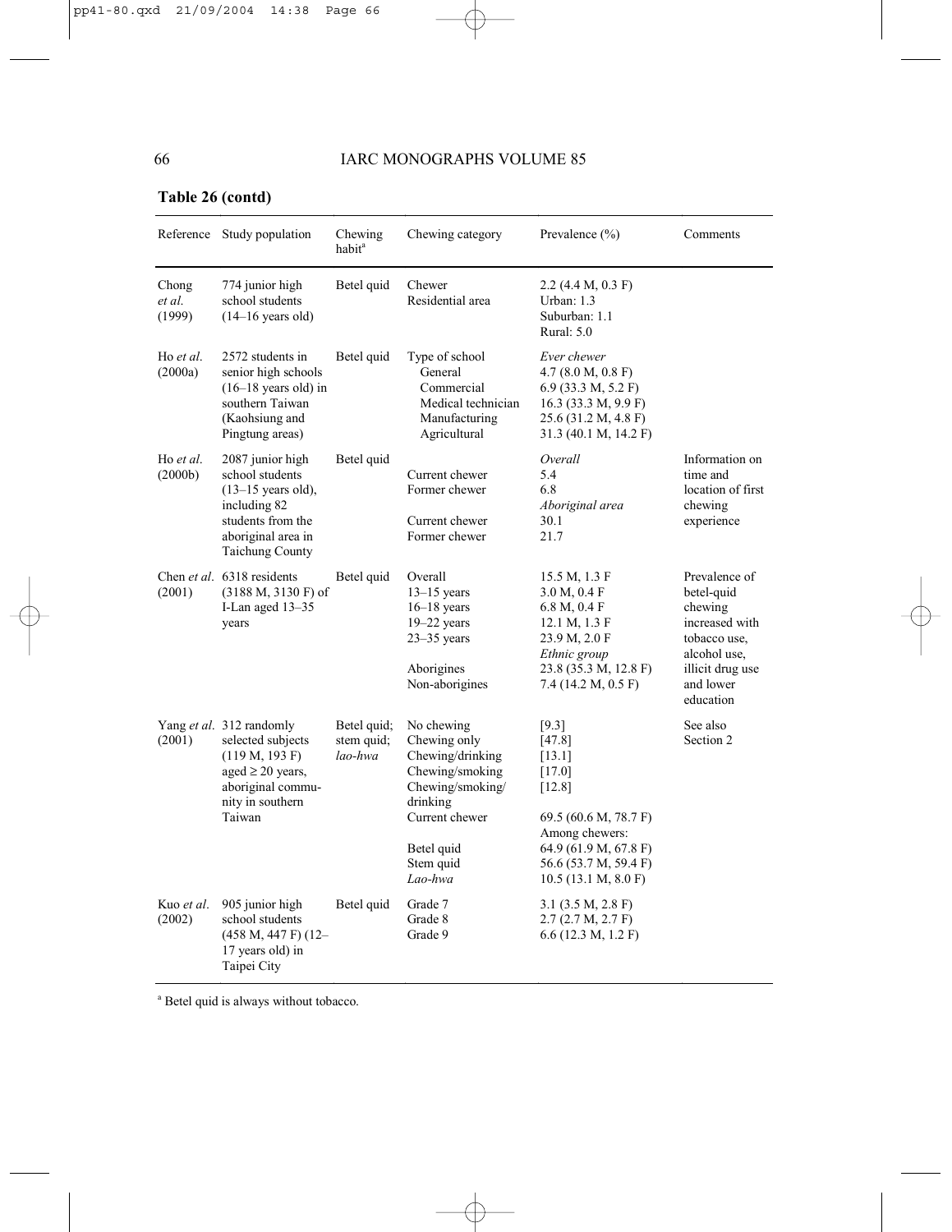#### **Adolescents**

Using a random sampling design that stratified for district (village, town and city), level of achievement (ordinary versus high), sex and grade, another survey selected 2367 students aged between 12 and 15 years (Lu *et al*., 1993). The overall prevalence for arecanut chewing was 4.7%. The prevalence was much higher in boys than in girls, increased with age and decreased with increasing achievement level. Students in village districts had the highest prevalence, followed by those in town and city districts. Also, students with at least one family member who chewed areca nut had a higher prevalence than those with none. Of the chewers, 40.5% were smokers and 21.5% were drinkers. Most chewers used *lao-hwa*.

One study aimed at surveying adolescents was conducted by sampling students from a junior high school and a vocational school (Yang *et al*., 1996). The prevalence of chewing betel quid was higher among students in the vocational school, among boys, and was related to alcohol use, smoking, drug use and low academic achievement. Male students with the habit of drinking (odds ratio, 4.4; 95% confidence interval [CI], 3.0–6.4 for junior high school; odds ratio, 3.2; 95% CI, 2.0–5.4 for vocational school) or smoking (odds ratio, 9.6; 95% CI, 6.7–14.1 for junior high school; odds ratio, 16.0; 95% CI, 9.8–26.1 for vocational school) were more likely to chew betel quid than those who did not. Junior high school students who had classmates or friends who chewed betel quid had a fivefold higher risk (odds ratio, 5.3; 95% CI, 3.2–8.7) and vocational school students had a fourfold higher risk (odds ratio, 3.8; 95% CI, 2.1–6.8) of chewing betel quid compared with those who did not.

A cross-sectional study was designed to estimate the prevalence of betel-quid chewing for students in five types of senior high schools, one general school and four vocational schools (Ho *et al.*, 2000a). The prevalence in the general school was lower than that in all vocational schools. Among the latter, the highest prevalence was found in the agricultural school, followed by the manufacturing school, medical technician school and commercial school.

Ho *et al*. (2000b) conducted a cross-sectional survey to explore the betel-quid chewing behaviour of junior high school students in Taichung County. The prevalences of current chewers among non-aboriginal students from different areas were 4.0–5.0%. Much higher prevalences were found for current and former chewers among aboriginal students.

In I-Lan (Chen *et al*., 2001), a northern county of Taiwan, China, the prevalence of betel-quid chewing increased significantly  $(p < 0.001)$  with age, was higher among aboriginal people compared with non-aboriginal people and was higher among those with lower levels of education.

Junior high school students from Taipei City were asked to complete a questionnaire on substance use (Kuo *et al.*, 2002). Alcoholic beverages were the most frequently used, followed by smoking and areca-nut chewing. There was a sharp increase in areca-nut chewing among boys between grade 8 and grade 9. For all subjects, lower levels of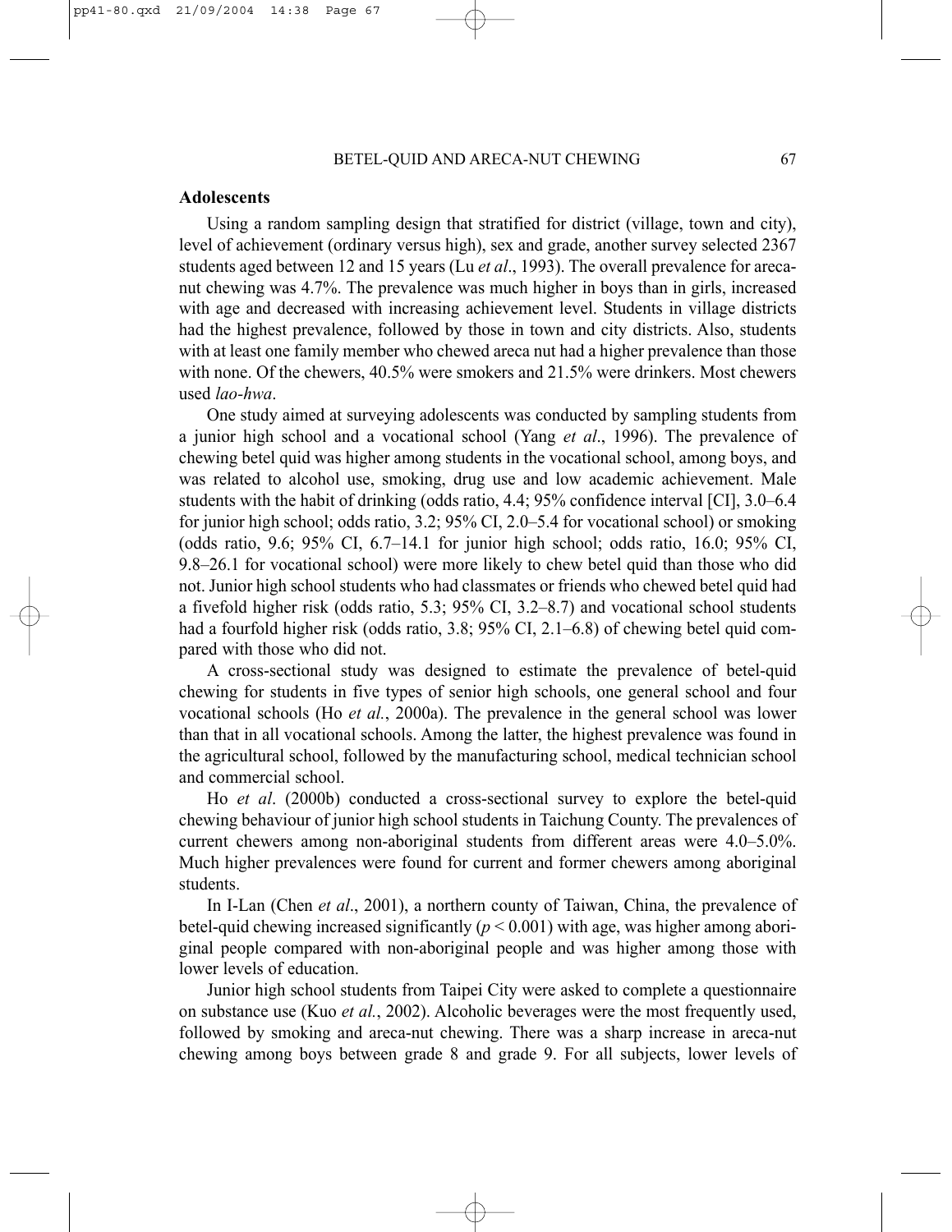#### 68 IARC MONOGRAPHS VOLUME 85

parental education and poorer school competence were associated with higher prevalence of use of areca nut.

# 1.3.8 *Myanmar*

Lay *et al*. (1982) briefly described a betel quid known as 'kun-ya' or 'kun', as 'containing the betel nut-areca nut and other ingredients'. Sein *et al*. (1992) stated that 'there are different patterns of chewing among chewers. The most common form is chewing betel quid which usually consists of a leaf of betel-vine, areca nut, slaked lime and some aroma. Many of the chewers used tobacco in betel quid but some chewed without it.'

#### 1.3.9 *Thailand*

The main constituents of betel quid in Thailand are similar to those found elsewhere in South-east Asia. The leaf of *Piper betle* L., areca nut, lime prepared from limestone or seashells, cutch (catechu) and frequently air- and sun-dried tobacco make up a quid (Simarak *et al*., 1977). There are, however, a number of variations in betel-quid chewing in Thailand (Reichart, 1995).

Mougne *et al*. (1982) studied smoking, chewing and drinking habits in northern Thailand. These authors confirmed that the main constituents of the betel quid included areca nut, betel vine and slaked lime. Commonly used additives are cutch, *nang ko*, *dok can* — sandalwood or moonflower bark — and tobacco. Only 2.6% of participants reported occasional betel-quid chewing and 6.8% used it daily. Regular, current chewers were almost entirely men and women over the age of 50 years: 22.7% of women and 18.4% of men in that age range chewed betel quid daily. Nearly all regular chewers consumed between one and seven quids per day. All chewers used betel leaf, slaked lime and *nang ko*; 6% did not use areca nut; 83% used tobacco, 65% used cutch and 2% used *dok can* as further additives. Most chewers used dried areca nut and dried betel leaf. However, fresh nut and leaf were accepted by 30% of the betel-quid chewers.

From 1979 to 1984, Reichart *et al*. (1987) carried out a study among northern Thai hill tribes (Lahu, Karen, Lisu, Meo) and rural Thai. Prevalence of the betel-quid chewing habit was reported to be 5–44% in men and 9–46% in women. The habit was less predominant among rural Thai than among hill tribes. The Meo tribe did not practise betel-quid chewing; instead, the habit of chewing *miang* (fermented wild tea leaves) was preferred.

The habit of betel-quid chewing seems to be on the decline in Thailand. Reichart (1995) observed that only very few villagers below the age of 35 chewed betel quid, once a universal custom among the Thai. Also, the betel-quid chewing habit has almost vanished from large cities such as Bangkok or Chiang Mai. Axéll *et al*. (1990) reported that only 3/234 (1.3%) individuals attending the Chiang Mai Dental Faculty reported any use of betel quid. A study on 385 Thai dental students' knowledge of the chewing habit in Thailand revealed that only 62.6% considered this habit as typical for Thailand. It was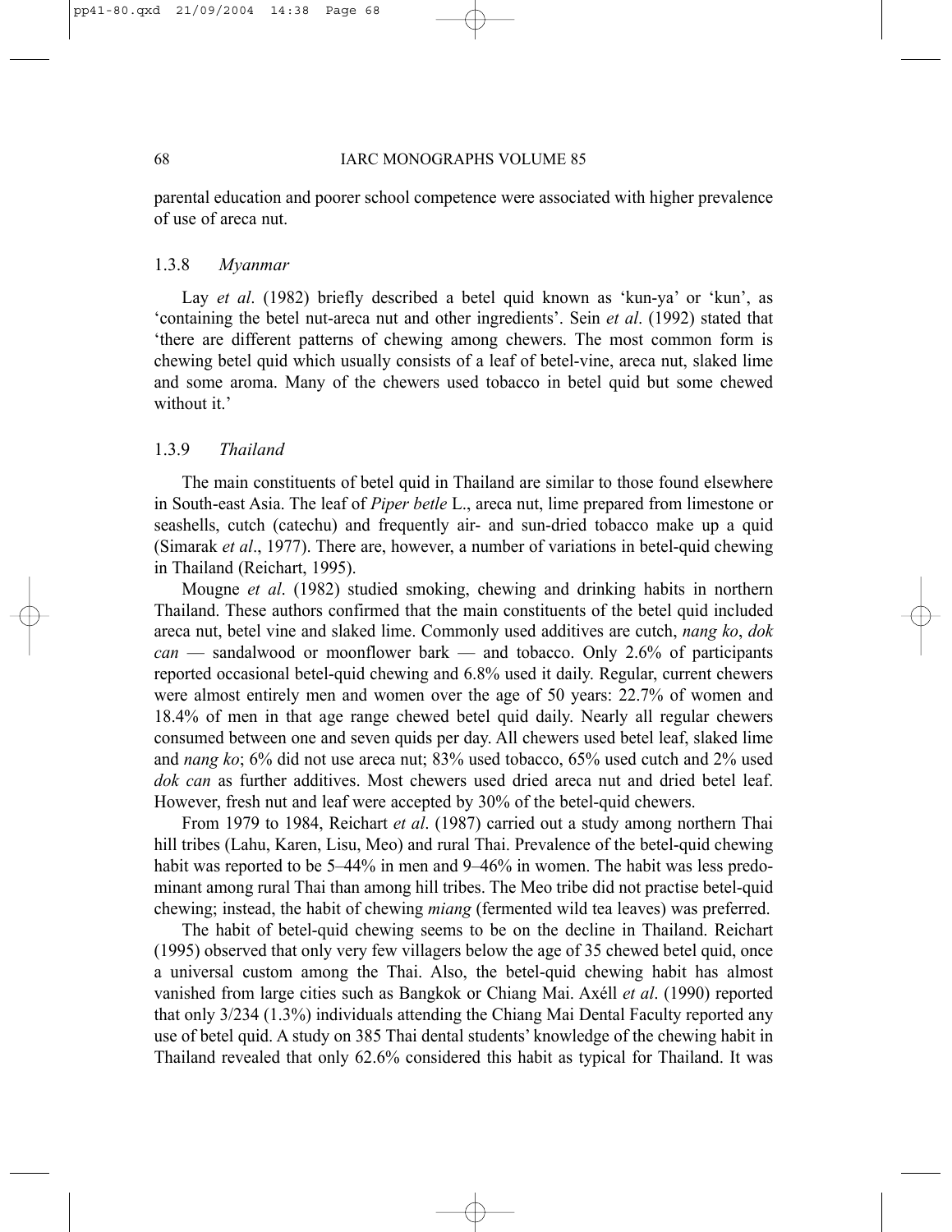widely accepted that betel-quid chewing is more common in the provinces (83.6%) and that it is a habit of the elderly (92.2%). The decline in the habit was also demonstrated by the fact that 96.1% of the students' parents and 62.3% of their grandparents did not indulge in the habit. Less than 8% of the students themselves had tried betel quid and none indulged in the habit (Reichart *et al*., 1999).

#### 1.3.10 *Lao People's Democratic Republic*

Asma (1997) reported on smokeless tobacco in the form of betel-quid chewing among women. The betel quid was reported to consist of areca nut, betel leaf, slaked lime and tobacco. In Lao People's Democratic Republic, betel leaf is smeared with slaked lime, and areca nut and finely cut tobacco are added to the quid, a procedure identical to that in neighbouring countries. Interestingly, camphor is used to remove red stains from the teeth after chewing. The report also mentions 'bark of a certain tree' as an ingredient of betel quid. No epidemiological studies on the betel-quid habit in this country are available.

#### 1.3.11 *Cambodia*

Len Meng (1969) described in detail the habit of betel-quid chewing in Cambodia. The betel quid is composed of areca nut, betel leaf and slaked lime; tobacco is frequently added. Ikeda *et al*. (1995) published a prevalence study of oral mucosal lesions in 1319 individuals (953 women, 366 men) aged 15–99 years: 31.2% were betel-quid chewers, with a prevalence of 40.6% in women and 6.8% in men. A study of 102 rural Cambodian women who chewed betel quid, aged 39–80 years, and their family members revealed that betelquid chewing is popular mainly among elderly women while younger people do not seem to have taken up this habit (Reichart *et al*., 1996). This was confirmed in a later study (Reichart *et al*., 2002). When questioned about betel-quid chewing habits in Cambodia, 95 Khmer medical and dental students, none of whom indulged in this habit, had poor knowledge on the subject. Betel-quid chewing was practised by 5.3% of their parents and 40% of their grandparents, thus indicating a declining prevalence. Most students agreed that betel-quid chewing is a habit of elderly women (Reichart *et al.*, 1997).

#### 1.3.12 *Malaysia*

Chin and Lee (1970) studied the chewing habits of 212 Indian and 84 Malay betelquid chewers. The betel quid used by 167 Indian subjects consisted of young betel leaf, slaked stone lime, tobacco and powdered or sliced, dried areca nut, while 45 chewed betel quid without tobacco. Among the Malays, 45 used a betel quid consisting of a more mature betel leaf, *gambir*, slaked stone lime and fresh areca nut without tobacco and 39 chewed without *gambir*.

Gan (1998) studied tobacco use and other oral habits among rural Bajau women in Sabah: 80.2% of the women had some type of chewing habit (Table 27); 77% of the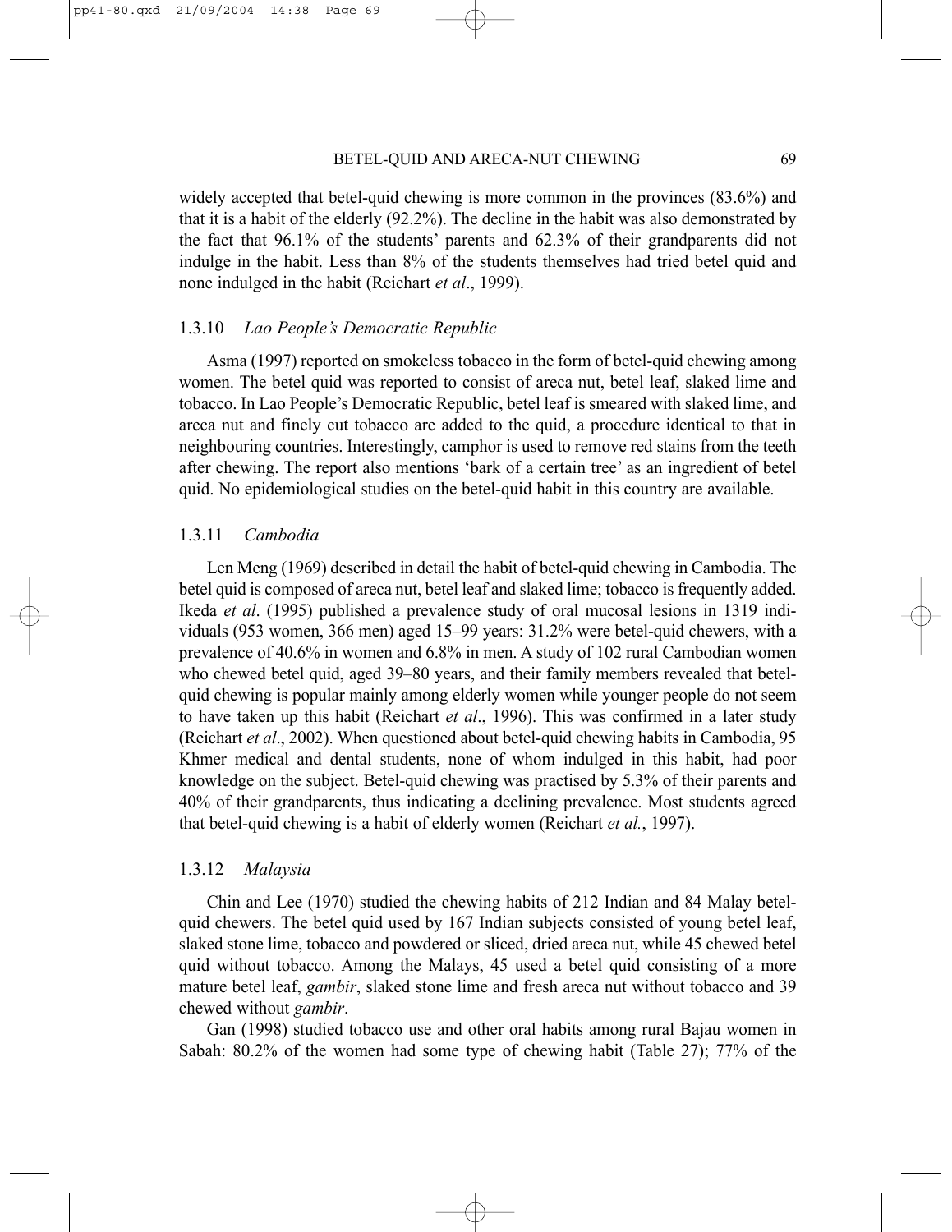| Habit                                               | No.            | $\frac{0}{0}$ |
|-----------------------------------------------------|----------------|---------------|
| No habit                                            |                | [16.5]        |
| Chewing                                             |                |               |
| Tobacco, betel leaf, areca nut, lime, <i>gambir</i> | 183            | 42.4          |
| Tobacco, betel leaf, areca nut, lime                | 137            | 31.8          |
| Tobacco, betel leaf, areca nut                      | 1              | 02            |
| Tobacco, lime                                       | 3              | 07            |
| Tobacco, areca nut                                  | $\mathfrak{D}$ | 0.5           |
| Tobacco only                                        | 6              | 14            |
| Various combinations without tobacco                | 14             | 3.2           |
| Smoker (daily and occasional)                       |                | 33            |
| Total                                               | 43.            | 100 0         |

**Table 27. Prevalence of tobacco and areca-nut habits among Bajau women in Malaysia** 

From Gan (1998)

women used smokeless tobacco compared with 4.3% of the men. The prevalence of tobacco in betel quid increased with increasing age.

In a recent study conducted among adults of six Malaysian estates, 114 of 618 subjects were current betel-quid chewers. The habit was more prevalent among women: 76.3% of the chewers were women and 23.7% were men (Tan *et al*., 2000).

#### 1.3.13 *Singapore*

Among Singaporeans, betel-quid chewing is still practised by some of the older Indian people and Malay women (Cheong, 1984). Kuek *et al*. (1990) also reported the tradition of betel-quid chewing among the Indian community, which represents 6.4% of the entire population. The quid consists of areca nut, betel leaf, slaked lime and a variety of seeds (sesame, clover) and aromas. *Pan masala* is also available on the market.

#### 1.3.14 *Indonesia*

Möller *et al*. (1977) described the composition of the betel quid in Indonesia as usually comprising areca nut, betel leaf and slaked lime. Catechu may also be added. Spices such as cardamom or clove may be added for flavour. In most parts of Indonesia, tobacco does not constitute an ingredient of the betel quid itself. Rather, after the betel quid has been chewed for several minutes, a lump of fine-cut tobacco is placed in the labial commissure and finally used to clean the teeth (IARC, 1985a). The habit of betelquid chewing is more common in women than in men, and is more prevalent in women over the age of 35 compared with those under 35 years of age. The habit is usually acquired between the ages of 15 and 20 years. Recently, Budhy *et al*. (2001) speculated that the habit of chewing betel quid may be dying out in Indonesia.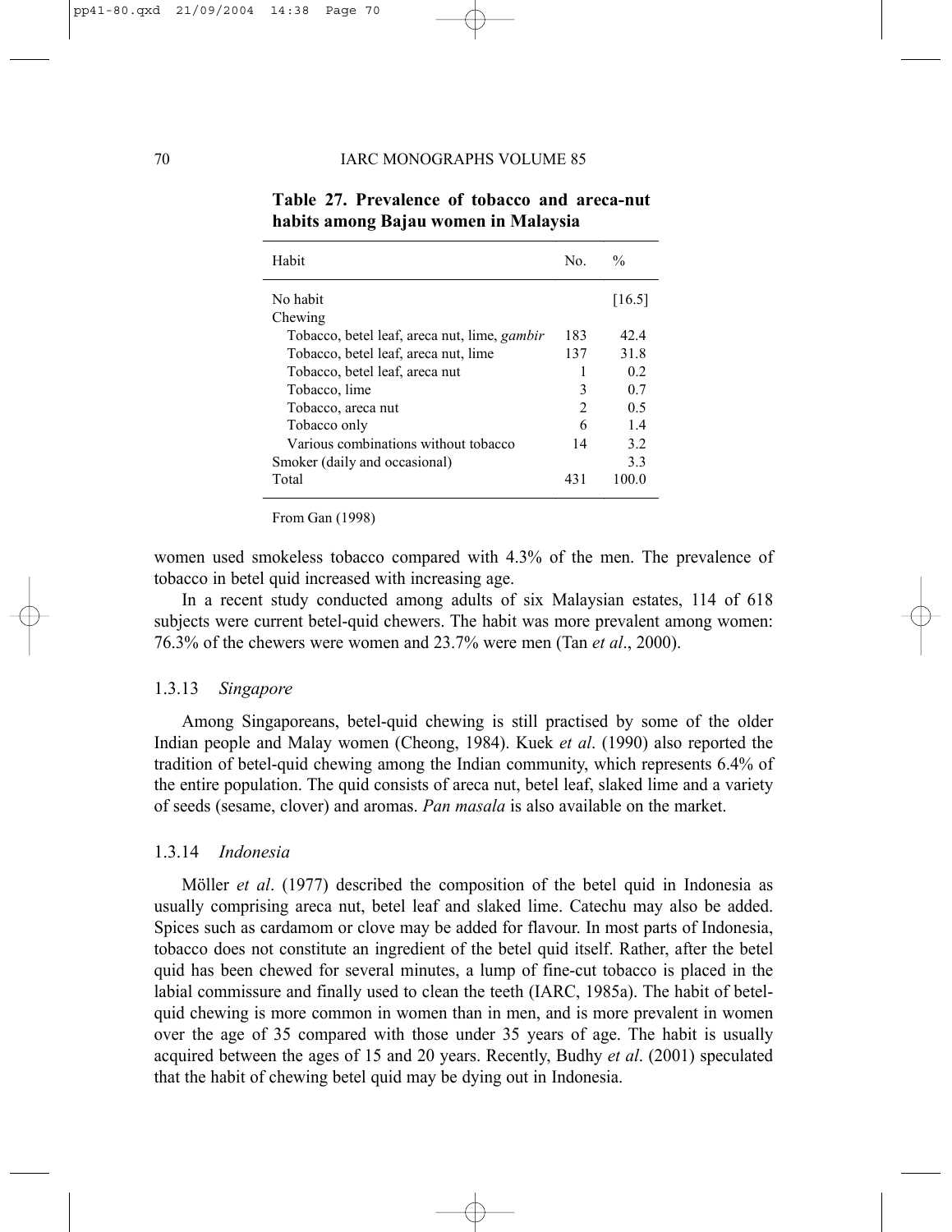#### 1.3.15 *The Philippines*

According to Davis (1915), betel-quid chewing was an almost universal habit in elderly persons in the Philippines around the turn of the last century. The betel quid *buyo* consisted of betel leaves, areca nut, slaked lime and tobacco, or combinations of these constituents. [No recent data were available to the Working Group.]

#### 1.3.16 *Papua New Guinea*

Several types of areca palm are recognized in Papua New Guinea, and their nuts differ in appearance, flavour and strength. Areca nuts are used at all stages, from young and green (preferred) to old, dry and germinating. They are chewed raw and are not cured (MacLennan *et al*., 1985).

One of the earliest reports describing the habit of areca-nut chewing in Papua New Guinea was by Atkinson *et al*. (1964). The method of chewing is relatively uniform throughout the country, with some occasional minor differences. The nut is chewed when it is either ripe or half ripe, and is chewed in association with slaked lime obtained either from shells or from coral. The lime preparation consists of slaked lime and calcium oxide with some traces of calcium carbonate. In addition, in many areas, wild ginger is added together with betel leaf and/or betel inflorescence; these additions are optional. The method of chewing involves first chewing the nut, then adding slaked lime from a hollow gourd container by means of a dipping stick. The slaked lime-coated stick is wiped against the buccal mucosa and the slaked lime is often entirely removed from the stick when the latter is withdrawn from the mouth between the lips. The mixture then becomes deep red in colour. The slaked lime, as well as the betel leaf and other ingredients, are added more or less continually, according to preference. Tobacco is not added to the betel quid at any stage (Atkinson *et al*., 1964). In a more recent report, MacLennan *et al.* (1985) confirmed that, in contrast to most of Asia, unwrapped betel quids are used and tobacco is never added to the mixture.

The habit of betel-quid chewing begins early in life. In one survey, the average starting age was just under 3 years, although the amounts used were small until the age of about 12. On a different part of the coast, the average starting age was just under 5 years (Atkinson *et al*., 1964).

Pindborg *et al*. (1968) examined 1226 Papua and New Guinean villagers. Coastal villagers indulged heavily in areca-nut chewing: 81.4% on the south coast and 95.4% on the north coast chewed areca nut, compared with 26.8% in the highlands. In the coastal regions, the same prevalence was found among men and women, whereas among highlanders, the habit was seen almost exclusively among men.

Many subsequent investigations in Papua New Guinea have confirmed the habit of areca-nut chewing with lime described above (Cooke, 1969; Scrimgeour & Jolley, 1983; Jamrozik, 1985; Talonu, 1989; Martin *et al*., 1992; Thomas & MacLennan, 1992).

De Costa and Griew (1982) studied betel-quid chewing in pregnant women in Papua New Guinea. None of 400 consecutive mothers, each of whom had made at least one ante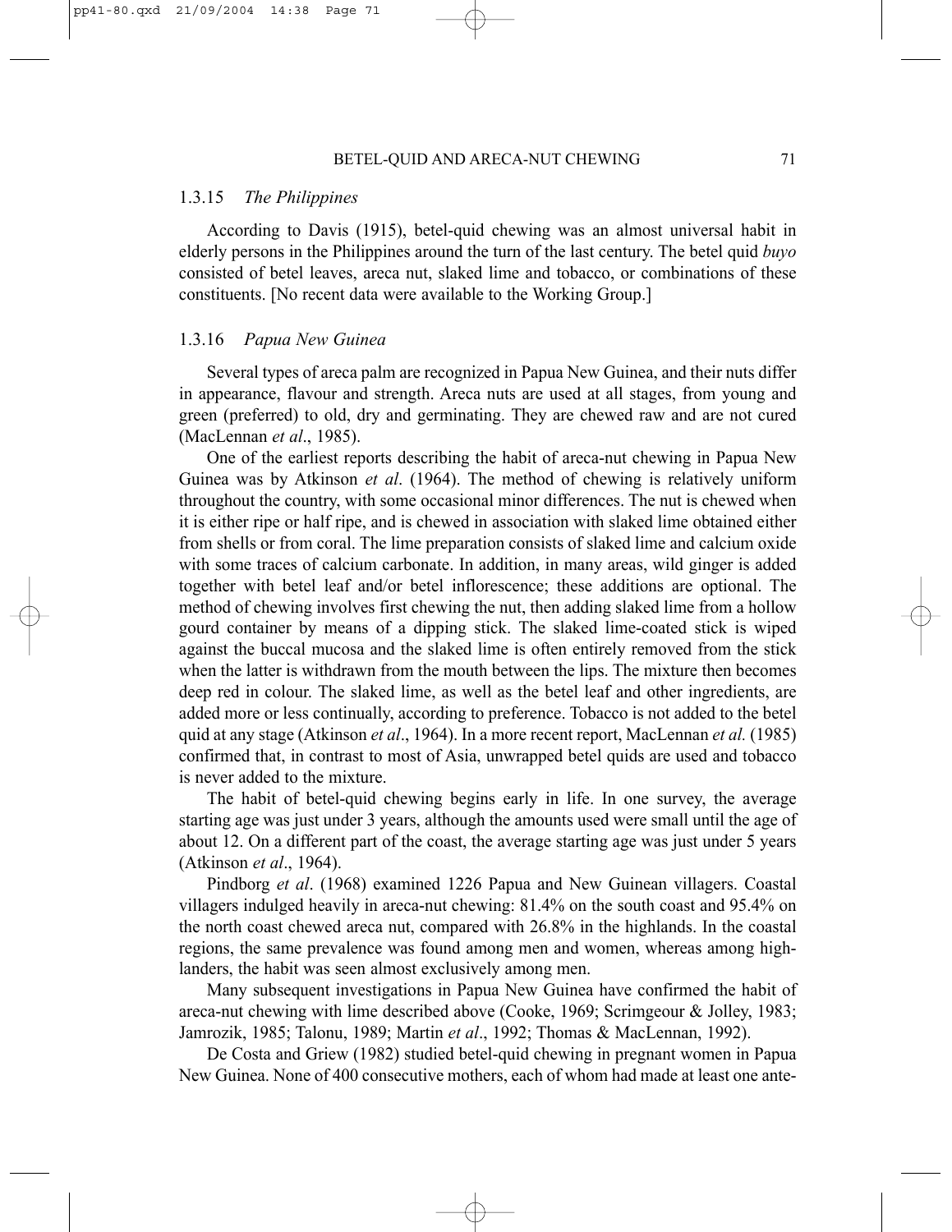natal visit, smoked or drank alcohol but all gave an unambiguous history of having chewed betel quid daily throughout pregnancy. It was not possible to quantify the amount of betel quid consumed.

#### 1.3.17 *Palau*

In Palau, areca nut is chewed in the green unripe state. It is split in half and slaked lime from fire-burned coral is placed in the centre portion of one of the halves. Tobacco which, although now imported, used to be grown on the island, and, less frequently, ginger root or other substances may also be added. These combined ingredients are wrapped in a piece of betel leaf*.* The excessive saliva produced by chewing this concoction is orangered in colour and is spat out on the ground or into a spittoon. Throughout Palau, sets of ingredients for a single chew are sold in many retail stores. These sets consist of half an areca nut, some lime, a piece of betel leaf and half a cigarette, all wrapped in aluminium foil (Ysaol *et al*., 1996).

All residents of Palau aged 90 years or over  $(n = 31)$  were interviewed about their chewing habits (Jensen & Polloi, 1988). All had chewed areca nut regularly during their lifetime, but three had quit. Edentulous subjects pulverised the nut prior to use. Twentyone of 28 current chewers included tobacco in their quid (Table 28).

A study was conducted in Palau in 1995 on a sample of 1110 residents aged 5 years or more in Koror and Airai states (Ysaol *et al*., 1996). The population sample included more than 5% of each age group and represented 7.9% of the entire population. The proportion of chewers did not differ significantly between age groups, except for the 5–14 year-olds (Table 29). Between 58% and 96% of the respondents in the different age groups added tobacco to the quid, with 87% in the youngest age group. The two youngest age groups reported using significantly less betel leaf. The possible explanations were that

| Habit              | No. |  |
|--------------------|-----|--|
| Betel-quid chewing |     |  |
| Current user       | 28  |  |
| Former user        | 3   |  |
| Current user       |     |  |
| With tobacco       | 2.1 |  |
| Without tobacco    | 7   |  |
| Cigarette smoking  |     |  |
| Current smoker     |     |  |
| Nonsmoker          | 30  |  |

# **Table 28. Areca-nut and tobacco habits among the very old (**≥ **90 years) population of Palau**

From Jensen & Polloi (1988)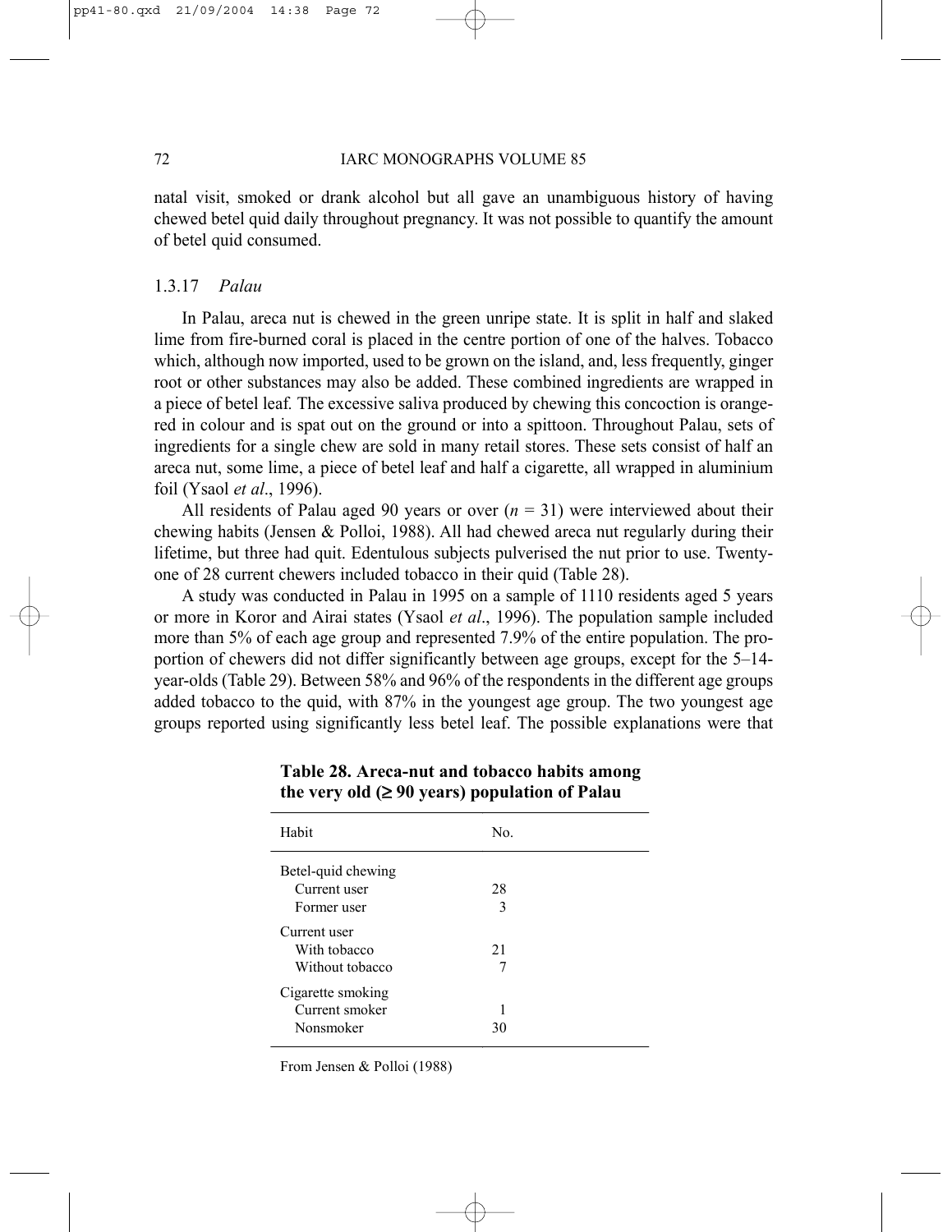|             | Proportion        |                 | Proportion $(\%)$ of chewers using |                   |
|-------------|-------------------|-----------------|------------------------------------|-------------------|
|             | chewing<br>$(\%)$ | Betel leaf      | Slaked lime                        | Tobacco           |
| Age (years) |                   |                 |                                    |                   |
| $5 - 14$    | 55                | 48 <sup>a</sup> | 99                                 | 87                |
| $15 - 24$   | 77                | 51              | 99                                 | 96                |
| $25 - 34$   | 86                | 84              | 100                                | 88                |
| $35 - 44$   | 89                | 94              | 99                                 | 72                |
| $45 - 54$   | 82                | 96              | 99                                 | 68 <sup>a</sup>   |
| $55 - 64$   | $77^{\rm a}$      | 100             | 100                                | 58 <sup>a</sup>   |
| $65 - 74$   | 86 <sup>a</sup>   | 96              | 100                                | $65^{\mathrm{a}}$ |
| > 74        | 84 <sup>a</sup>   | 100             | 100                                | 76 <sup>a</sup>   |
| Men         | 72                | 73              | 100                                | 81                |
| Women       | 80                | 75              | 99                                 | 84                |
| Total no.   | 845               | 624             | 840                                | 700               |

**Table 29. Proportion of betel-quid chewers and of ingredients used among residents of Palau** 

From Ysaol *et al*. (1996) a

<sup>a</sup> Maximum error exceeds 9% at  $p < 0.05$ . All other proportions have

a maximum error of less than 9% at  $p < 0.05$ .

adolescents have less access to the sometimes scarce leaf or they may wish to avoid the reddened saliva and stained teeth caused by chewing the leaf to escape detection of their habit by disapproving authorities and institutions.

#### 1.3.18 *Guam*

Chewing areca nut (*pugua*) is an old tradition in Guam, particularly among the native Chamorro people (Gerry *et al.*, 1952). Islanders prefer the hard reddish variety of nut but citizens of Micronesia prefer a soft (unripe) areca nut that is succulent and gelatinous (Anon., 2003).

Another account of the chewing habits of Guamanians in 1986 reported that indigenous people chewed either the entire fresh green areca fruit (nut, husk and skin) or the areca nut together with betel leaf. Slake lime is not used during chewing, nor is tobacco (Stich *et al.*, 1986). A comparison with previous reports indicated that this practice had not changed over the last 40–50 years.

#### 1.3.19 *Others*

In various countries, including Nepal, Viet Nam, Kenya and the Solomon Islands, the habit of chewing betel quid or areca nut is known, but no reports are available.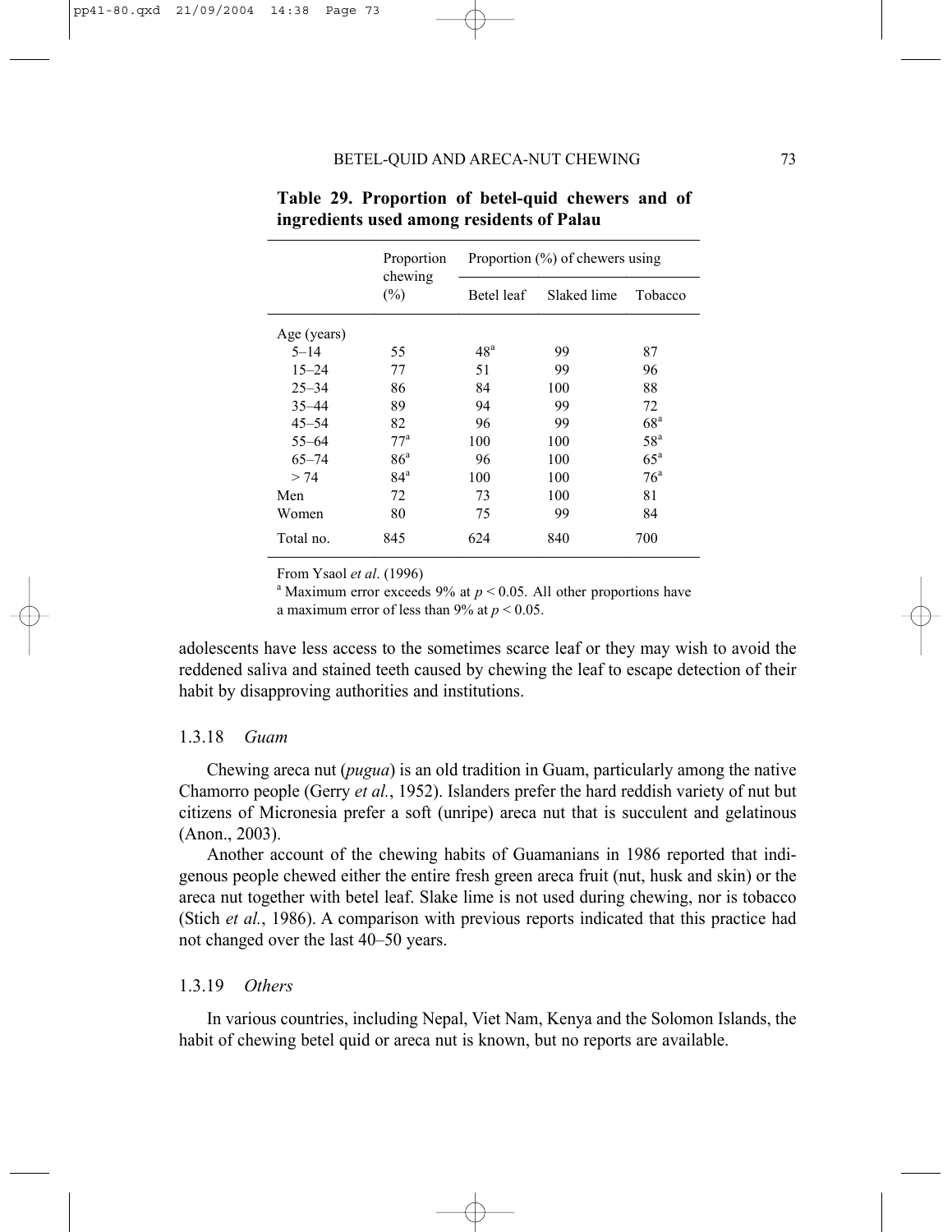#### 1.3.20 *Migrant populations*

Population migration brings a wide variety of traditional products into cultures that were hither to unfamiliar with them. Examination of chewing habits among Asian migrants has shown that the use of areca nut alone or in the form of *pan masala* and *gutka* is prevalent in these communities and that the patterns of use are very similar to the local chewing customs prevalent in their country of origin (Warnakulasuriya *et al*., 2002). Available data on the prevalence of areca-nut chewing among the migrant populations in South Africa and the United Kingdom are reviewed here. The prevalence of areca-nut use by Indian migrants to the Malay peninsula is described in earlier sections under the relevant geographical region.

#### (*a*) *South Africa*

The habit of areca-nut chewing was introduced into South Africa by Indian immigrants in 1860 (Choonoo, 1967). The commonest way to prepare the betel quid is similar to that described for India (Schonland & Bradshaw, 1969). However, the nut is often chewed alone, and red, white or black nuts are preferred by different chewers. Roasted areca nut is preferred. Tobacco is added as a small quantity of coarse shreds by a small minority of chewers, mainly men. Other additives include slaked lime, catechu and flavouring agents. Men and women chewers differ little in their chewing preferences (Table 30).

Shear *et al*. (1967) and Dockrat and Shear (1969) examined the habits of chewing areca nut and betel quid (with or without tobacco), the use of tobacco (smoking) and the intake of snuff among Indian residents (729 men, 1471 women) in the Pretoria– Johannesburg area and in metropolitan Durban. Overall, 912 subjects had a chewing habit, of which 13.7% were men and 86.3% were women. The youngest chewer was aged 2.5 years and the oldest was aged 98 years. The chewers of areca nut or betel quid represented 17.1% of the men and 53% of the women in the population sample.

| Habit                    | Men $(n = 77)$ | Women $(n = 479)$ |
|--------------------------|----------------|-------------------|
| Chewing habit            |                |                   |
| Betel leaf only          | 5.2            | 29                |
| Areca nut only           | 29.9           | 28.8              |
| Areca nut $+$ betel leaf | 64.9           | 68.3              |
| Ingredients added        |                |                   |
| Lime                     | 64.9           | 63.4              |
| Tobacco                  | 7.8            | 2.8               |
| Catechu                  | 32.5           | 14.2              |
|                          |                |                   |

**Table 30. Prevalence of areca-nut and betel-leaf chewing habit among chewers in Durban, South Africa**

From Schonland & Bradshaw (1969)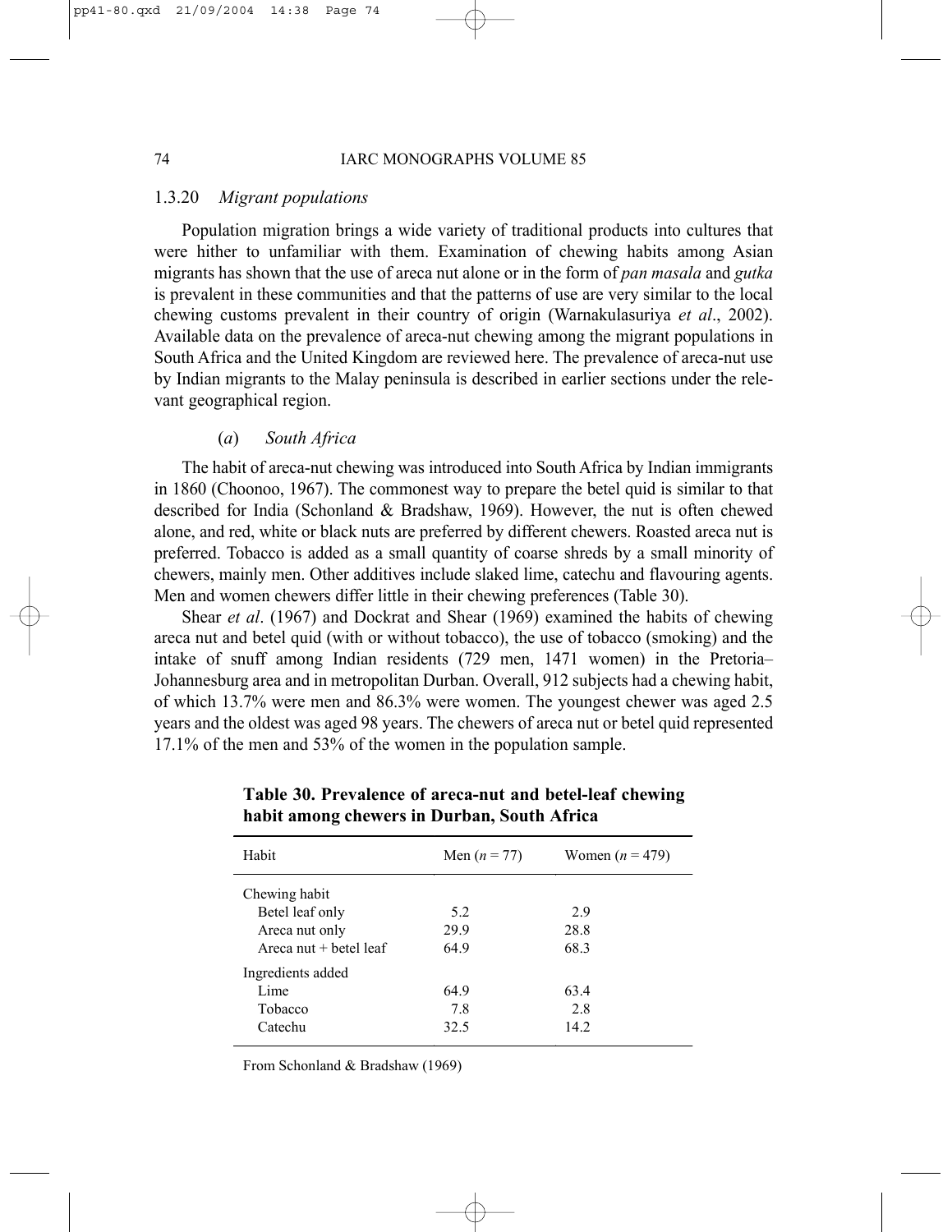Schonland and Bradshaw (1969) undertook a survey amongst Natal Indians with special reference to betel-quid chewing habits. Of 1842 women of all ages, 30.7% were chewers, while of 1836 men, 5.5% were chewers. The percentage of chewers increased with age in both men and women, 71.9% of women and 10.3% of men aged 60 years or more chewed. Although the mean age at which chewing started was between 20 and 24 years, women started marginally earlier than men. Two-fifths of chewers began the habit before the age of 20 years and a negligible number after the age of 40 years. Also, more women were heavy chewers (four or more times a day) and more men were light or occasional chewers (1–6 times a week). No significant age differences were noted in frequency of chewing, and no significant sex differences in the mean duration of the habit.

Seedat (1985) and Seedat and Van Wyk (1988) described chewing habits in a random sample of 2058 Indian residents of Durban: 186 subjects (9%) were chewers, among whom 162 chewed betel quid without tobacco and 67 chewed more than six times per day. Most chewers swallowed the juice after chewing. The ratio of women to men among chewers was 13:1, and women chewers outnumbered men in all age groups.

In a survey among 78 South African Indian chewers (77 women and one man) aged 19–77 years, four used the raw nut, 39 preferred it boiled and 34 preferred it baked. One woman chewed a nut that could not be identified (Van der Bijl & Van Wyk, 1995).

#### (*b*) *United Kingdom*

Commercially prepared, small foil-packaged products — *pan masala* or gutka — and raw areca nut with other ingredients are readily available through small businesses throughout the United Kingdom, mostly where Asians live (Chauhan, 2000). Several population studies conducted among Asian ethnic minority groups resident in the United Kingdom are reviewed below.

The term 'Asians in Britain' refers to people from the subcontinent of India, Pakistan, Bangladesh and Sri Lanka and to people from East Africa whose families originated in the Indian subcontinent. They constitute almost 3% of the total British population. There is a concentration of Asian ethnic minority groups in some areas of Britain, particularly in Inner and Greater London, West Yorkshire and the West Midlands. The majority of the recently reported prevalence studies examining chewing habits among British Asians have originated from these regions. Just under one half of the Asian ethnic minority population as a whole was born in the United Kingdom and some of these studies have examined chewing patterns of adolescents and young people.

Table 31 summarizes the areca-nut and betel-quid chewing habits recorded from several adult Asian migrant communities living in Britain (Summers *et al*., 1994; Bedi & Gilthorpe, 1995; Atwal *et al*., 1996; Pearson *et al*., 1999; Shetty & Johnson, 1999; Mannan *et al.*, 2000; reviewed in Warnakulasuriya, 2002). It is recognized that the sample sizes used for most of these studies are small and many studies interviewed selected community groups that could be labelled as convenient samples, thereby introducing biases related to sampling and data collection. It is clear from the studies that sampled the British Bangladeshi population (Summers *et al.*, 1994; Bedi & Gilthorpe, 1995; Pearson *et al*.,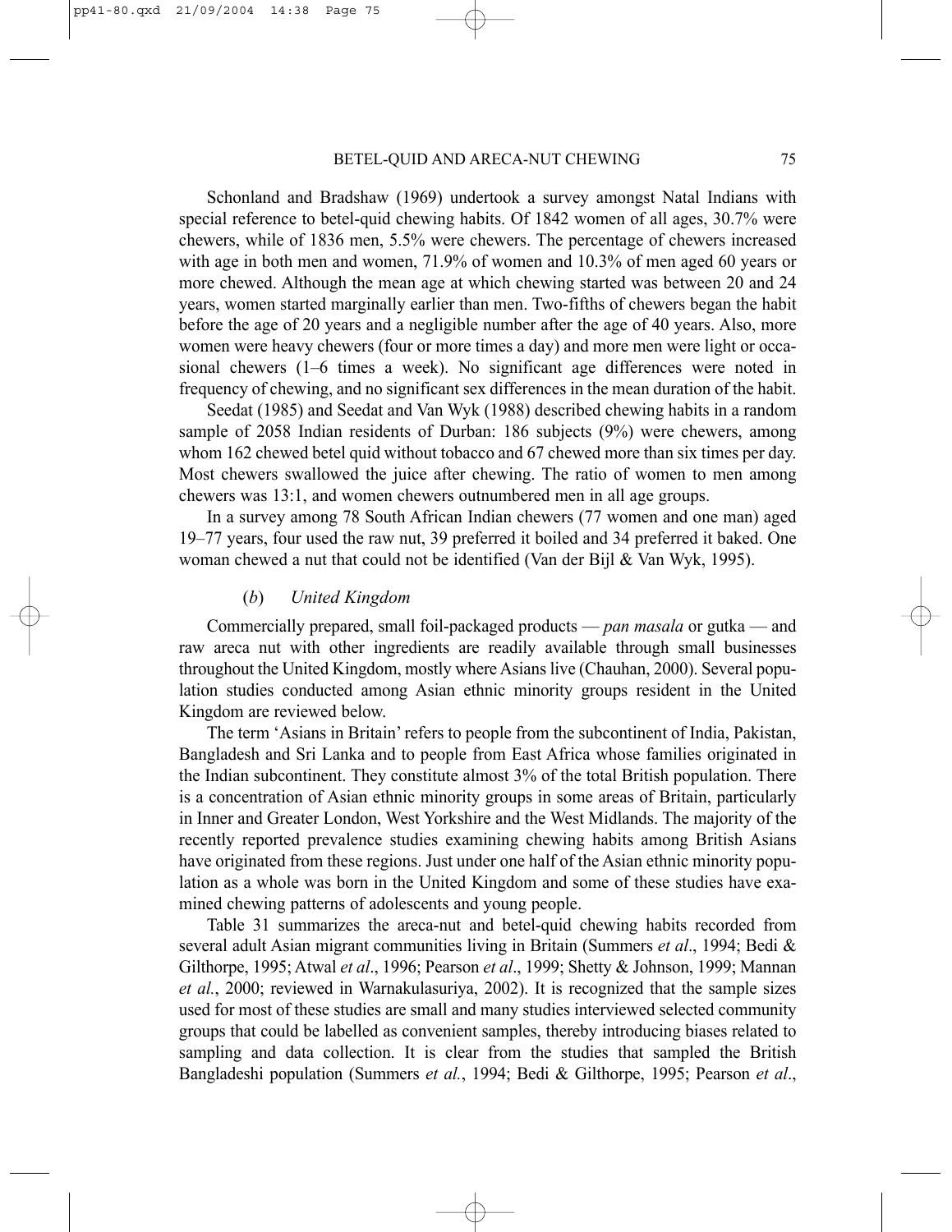| Region             | No. of<br>samples | Community     | Habit                                   | Prevalence<br>$(\%)$ |
|--------------------|-------------------|---------------|-----------------------------------------|----------------------|
| Yorkshire          | 296               | Bangladeshi,  | Pan masala                              | $\overline{4}$       |
|                    |                   | women         | Betel quid                              | 95                   |
|                    |                   |               | Betel leaf                              | 100                  |
|                    |                   |               | Areca nut                               | 97                   |
|                    |                   |               | Lime                                    | 90                   |
|                    |                   |               | Tobacco                                 | 69                   |
|                    |                   |               | Zarda                                   | 27                   |
| Birmingham         | 334               | Bangladeshi,  | Betel quid <sup>a</sup>                 |                      |
|                    | 158               | men and women | Men                                     | 92                   |
|                    |                   |               | Women                                   | 96                   |
|                    |                   |               | With tobacco                            |                      |
|                    |                   |               | Men                                     | 37                   |
|                    |                   |               | Women                                   | 81                   |
| London, East       | 158               | Bangladeshi,  | Betel quid <sup>a,b</sup>               | 78                   |
|                    | 993               | men and women | Betel quid with tobacco                 | 75                   |
| London, West       | 181               | Mixed Asian   | Betel quid <sup>a</sup><br>With tobacco | 47                   |
|                    |                   |               | Men                                     | 33                   |
|                    |                   |               | Women                                   | 5                    |
| London, North-West | 367               | Mixed Asian   | Betel quid <sup>a</sup>                 | 27                   |
|                    |                   |               | Men                                     | 27                   |
|                    |                   |               | Women                                   | 27                   |
| Leicester          | 519               | Mixed Asian   | Betel quid <sup>a</sup>                 | 33                   |

# **Table 31. Prevalence of areca-nut and betel-quid chewing among adult Asian migrant ethnic groups resident in the United Kingdom**

Adapted from Mannan et al. (2000); Warnakulasuriya (2002)

<sup>a</sup> Betel quid with or without tobacco

<sup>b</sup> More women than men added tobacco to the quid.

1999; Mannan *et al.*, 2000) that their betel-quid chewing habits are widespread (75–96%), whereas the prevalence of the habits is lower among mixed Asian groups (27–47%).

Three studies (Osman *et al*., 1997; Farrand *et al*., 2001; Prabhu *et al*., 2001) that examined the betel-quid chewing habits among Asian adolescents living in Britain suggest that the habit is prevalent at a young age (Table 32). The majority of the younger age groups were occasional chewers. However, on reaching school-leaving age, they had become regular users of areca nut and often added chewing tobacco to the quid mixture. Longitudinal studies involving young persons have not been reported.

Comparison of chewing and tobacco habits among first- and second-generation Asian men living in Leicester suggests that betel-quid chewing habits and use of tobacco are continued by cultural bonding long after migration of ethnic groups (Vora *et al*., 2000).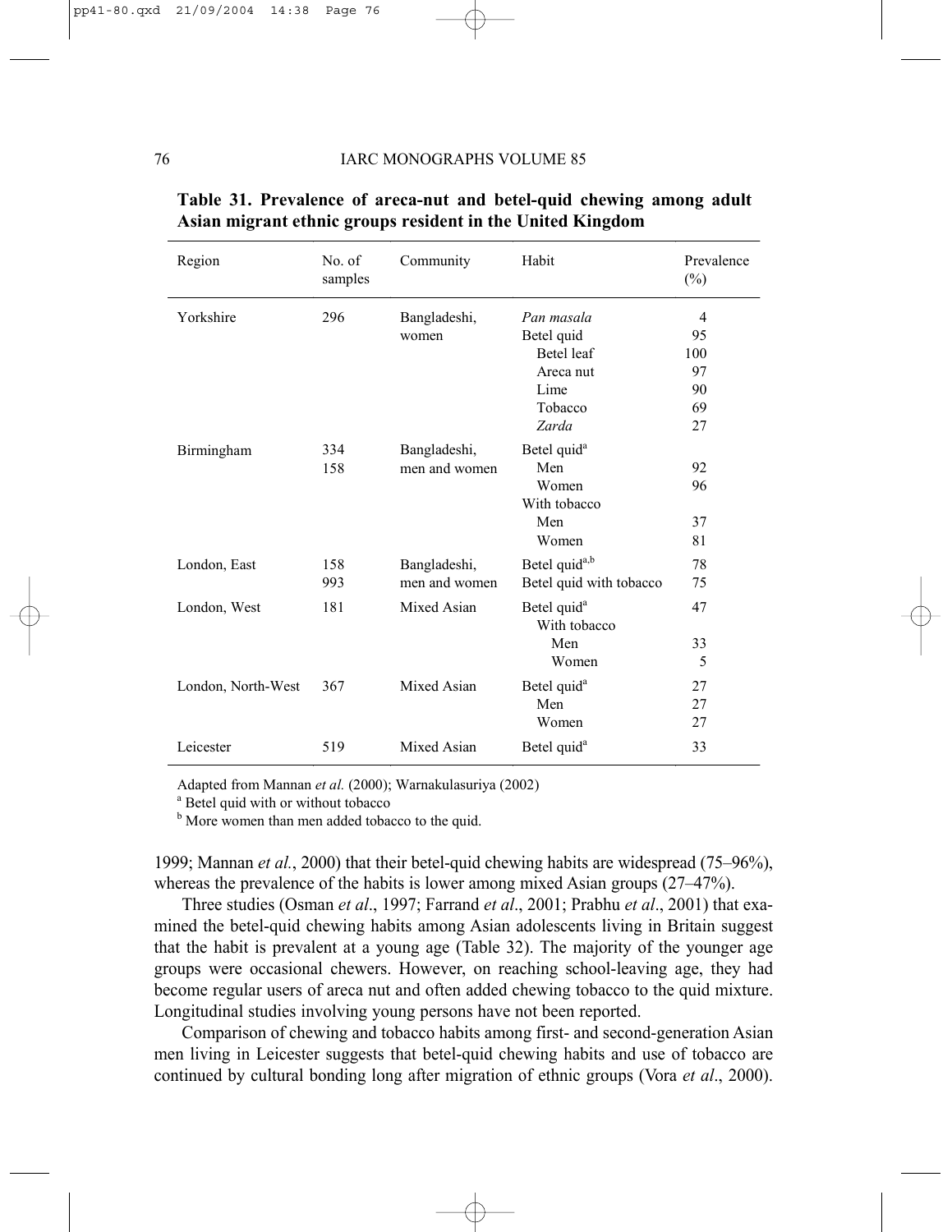| Reference                       | Region          | No. of<br>samples | Age range<br>(years) | Community       | Habit                                                   | Prevalence<br>$(\%)$ |
|---------------------------------|-----------------|-------------------|----------------------|-----------------|---------------------------------------------------------|----------------------|
| Osman<br><i>et al.</i> (1997)   | Luton           | 1058              | $11 - 16$            | Mixed Asian     | Betel quid <sup>a</sup>                                 | 44                   |
| Farrand<br><i>et al.</i> (2001) | London,<br>East | 204               | $12 - 18$            | Bangladeshi     | Betel quid <sup>a</sup><br>Men<br>Women<br>With tobacco | 28<br>30<br>27<br>12 |
| Prabhu<br><i>et al.</i> (2001)  | London.<br>East | 704               | $11 - 15$            | 70% Bangladeshi | Areca nut                                               | 77                   |

**Table 32. Prevalence of areca-nut and betel-quid chewing by adolescent Asian ethnic groups resident in the United Kingdom** 

<sup>a</sup> Betel quid with or without tobacco

Examining distinct ethnic groups interviewed in this study, it is clear that Sikhs from either the first or second generation do not indulge in tobacco or betel-quid chewing while the Hindus from both generations continue chewing betel quid or *pan masala* in their country of residence. Muslims and Jains of the second generation, on the other hand, were less likely to chew these products.

#### (i) *Tobacco in betel quid*

In the three studies of adolescents quoted above, the majority began chewing betel quid without tobacco but some converted to adding tobacco to the quid during senior school ages or used commercially packaged products, which predominantly contained areca nut and tobacco (*gutka*). The social pressures on young Bangladeshi women in the United Kingdom to introduce chewing tobacco to their betel quid are presented by Bedi and Gilthorpe (1995). Among older Asian adults, up to 50% are recorded as adding tobacco to the betel quid when this was made up at home according to their own recipe. For older Bangladeshi women, it may reach close to 90% (Rudat, 1994; Bedi, 1996). A further proportion predominantly chewed sweetened tobacco products such as *zarda*. With the emergence of commercially packaged areca products, it is increasingly difficult to disentangle the effect of tobacco, as these products are often mixtures of sun-dried tobacco and cured areca nut.

#### (ii) *Determinants of chewing habits among Asians*

Ethnic variations in the chewing of betel quid and tobacco among Asian migrants in the United Kingdom are recognized in several studies. The predominant group retaining chewing habits in Britain are Bangladeshi adults (Williams *et al*., 2002). Socioeconomic status and education certainly seem to have effects on the prevalence of the habit. Among Indians, people who are educated beyond the age of 16 years are more likely to chew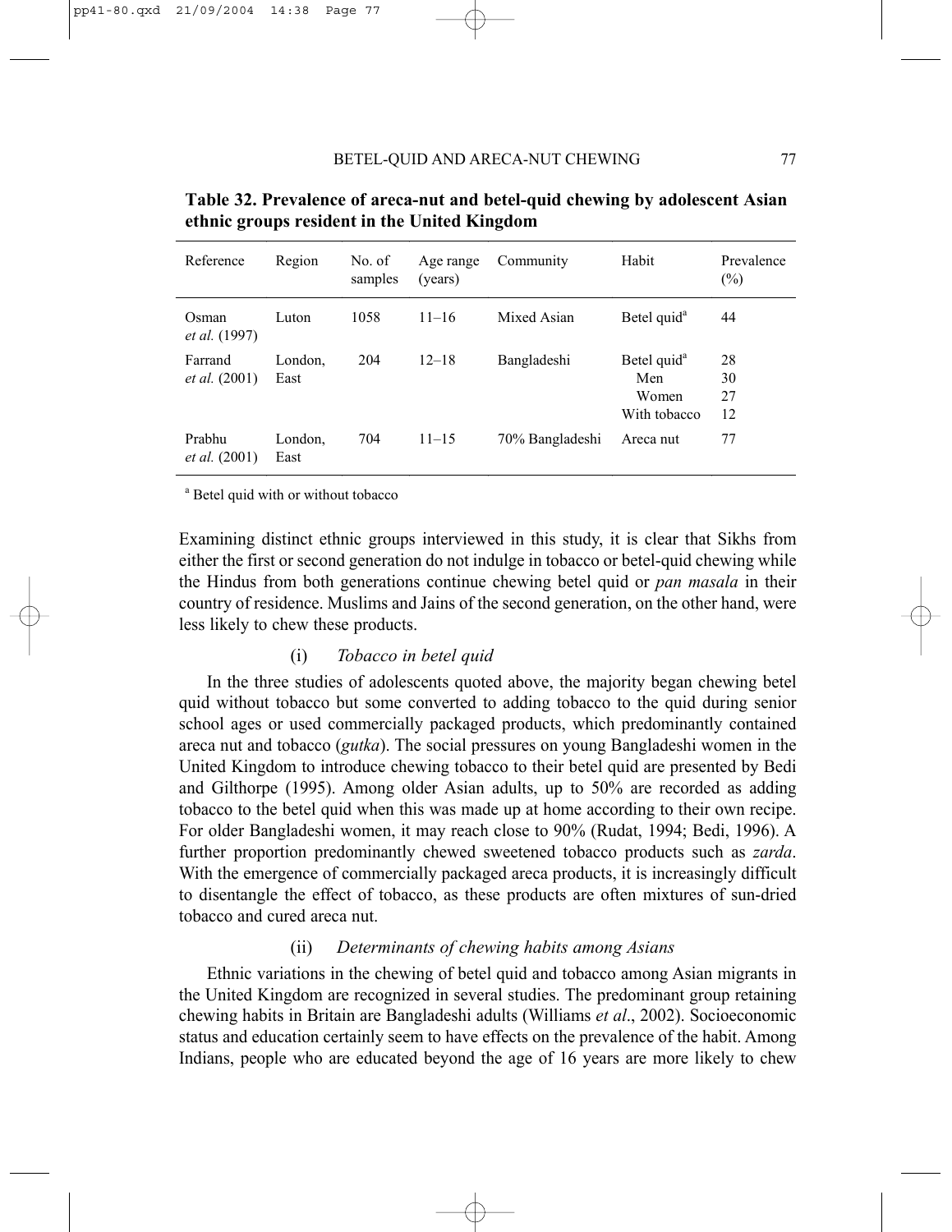#### 78 IARC MONOGRAPHS VOLUME 85

products containing tobacco, while the reverse effect was found in the Bangladeshi group (Khan *et al.*, 2000). Sex differences are small (Shetty & Johnson, 1999) and recent data indicate that chewing practices have extended to second-generation Asians born in Britain (Osman *et al*., 1997; Vora *et al*., 2000).

#### (*c*) *Others*

There are no population prevalence studies on areca-nut chewing habits among migrants settled in other western countries.

In North America, reports on chewing areca nut or betel quid are limited. Pickwell *et al.* (1994) reported on 10 women refugees from Cambodia in California indulging in the habit of chewing. One Canadian publication refers to a 4-year-old child who developed oral submucous fibrosis following areca-nut use (Hayes, 1985).

#### 1.3.21 *Placement of the quid in the mouth*

The entire oral environment is likely to be exposed to the effects of chewing substances. However, the quid may be in close contact with the oral mucosa for prolonged periods and the site of placement of the quid may correspond to the site of oral lesions.

Areca nut and betel quid are masticatory substances chewed and often retained in the mouth in the lower buccal sulcus and retromolar areas.

In Papua New Guinea, slaked lime is applied to the buccal mucosa and the oral commissure during the chewing of areca nut.

### **1.4 Regulations and legislation**

Regulations and legislation on commercial products containing areca nut have largely been overlooked until recently. The ready availability of pre-packaged mixed areca products and free access suggest the desirability of regulation. Raw areca nut available for personal consumption (Croucher & Islam, 2002) and for export in  $50-100$ -kg sacks can be located on the internet.

Areca is usually listed as an edible fruit and is therefore normally sold as a food substance, although its food value is uncertain. It is also claimed to be a mouth freshner. Other minor uses include its supposed medicinal values as an anti-parasitic agent, through a popular belief that the consumption of areca compounds after a meal assists the digestion of food and its traditional use as a toothpaste. In China, areca nut is used in traditional Chinese medicine and is not regulated.

Any regulations related to the import and sale of areca nut in non-producing countries have to be determined by the Food Safety Acts of individual countries. Foods imported from another country that are intended for human consumption must meet the general food safety requirements (e.g. from the Food and Safety Acts in the United Kingdom). In general, these requirements are that any food item must not be: (*a*) rendered injurious to health; (*b*) unfit for human consumption due to contamination and adulteration.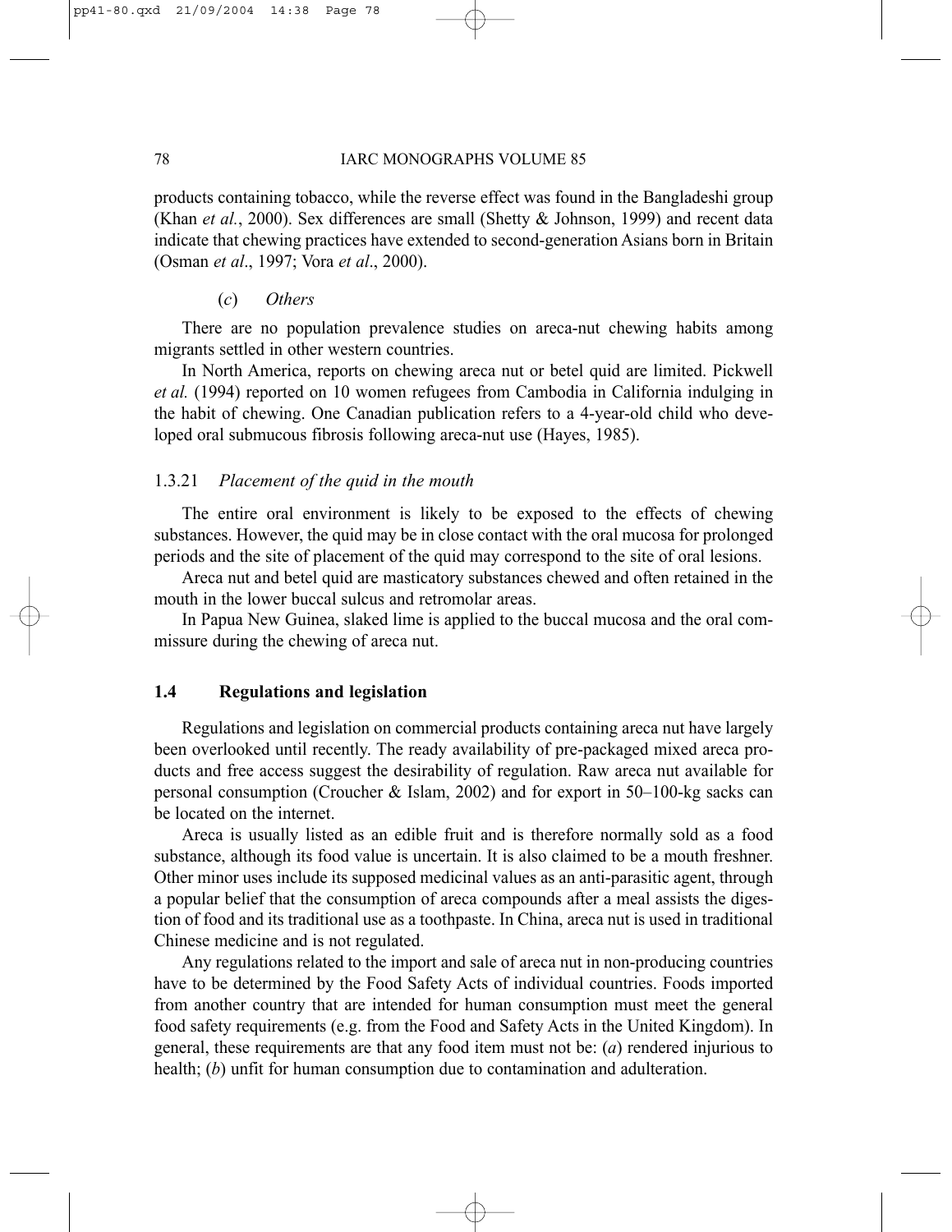#### **Regulation of import and sale of areca-containing products**

#### (*a*) *India*

On 1 August 2002, the Commissioner for Food and Drug Administration and Food (Health) Authority, Maharashtra State (Sharma, 2002), issued a gazette notification banning the manufacture, sale and storage of *gutka* and *pan masala* or any similar product containing or not containing tobacco. The law was enforced based on the powers conferred by Clause iv of Section 7 of the prevention of Food Adulteration Act of 1954 in the interest of public health, and the prohibition of these food articles will remain in force for a period of 5 years.

In India, a warning label is required on commercial areca-nut and tobacco products, but there are no regulations about the size of the letters. *Gutka* has been banned by several state governments: Tamil Nadu, Adhra Pradesh and Goa. Several other states are at various stages of passing laws to ban *gutka* or are in court after being challenged by the industry. A recommendation that gutka should be banned nationwide has been made to the central government by the Central Committee on Food Safety.

#### (*b*) *North America*

Areca nut figures on the list of herbs that are unacceptable as a non-medicinal ingredient in oral use products (Health Canada, 1995). The sale of areca products has been banned in Canada as a result of the link between arecoline and mutagenic effects (see Section  $4.4.2(a)(iv)$ ). The US Food and Drug Administration maintains an import alert within the USA, the main concerns being adulteration and addition of unsafe food additives (Croucher & Islam, 2002). In 1976, the US Government announced a ban on interstate traffic of areca nut (Burton-Bradley, 1978).

#### (*c*) *European Union*

Within the European Union (excluding Sweden), there is legislation banning the sale of tobacco products for oral use, particularly those presented in sachet portions or porous sachets, with the exception of those intended to be smoked or chewed. However, there are no specific laws regulating or banning the sale of areca products, even when mixed with smokeless tobacco, as chewing tobacco is excluded from the directive (Council of the European Communities, 2001).

#### **United Kingdom**

In the United Kingdom, there is no law to regulate the import or sale of products containing areca nut and at present numerous areca preparations, with or without tobacco, are commercially available (Bedi, 1996; Vora *et al*., 2000). The Department of Trade and Industry classifies these products as sweets (Hogan, 2000). Labelling and a list of ingredients on the packaging are sometimes non-existent. Several studies have shown that, in most outlets, sales are unrestricted to minors (Shetty & Johnson, 1999; Warnakulasuriya *et al*., 2002). A study by Trading Standards Officers in Birmingham revealed that children